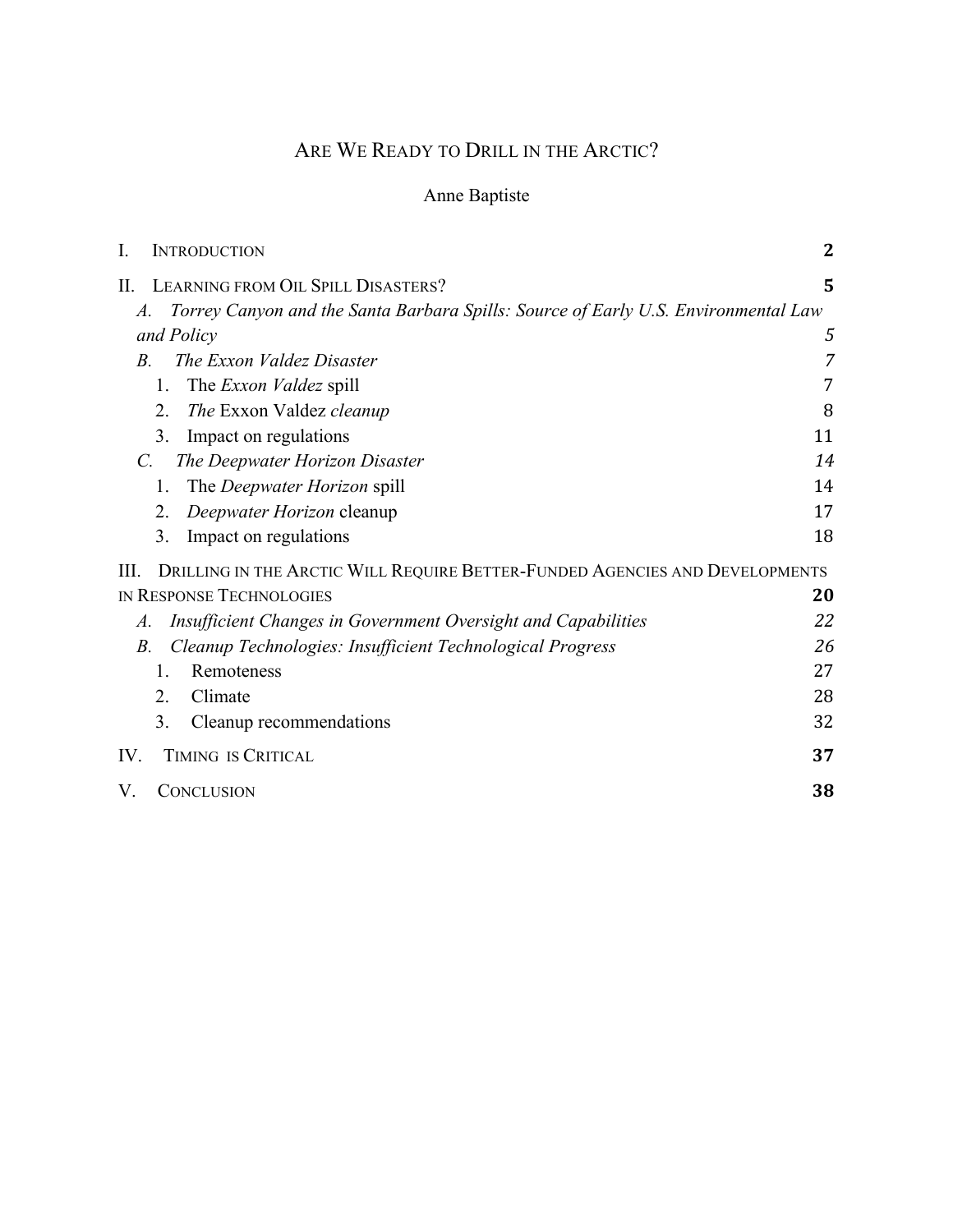#### I. INTRODUCTION

The United States demonstrates both an insatiable appetite for oil and an ingrained reluctance to tighten regulations on industry unless prompted by a major and preventable disaster. Intense lobbying efforts, economic interests, and pervasive externalization of the environmental costs of oil and gas extraction have stymied comprehensive reform efforts. Legislators and industry deserve credit to the extent that they reform policy and practices following disasters. However, such reforms have historically proven to be insufficient in preventing "the next" disaster.1 Both the *Exxon Valdez* and *Deepwater Horizon* spills are largely regarded as preventable disasters.<sup>2</sup> A reflection on the causes of these tragic disasters and ensuing regulatory changes indicates that U.S. offshore energy policies remain deficient in numerous respects. In the context of the Arctic, the remote geographic location will compound these deficiencies, and the harsh environment will magnify the consequences.

<sup>&</sup>lt;sup>1</sup> See Cynthia Carney Johnson, *The Oil Pollution Act of 1990: A Long Time Coming*, 2 FORDHAM ENVTL. L. REP. 59, 59 (1990) ("The 1989 Exxon Valdez spill demonstrated the inadequacy of laws enacted prior to 1990 to respond to massive spills on the magnitude of the Valdez in terms of penalties and compensation."); Richard T. Sylves & Louise K. Comfort, *The Exxon Valdez and BP Deepwater Horizon Oil Spills: Reducing Risk in Socio-Technical Systems*, 56 AM. BEHAV. SCI. 76, 91 (2012) (discussing the fact that though legislation arising from the *Exxon Valdez* disaster did generally improve oil spill response preparedness, "it's disaster mitigation provisions largely failed to address the possibility that a catastrophic spill might be precipitated by a drilling platform disaster").

<sup>2</sup> *See e.g.*, ALASKA OIL SPILL COMM'N, SPILL: THE WRECK OF THE EXXON VALDEZ: IMPLICATIONS FOR SAFE TRANSPORTATION OF OIL, at iv (1990) (stating the *Exxon Valdez* "disaster could have been prevented"), *available at* http://docs.lib.noaa.gov/noaa\_documents/NOAA\_related\_docs/oil\_spills/spill\_wreck\_ExxonValdez\_1990.pdf; NAT'L COMM'N ON THE BP DEEPWATER HORIZON OIL SPILL & OFFSHORE DRILLING, DEEP WATER: THE GULF OIL DISASTER AND THE FUTURE OF OFFSHORE DRILLING, at vii (2011), *available at*

http://www.gpo.gov/fdsys/pkg/GPO-OILCOMMISSION/pdf/GPO-OILCOMMISSION.pdf (stating that the Macondo well blow out was preventable).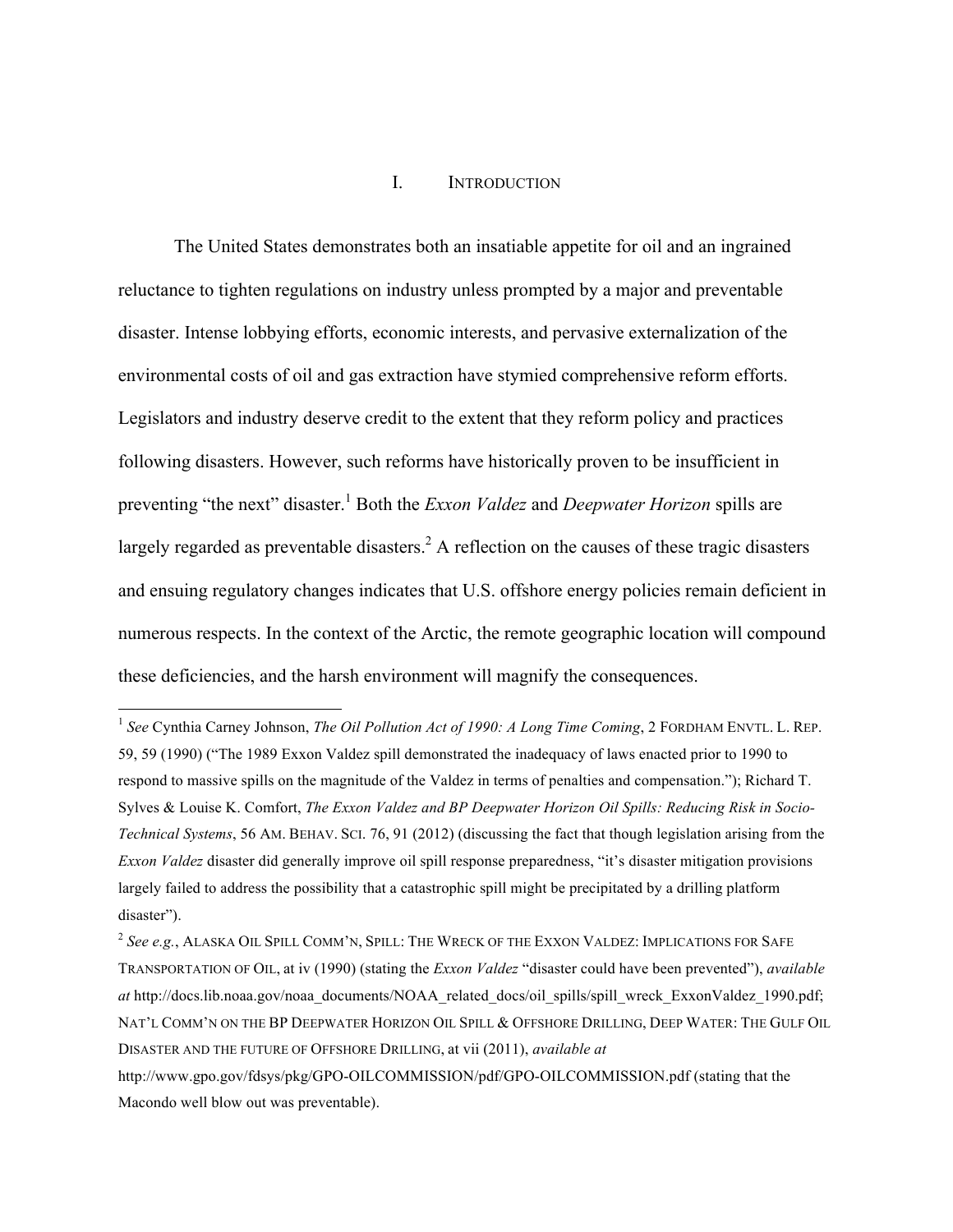Despite the risks, energy, economic, and industry demands are increasing pressure to expand offshore oil exploration throughout the Arctic.<sup>3</sup> Estimates suggest that the Arctic holds 90 billion barrels of oil and 1,669 trillion cubic feed of natural gas.<sup>4</sup> Oil production generates at least ninety percent of Alaska's revenue, but supplies flowing through the Trans-Alaska Pipeline have decreased dramatically since 1988.<sup>5</sup> Alaska's production could decrease to less than twenty five percent of 1988 production by 2020; proponents may argue that Arctic production is necessary to keep the Trans-Alaska Pipeline viable.<sup>6</sup> The American economy remains inextricably linked to and dependent upon oil and gas.7

Potential energy development in the Arctic brings many new opportunities to the table, and it brings as many concerns as well. The harsh climate and environment may exceed current technological capacity to drill safely or respond to a spill.<sup>8</sup> Furthermore, the challenging nature of a response operation would be compounded by the extreme remoteness of the Arctic and dearth of support infrastructure.<sup>9</sup> Any significant spill would have the potential for catastrophic consequences. The Arctic is a delicate ecosystem and supports endangered and threatened

 <sup>3</sup> Charles W. Schmidt, *Offshore Exploration to Commence in the Arctic: Can Shell's Oil-Spill Response Plans Keep Up?*, 120 ENVTL. HEALTH PERSP. A194, A195 (2012).

<sup>4</sup> *Id.* at A195.

 $<sup>5</sup>$  *Id.* (stating oil flow in the Trans-Alaska Pipeline peaked in 1988 and has fallen by two-thirds since that time).</sup> Less than 650,000 barrels were produced a day in 2009, down over two-thirds from a peak of 2 million barrels a day in 1988. NAT'L COMM'N ON THE BP DEEPWATER HORIZON, *supra* note 2, at 302.

<sup>6</sup> *Cf.* NAT'L COMM'N ON THE BP DEEPWATER HORIZON, *supra* note 2, at 302 (noting projected declines may "threaten the viability" of the pipeline but that Arctic reservoir production could be connected to the Trans-Alaska Pipeline System).

<sup>7</sup> *See id.* at vii; Mark Davis, *Lessons Unlearned: The Legal and Policy Legacy of the BP Deepwater Horizon Spill*, 3 WASH. & LEE J. ENERGY, CLIMATE & ENV'T 155, 159 (2012).

<sup>8</sup> *See* NAT'L COMM'N ON THE BP DEEPWATER HORIZON, *supra* note 2, at 302.

<sup>9</sup> *See id.*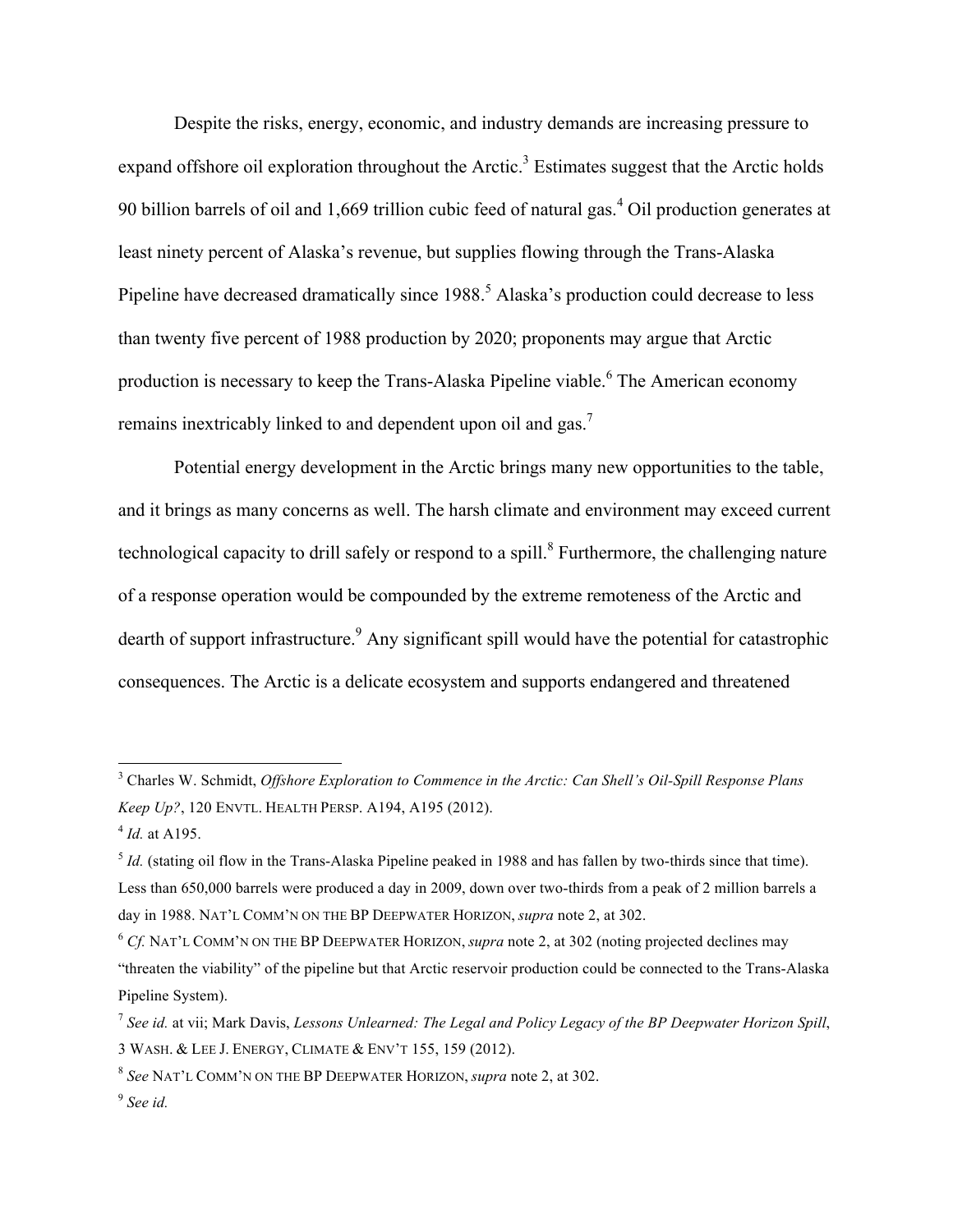species as well as commercial fisheries.<sup>10</sup> Moreover, native people are dependent upon the ocean for subsistence. $11$ 

It is ironic that Arctic drilling sites, which have the potential to cause environmental, economic, and social harm, have recently become more accessible as a result of climate change reducing ice coverage.<sup>12</sup> Seemingly, Arctic oil and gas production would create a feedback loop that benefits the oil industry as burning Arctic oil and gas will contribute to further climate change. Closing this area to development is the only action certain to prevent an ecological catastrophe and prevent those resources from contributing to climate change. Yet, recent lease sales and renewed Arctic exploration belie hopes that the legislature might ban Arctic development.<sup>13</sup> Therefore, it is necessary that policymakers and industry show that they have learned the most blatant lessons from the *Exxon Valdez* and *Deepwater Horizon* disasters. Any development in the Arctic must effectuate these lessons from the beginning before too many vested interests — industry infrastructure, local communities, and market interests — develop, thus becoming inextricably dependent on the resources and an unsustainable status quo.

<sup>&</sup>lt;sup>10</sup> DEP'T OF THE INTERIOR, REPORT TO THE SECRETARY OF THE INTERIOR: REVIEW OF SHELL'S 2012 ALASKA OFFSHORE OIL AND GAS EXPLORATION PROGRAM 15 (2013), *available at*

http://www.doi.gov/news/pressreleases/loader.cfm?csModule=security/getfile&pageid=348469; NAT'L COMM'N ON THE BP DEEPWATER HORIZON, *supra* note 2, at 303 (describing the "richness" of the Arctic ecosystems which hold a vast diversity of marine mammals, provide critical habitat for polar bears as well as shorebirds, seabirds, and "abundant fish populations"); Arctic Fishery Management, NORTH PACIFIC FISHERY MANAGEMENT COUNCIL, http://alaskafisheries.noaa.gov/npfmc/fishery-management-plans/arctic.html (last visited May 15, 2013).

<sup>11</sup> *See* DEP'T OF THE INTERIOR, *supra* note 10, at 5.

<sup>12</sup> Schmidt, *Offshore Exploration to Commence*, *supra* note 3, at A195.

<sup>13</sup> *See generally* DEP'T OF THE INTERIOR, *supra* note 10, at 8-32 (providing background on offshore activity in the Beaufort and Chukchi Seas, renewed industry interest and the 2008 Lease Sale 193, and analysis of Shell's 2012 Arctic activity).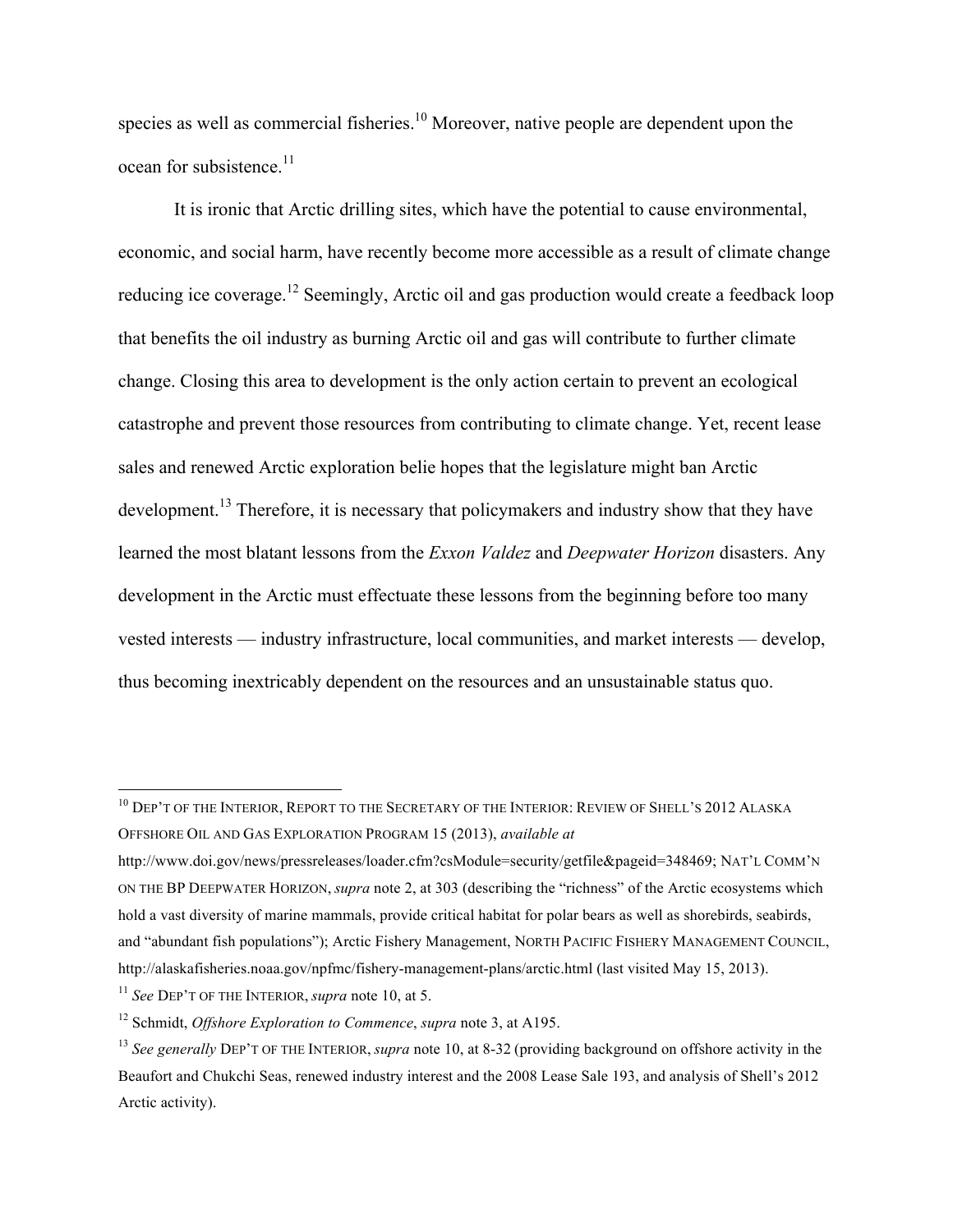This paper argues that U.S. offshore oil and gas development policies have insufficiently incorporated the most obvious lessons from the *Exxon Valdez* and *Deepwater Horizon* disasters. Part II will overview the causes of these historic disasters and ensuing regulatory legislation. Part III will argue that reform has been insufficient to prevent the "next" disaster and that government and industry are particularly unprepared to respond to a disaster in the Arctic. This argument will focus specifically on the under-resourcing of regulatory agencies and inadequate advancements in cleanup technologies since the *Exxon Valdez* disaster. Further, it will describe the heightened challenges an Arctic response effort would face. Part IV will emphasize the need to address these concerns before industry expands throughout the Arctic.

## II. LEARNING FROM OIL SPILL DISASTERS?

## A. Torrey Canyon *and the Santa Barbara Spills: Source of Early U.S. Environmental Law and Policy*

U.S. offshore oil and gas policy has been defined by spills and other disasters. Events of the 1960's marked the development of environmental law and policy, and oil spills were part of the impetus. In 1967, the *Torrey Canyon*, a supertanker carrying 118,00 tons of crude oil, crashed into a reef off the coast of England.14 The *Torrey Canyon* was one of the world's largest supertankers, and the crash resulted in the world's largest environmental disaster at the time.<sup>15</sup> Approximately 31 million gallons of crude spilled, and France and England were unable to respond effectively to the sheer volume of oil.<sup>16</sup> The international community, including the

 <sup>14</sup> Frederick J. Kenney, Jr. & Melissa A. Hamann, *The Flow of Authority to Stop the Flow of Oil: Clean Water Act Section 311(c) Removal Authority and the BP/Deepwater Horizon Oil Spill*, 36 TUL. MAR L.J. 349, 353 (2012).  $^{15}$  *Id.* 

<sup>16</sup> *Id.*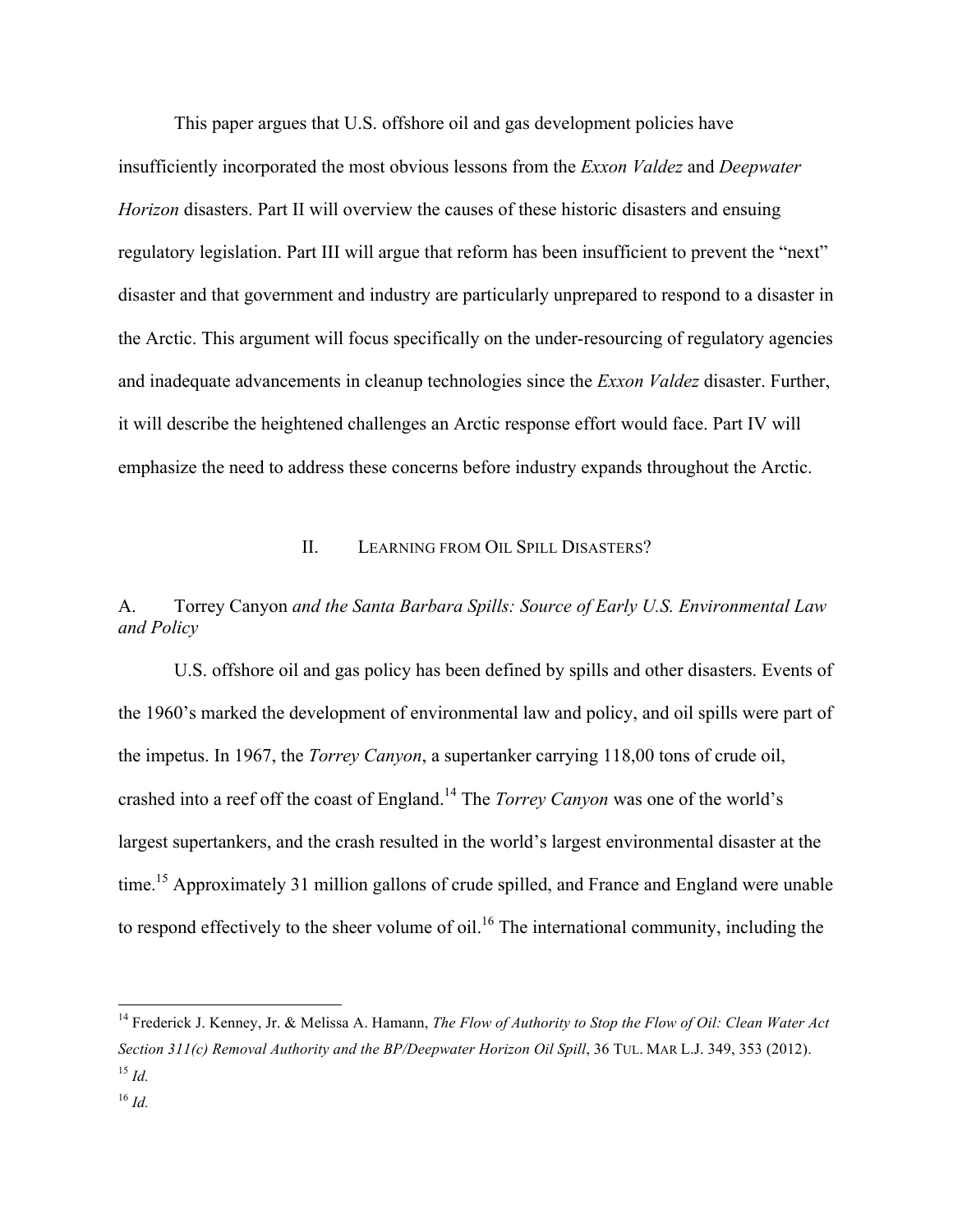U.S., realized the need to pass legislation concerning oil spill response and liability.<sup>17</sup> In 1968, the U.S. established a National Contingency Plan to handle accident reporting, spill containment and cleanup, and create a national response to oil discharges.<sup>18</sup>

In 1969, a Union Oil Company well experienced an eleven-day blowout in the Santa Barbara Channel.<sup>19</sup> Between 3.4 and 4.2 million gallons of oil spilled into the Pacific.<sup>20</sup> The disaster reflected a lack of accountability in offshore operations and caused an 800 square mile slick that polluted thirty miles of the California coast, resulting in iconic images of oiled seabirds.<sup>21</sup> The public backlash resulted in the opposition to offshore oil production in California and helped secure passage of the National Environmental Law and Policy Act (NEPA) in 1970.<sup>22</sup> Although not specifically related to oil and gas pollution, NEPA aims to prevent unnecessary environmental harm and requires federal agencies to identify environmental consequences of their actions and consider potential alternatives.<sup>23</sup>

 <sup>17</sup> *Id.* at 353-55; *see* Elizabeth R. Millard, *Anatomy of an Oil Spill: The Exxon Valdez and the Oil Pollution Act of 1990*, 18 SETON HALL LEGIS. J. 331, 332 (1993).

<sup>18</sup> Kenney & Hamann, *supra* note 14, at 355.

<sup>19</sup> NAT'L COMM'N ON THE BP DEEPWATER HORIZON, *supra* note 2, at 28.

<sup>20</sup> *Id.*

<sup>21</sup> *See id.* at 28, 181.

<sup>22</sup> *Id.* at 29.

<sup>23</sup> 42 U.S.C. §§ 4331-32 (2012).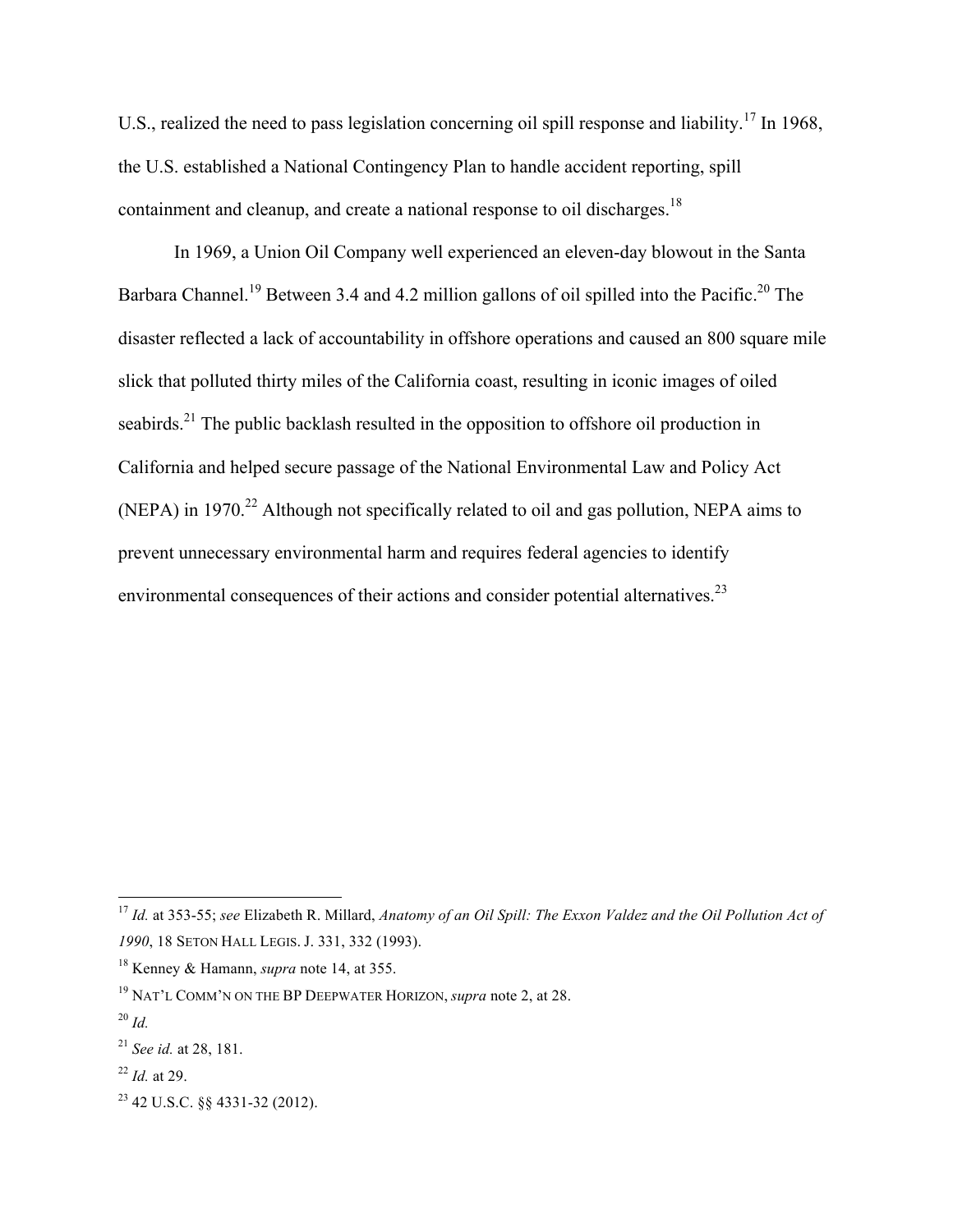#### B. *The* Exxon Valdez *Disaster*

## 1. The *Exxon Valdez* spill

The *Exxon Valdez* spill occurred around midnight on March 24, 1989 when the tanker struck Bligh Reef off the coast of Alaska.<sup>24</sup> Approximately 10.8 million gallons of crude oil spilled into Prince William Sound, resulting in the largest oil spill in U.S. history at the time.<sup>25</sup> Ultimately, the spill spanned over 3,000 square miles and contaminated 1,300 miles of shoreline.<sup>26</sup> Entire fisheries of salmon and herring were lost, as well as hundreds of thousands of seabirds, an estimated 2,800 sea otters, 22 killer whales and hundreds of harbor seals and bald eagles.<sup>27</sup> The impacts on fishing and tourism industries were devastating.<sup>28</sup>

Multiple factors contributed to the extent of the disaster. Inadequate regulation was central.<sup>29</sup> At the time of the spill, Alaskan oil provided one quarter of the U.S. domestic oil supply.<sup>30</sup> The *Exxon Valdez* spill occurred because the industry and agencies prioritized speedy oil delivery over following the numerous safeguards set in place to protect the delicate, yet

<sup>&</sup>lt;sup>24</sup> SAMUEL K. SKINNER & WILLIAM K. REILLY, THE EXXON VALDEZ OIL SPILL: A REPORT TO THE PRESIDENT 1 (1989), *available at* http://docs.lib.noaa.gov/noaa\_documents/NOAA\_related\_docs/oil\_spills/ExxonValdez\_ NRT 1989 report to president.pdf.

<sup>25</sup> SKINNER & REILLY, supra note 24, at 1; Sylves & Comfort, *supra* note 1, at 83.

<sup>26</sup> SKINNER & REILLY, supra note 24, at 1; Sylves & Comfort, *supra* note 1, at 83.

<sup>27</sup> Sanne Knudsen, *A Precautionary Tale: Assessing Ecological Damages After the Exxon Valdez Oil Spill*, 7 U. ST. THOMAS L.J. 95 (2009) (noting that the herring fishery collapsed within a few years of the spill and has been closed since 1999); Sylves & Comfort, *supra* note 1, at 83.

<sup>28</sup> ALASKA OIL SPILL COMM'N, *supra* note 2, at iii; Sylves & Comfort, *supra* note 1, at 83; *see* Knudsen, *supra* note 27, at 95 (stating fishermen living on Prince William Sound blame the Exxon Valdez spill for the collapse of the salmon and herring fisheries).

<sup>29</sup> ALASKA OIL SPILL COMM'N, *supra* note 2, at iii ("The promises that led Alaska to grant its rights-of-way and Congress to approve the Alaska pipeline in June 1973 had been betrayed. The safeguards that were set in place in the 1970s had been allowed to slide. The vigilance over tanker traffic that was established in the early days of pipeline flow had given way to complacency and neglect.").

<sup>30</sup> *Id.*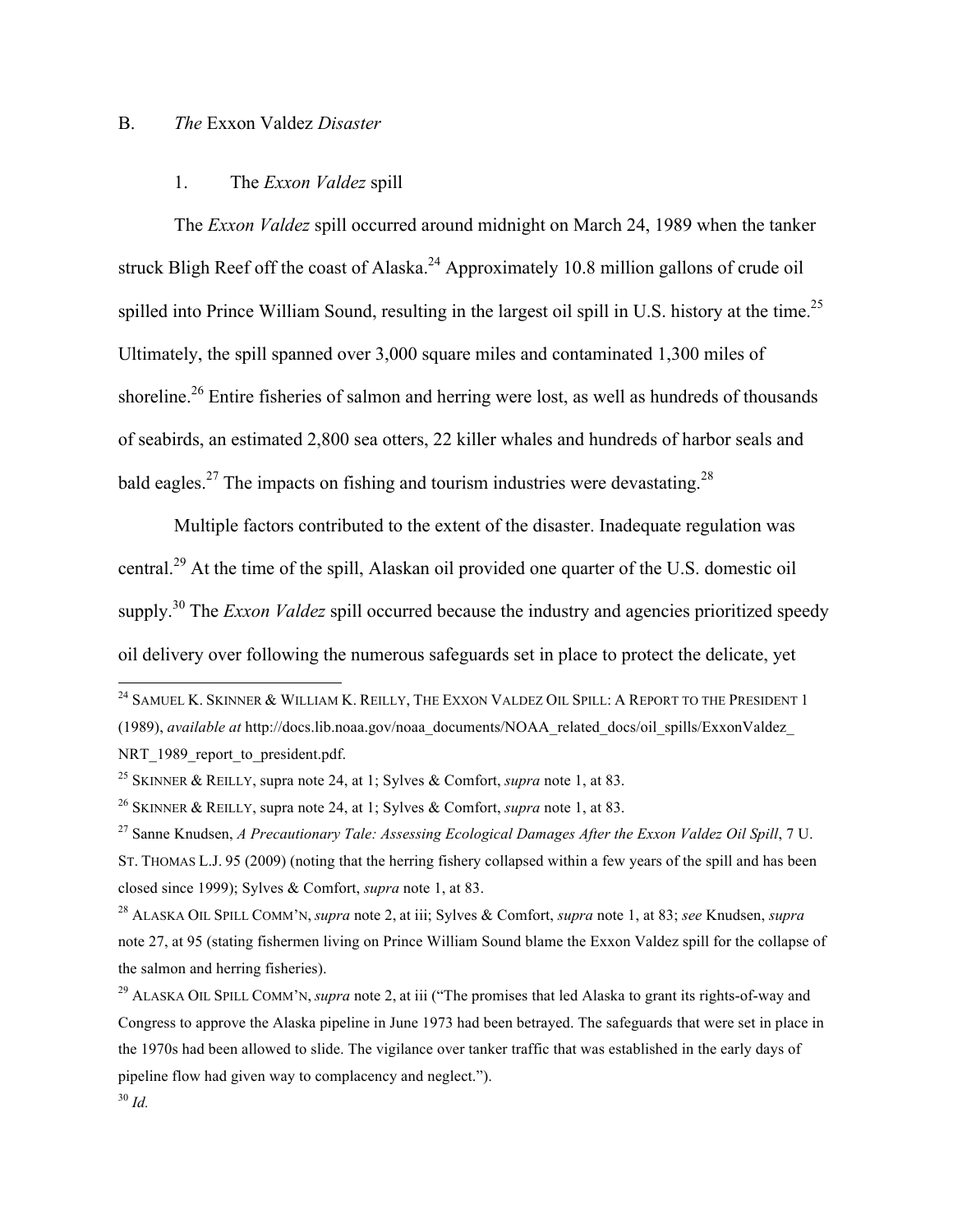hazardous environment.<sup>31</sup> Moreover, the contingency plans proved woefully inadequate to cope with the scope of the spill.<sup>32</sup> No plans existed to deal with the amount of oil that the *Valdez* spilled.<sup>33</sup> Further, neither the government nor industry had experience orchestrating a spill in a remote and environmentally sensitive location."<sup>34</sup>

## 2. *The* Exxon Valdez *cleanup*

### *a. Overview of cleanup technologies*

It may be helpful to begin with an overview of available cleanup technologies: mechanical removal, *in-situ* burning, and chemical dispersants.<sup>35</sup> Mechanical removal is the most environmentally friendly method because it removes oil from the marine environment without any environmental side effects.<sup>36</sup> Booms, skimmers, and containment vessels collect

<sup>33</sup> *See* SKINNER & REILLY, supra note 24, at 8. The Alyeska Pipeline Plan did, however, include an 8.4 million gallon spill scenario, yet Alaska's plan encompassed "over 100,000 gallons" as its maximum spill scenario. *Id.* at 6, 7. Nor had the industry or Coast Guard conducted field exercises "to test the ability of resources and personnel to realistically respond to a major spill in Prince William Sound." *Adequacy of Preparation and Response*, *supra* note 32, at 4.

<sup>&</sup>lt;sup>31</sup> *See id.* at iv. The Alaska Oil Spill Commission explains how the spill occurred: the Exxon Valdez did not adhere to designated tanker lanes, an action that was authorized, but insufficiently supervised by the Coast Guard. *Id.*; Sylves & Comfort, *supra* note 1, at 83. Due to icy conditions in the outbound channel of Prince William Sound, the Valdez requested to travel out the inbound channel where it struck a shallow reef. SKINNER & REILLY, supra note 24, at 3 (stating "the Exxon Valdez was loaded to a draft of 56 feet" but the "chartered depth where the vessel grounded was 30 feet at low tide"); Sylves & Comfort, *supra* note 1, at 83.

<sup>32</sup> SKINNER & REILLY, supra note 24, at ES-1; *Adequacy of Preparation and Response Related to Exxon Valdez Oil Spill: Hearing Before the H. Subcomm. on Coast Guard and Navigation Comm. on Merchant Marine and Fisheries* 101st Cong. 4 (1989) [hereinafter *Adequacy of Preparation and Response*] (statement by Victor S. Rezendes, Director, Transportation Issues Resources, Community, and Economic Development Division).

<sup>34</sup> *See* Sylves & Comfort, *supra* note 1, at 83-84.

<sup>&</sup>lt;sup>35</sup> JONATHAN L. RAMSEUR, CONG. RES. SERV., DEEPWATER HORIZON OIL SPILL: THE FATE OF THE OIL 5 (2010), *available at* http://fpc.state.gov/documents/organization/154155.pdf.

 $36$  SKINNER & REILLY, supra note 24, at 19;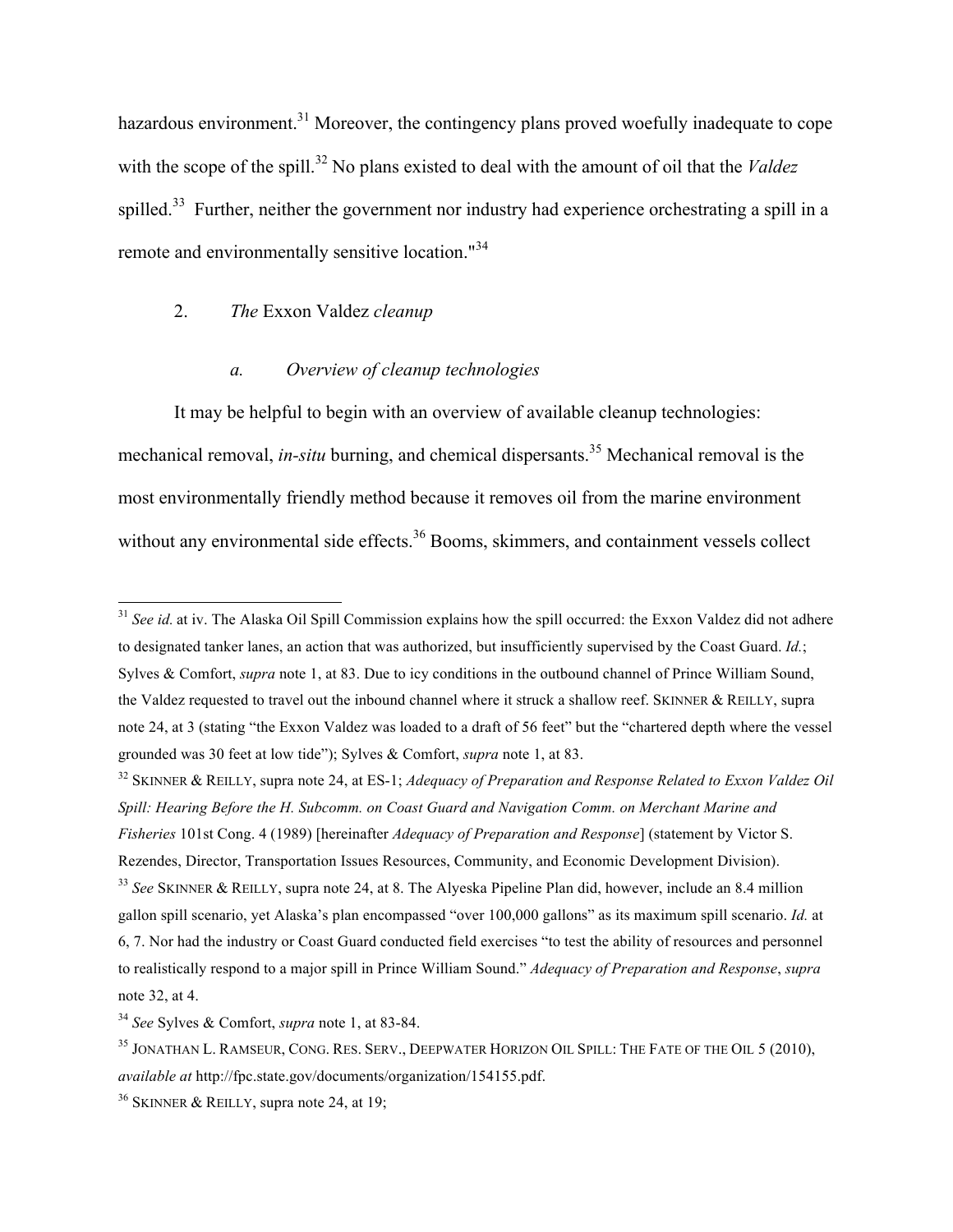surface oil or prevent it from spreading, and remove it from the water.<sup>37</sup> Mechanical removal is not favored by industry because it is expensive and inefficient.<sup>38</sup> In-situ burning removes oil by burning it off.<sup>39</sup> It can be extremely effective under ideal conditions, but it leaves behind toxic residues and releases particulate matter.<sup>40</sup> Finally, chemical dispersants dissipate oil by breaking it up — in theory the increased surface area accelerates natural degeneration of the oil.41 Very little is known about the long-term effect of dispersants, and they have been controversial beginning with their application during the *Exxon Valdez* disaster.<sup>42</sup> Theoretically, dispersants cause oil to disperse before reaching shores, thus protecting those habitats.<sup>43</sup> Yet, there is a tradeoff: organisms in the water column are exposed to more oil.<sup>44</sup>

## *b. The* Exxon Valdez *cleanup*

Exxon employed all available means in tackling the spill in Prince William Sound. Yet "shortcomings of preparedness" and the remote location proved insurmountable in the fight to

 <sup>37</sup> RAMSEUR, *supra* note 35, at 18; SKINNER & REILLY, supra note 24, at 19.

<sup>38</sup> *See* SKINNER & REILLY, supra note 24, at 19-20.

<sup>39</sup> RAMSEUR, *supra* note 35, at 18; SKINNER & REILLY, supra note 24, at 19.

<sup>40</sup> RAMSEUR, *supra* note 35, at 5 (noting health care professionals warn particulate matter must be monitored and investigated); Schmidt, *Offshore Exploration to Commence*, *supra* note 3, at A198 ("Under optimal conditions, *insitu* burning can remove 85-95% of the oil but . . . the oil needs to be fresh, meaning that its combustible volatile fractions haven't yet been lost to evaporation.").

<sup>41</sup> Christopher M. Iaquinto, *A Silent Spring in Deep Water?: Proposing Front-End Regulation of Dispersants After the Deepwater Horizon Disaster*, 39 B.C. ENVTL. AFF. L. REV. 419, 425 (2012).

<sup>42</sup> ALASKA OIL SPILL COMM'N, *supra* note 2, at 108-09; *see* Iaquinto, *supra* note 41, at 425-27; *see* NAT'L

COMM'N ON THE BP DEEPWATER HORIZON, *supra* note 2, at 174 (stating the impacts of oil on species within the water column is unknown).

<sup>43</sup> Iaquinto, *supra* note 41, at 425.

<sup>44</sup> RAMSEUR, *supra* note 35, at 6; Iaquinto, *supra* note 41, at 425.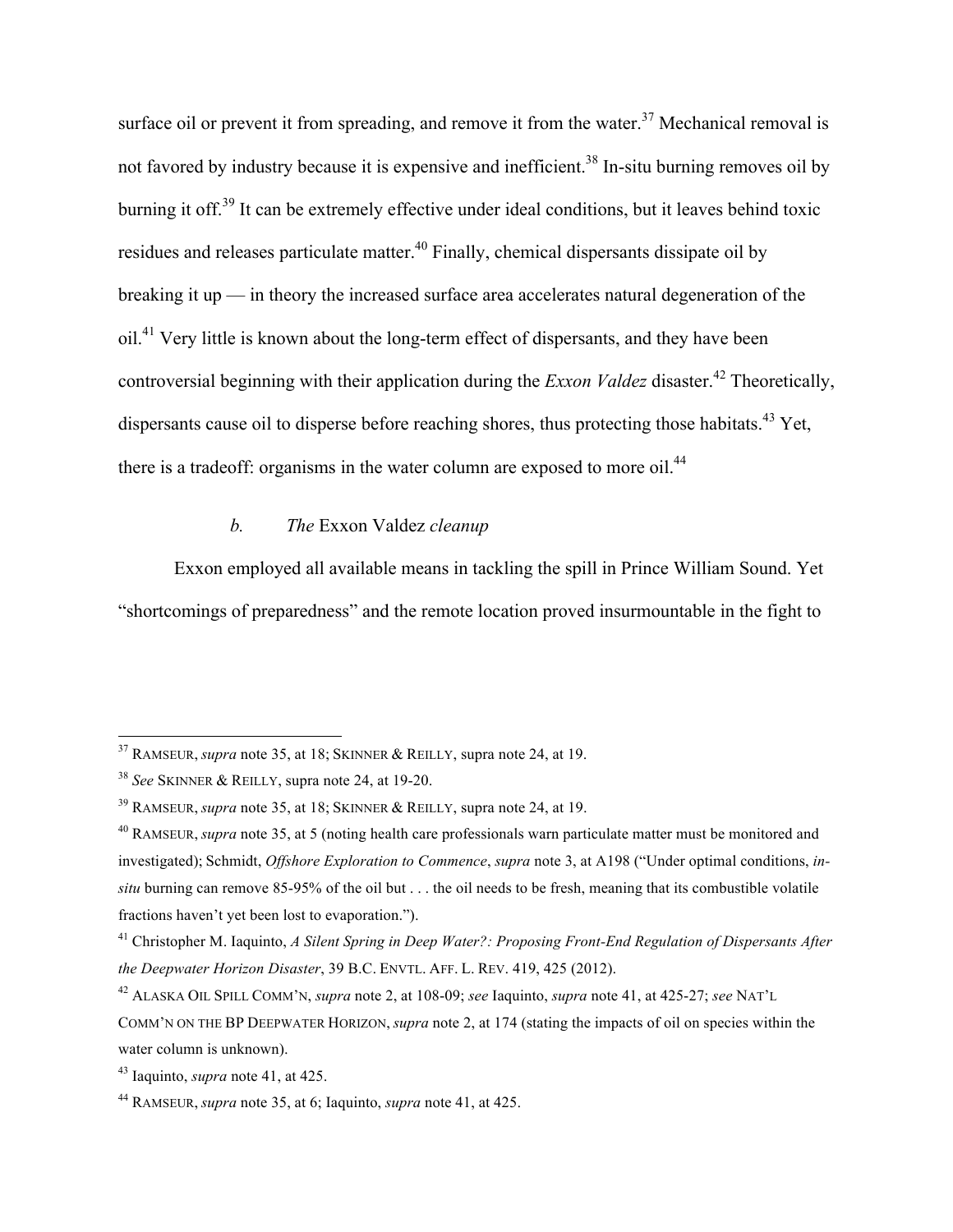contain the spill.<sup>45</sup> At the time, Alyeska Pipeline Service Company's oil spill response barge was damaged and unloaded; this delayed its response time by eleven hours.<sup>46</sup> Initially, the command structure was unclear, and the lack of a logistical plan to put the influx of workers and equipment to use also caused delays.<sup>47</sup>

Conditions complicated the response activities that actually occurred. A windstorm spread the oil across the immense bay.<sup>48</sup> The nature of the oil and conditions impeded the use of mechanical cleanup means.<sup>49</sup> Relocating booms as needed across the bay was incredibly time consuming as they had to be towed slowly to prevent damage.<sup>50</sup> A significant amount of time was lost on skimmers that broke down and could not be repaired immediately.<sup>51</sup> Finally, the viscosity of the oil hampered efficient transfers of cleaned-up crude from the skimmers' oil bladders to the recovery barge.<sup>52</sup> Exxon successfully burned off 12,000-15,000 gallons of oil using *in-situ* burning.<sup>53</sup> Responders also performed five trial applications of chemical dispersants.<sup>54</sup>

 <sup>45</sup> *See* ALASKA OIL SPILL COMM'N, *supra* note 2, at 63; SKINNER & REILLY, supra note 24, at 13. The town nearest the site, Valdez, had less than 4,000 residents and was two hours by boat from the spill itself. Moreover, as the spill spread, "it moved to even more difficult and remote areas." *Id.*

<sup>46</sup> ALASKA OIL SPILL COMM'N, *supra* note 2, at 1, 17.

<sup>47</sup> *Id.* at 63-64.

<sup>48</sup> *Id.* at 65.

<sup>&</sup>lt;sup>49</sup> SKINNER & REILLY, supra note 24, at 19-20.

<sup>50</sup> *See id.* at 19.

<sup>51</sup> *See id.* 

<sup>52</sup> *See id.* at 20.

<sup>53</sup> *Id.* at 18-19.

<sup>54</sup> *See id.* at 19.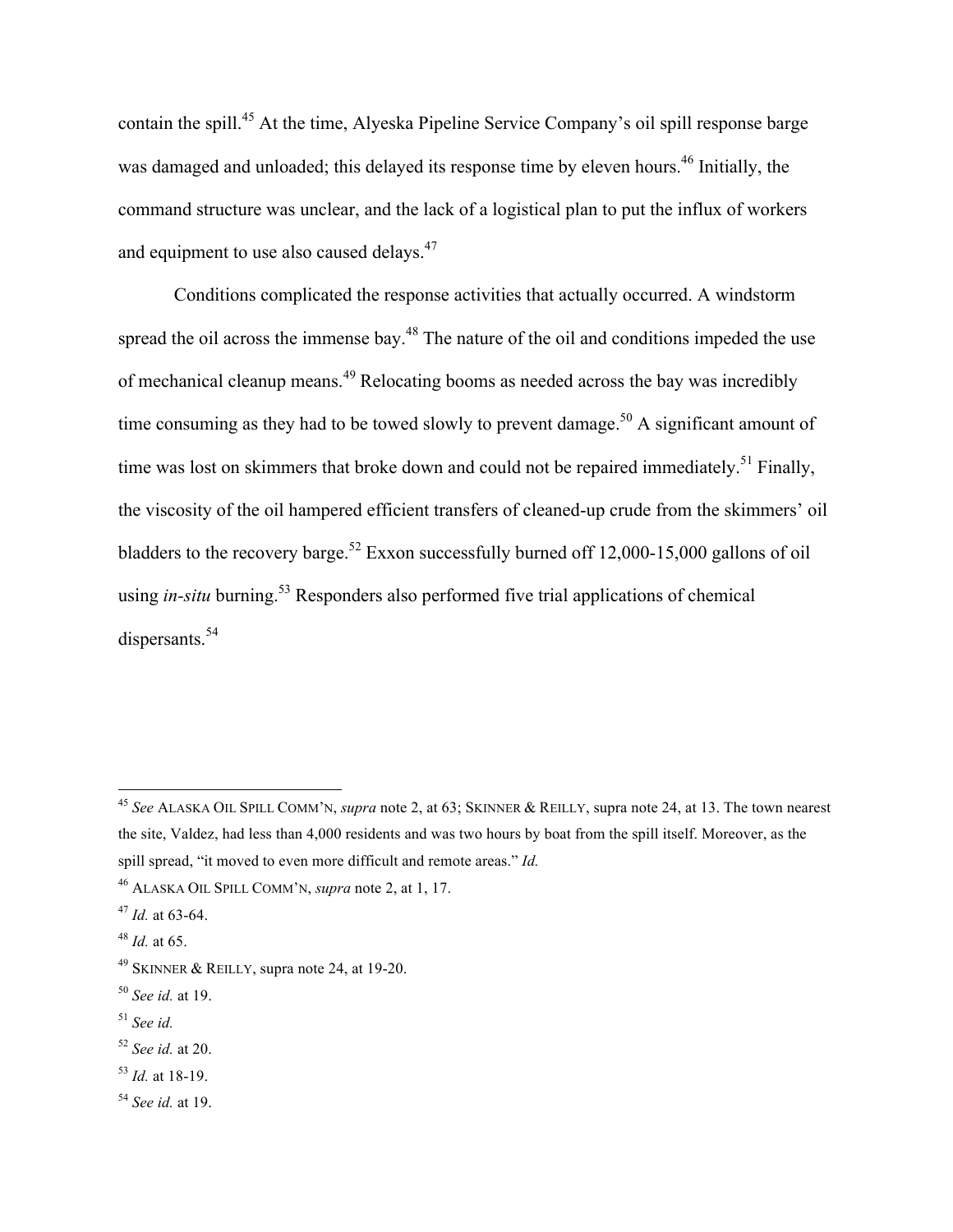## 3. Impact on regulations

The *Exxon Valdez* disaster, like the Santa Barbara spill before it, proved to be the impetus necessary to overhaul regulation of the oil industry.<sup>55</sup> Prior to the disaster, legislators knew that the existing laws — the Clean Water Act, the Trans-Alaska Pipeline Authorization Act, the Deepwater Port Act, and the Outer Continental Shelf Lands Act Amendments of 1978 — failed to provide comprehensive regulation and compensation in the event of a spill.<sup>56</sup> Nonetheless, Congress had remained "deadlock[ed] over how to streamline and strengthen federal oil pollution control laws" for fourteen years.<sup>57</sup> The *Exxon Valdez* disaster created widespread publicity and public outrage, forcing Congress to act.<sup>58</sup> More than a year after the spill, President G. H. W. Bush signed the Oil Pollution Act of 1990 (OPA-90).<sup>59</sup>

OPA-90 focused on spills from oil tankers more than spills caused by drilling platforms, yet it did improve regulations pertaining to preparedness and response for any type of spill.<sup>60</sup> Famously, OPA-90 required tankers to be double-hulled by 2010.<sup>61</sup> Perhaps less commonly

 <sup>55</sup> Sylves & Comfort, *supra* note 1, at 89-90 (stating the "Exxon Valdez spill impelled congressional enactment of the Oil Pollution Act of 1990" and was "the most ambitious regulation of the oil transport industry ever undertaken").

<sup>56</sup> *See* Elizabeth R. Millard, *Anatomoy of an Oil Spill: The Exxon Valdez and the Oil Pollution Act of 1990*, 18 SETON HALL LEGIS. J. 331, 332-41 (1993) (introducing each act, calling them a "patchwork of sometimes conflicting laws concerning liability for oil discharges," and stating the "existing levels of oil spill prevention, preparedness and response were insufficient to handle a major spill").

<sup>57</sup> Sylves & Comfort, *supra* note 1, at 90 (internal quotation marks omitted).

<sup>58</sup> *See* Sylves & Comfort, *supra* note 1, at 91.

<sup>59</sup> Millard, *supra* note 56, at 368; *see* Oil Pollution Act of 1990, 33 U.S.C.A. § 2701 (1990).

<sup>60</sup> Sylves & Comfort, *supra* note 1, at 91.

<sup>61</sup> 46 U.S.C.A. § 3703(a) (1990); Millard, *supra* note 56, at 366; Sylves & Comfort, *supra* note 1, at 90.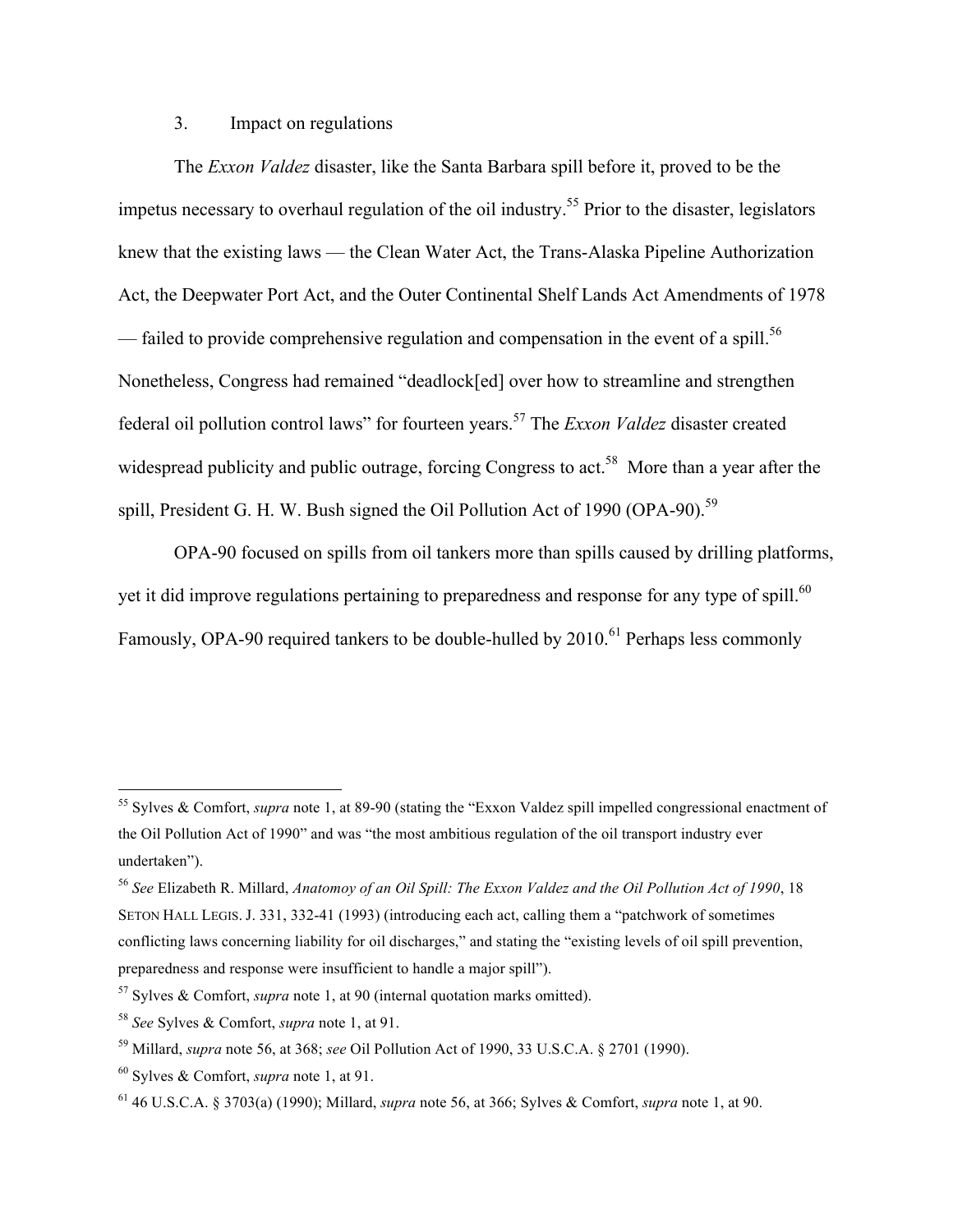known is that many members of Congress resisted this section of the statute; its inclusion in OPA-90 was not secured until an additional, preventable tanker spill occurred.<sup>62</sup>

Overall, OPA-90 sought to increase oil spill preparedness, response capability, and compensation. It created a cause of action for removal costs and damages, holding responsible parties liable for damages resulting from the discharge of oil into navigable waters, or upon the shoreline through the exclusive economic zone.<sup>63</sup> The removal costs provision covers "costs" incurred by the United States, a State, or an Indian tribe . . . [or] costs incurred by any person for acts . . . consistent with the National Contingency Plan."<sup>64</sup> Damages include damages to natural resources, real or personal property, subsistence use of natural resources, revenues, public services, profits and earning capacity.<sup>65</sup>

OPA-90 severely restricts available defenses. Responsible parties may escape liability only if a spill is "causes solely by: (1) an act of God; (2) an act of war; (3) an act or omission of a third party, other than an employee or agent of the responsible party or a third party whose act or omission occurs in connection with any contractual relationship with the responsible party."<sup>66</sup> However, the statute limited liability costs for tankers at \$10 million and offshore drilling facilities at \$75 million.<sup>67</sup> If the responsible party acted with gross negligence or willful misconduct or violated applicable federal safety regulations, the liability limits do not apply.<sup>68</sup> Likewise, the responsible party remains liable for "all removal costs incurred by the United

 <sup>62</sup> *See* Millard, *supra* note 56, at 366. On February 7, 1990, the *American Trader* tanker had an accident off of Huntington Beach, California. This resulted in a major spill, which a double-hull would have prevented. *See id.* <sup>63</sup> 33 U.S.C.A. § 2702(a) (1990); Millard, *supra* note 56, at 362.

 $64$  33 U.S.C.A. § 2702(b)(1).

<sup>65</sup> *Id.* § 2702(b)(2).

<sup>66</sup> *Id.* § 2703(a) (1990).

 $^{67}$  *Id.* § 2704(a)(1) (1990).

 $68$  *Id.* § 2704(c)(1).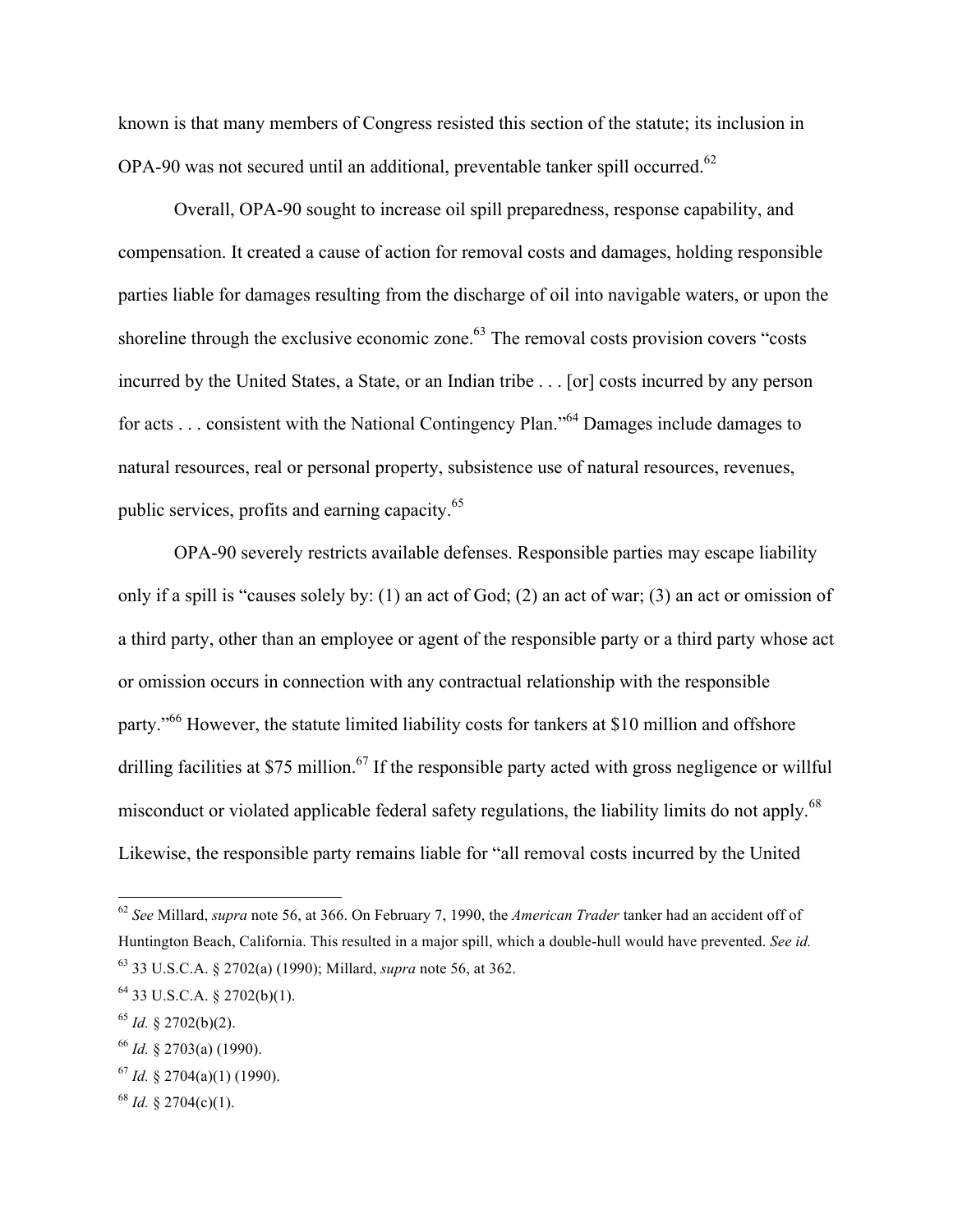State Government or any State or local official or agency" for costs associated with a spill.<sup>69</sup> Finally, OPA-90 explicitly does not preempt state or local authority from imposing additional liability or spill response requirements.<sup>70</sup>

OPA-90 also established the Oil Spill Liability Trust Fund to help the government pay for response costs and compensate for damages not covered by a responsible party.<sup>71</sup> The fund is financed by a tax levied on each barrel of oil.<sup>72</sup> OPA-90 mandates that the President oversee cleanup operations.<sup>73</sup> The Act also established an Interagency Coordinating Committee on Oil Pollution Research.<sup>74</sup> Largely, this section mandates research on: assessing current oil pollution prevention, response, and mitigation capabilities; studying past response deficiencies; developing new or improved response technologies; improving the industries' response capabilities through research; studying the impact of various response technologies as well as oil spills on the environment; training and improving information systems for decision making; researching methods to restore damaged natural resources.<sup>75</sup>

 <sup>69</sup> *Id.* § 2704(c)(3).

<sup>70</sup> *Id.* § 2718 (1990).

<sup>71</sup> *Id.* § 2712 (1990); Millard, *supra* note 56, at 363; <sup>71</sup> Sylves & Comfort, *supra* note 1, at 90.

<sup>72</sup> Sylves & Comfort, *supra* note 1, at 90 tbl.6. The tax was originally five cents a barrel but was increased to eight cents in 2008. U.S. ARCTIC RESEARCH COMM'N & U.S. ARMY CORPS OF ENG'RS, OIL SPILLS IN ARCTIC WATERS 7 (2012), *available at* http://www.arctic.gov/publications/oil\_spills\_2012.pdf.

<sup>73</sup> 33 U.S.C.A § 1321 (1990).

<sup>74</sup> *Id.* § 2761 (1990).

<sup>75</sup> *Id.* § 2761(b).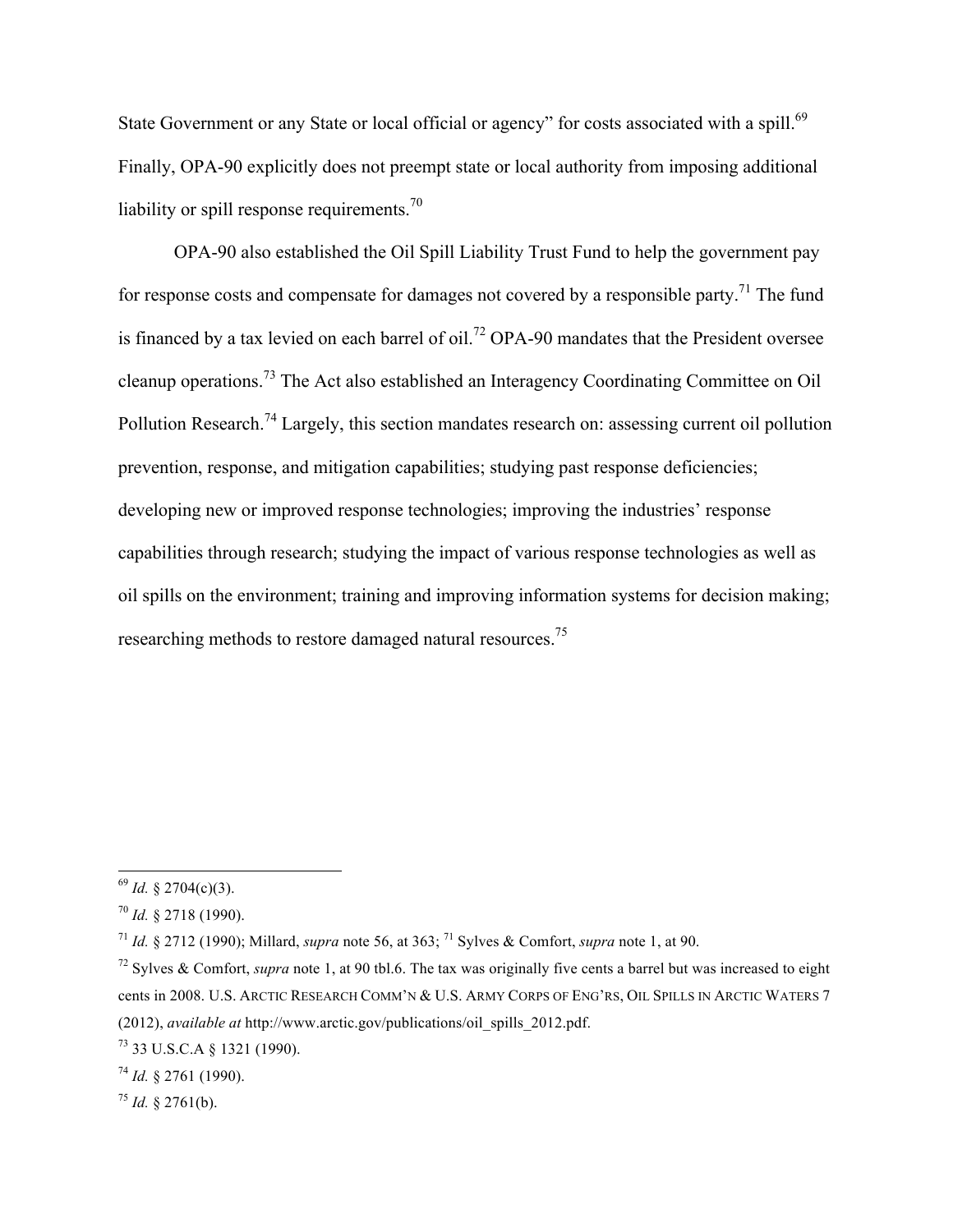## C. *The* Deepwater Horizon *Disaster*

#### 1. The *Deepwater Horizon* spill

The *Deepwater Horizon* disaster can be directly attributed to human error on the eve of the disaster and a series of mechanical failures.76 Yet, like the *Exxon Valdez* disaster before it, the failure of regulatory oversight over the industry enabled these events to occur. Thus, on April 20, 2010, as the *Deepwater Horizon* crew was finishing tests in preparation for "temporary abandonment" of the well, the blowout occurred.<sup>77</sup> A perfect storm of four events combined to cause the blowout: (1) the well's cement job failed; (2) the crew failed to recognize evidence warning of a "kick" (what occurs when oil or gas enters the well); (3) BP took unnecessary risks in its temporary abandonment procedures; and (4) the blow out preventer (BOP) failed in three ways.<sup>78</sup>

Beyond the immediate causes of the blowout, the National Commission on the BP Deepwater Horizon Oil Spill and Offshore Drilling identifies industry management failures and regulatory failures as the "root causes" of the disaster.<sup>79</sup> The corporations involved continually engaged in decisionmaking that saved time and money when less risky alternatives were available.<sup>80</sup> There was also a detrimental lack of communication among companies working the *Deepwater Horizon* rig.<sup>81</sup> Officials and scholars have attributed the regulatory failure to severe underfunding of Mineral Management Service (MMS), insufficient expertise and training

 <sup>76</sup> *See* NAT'L COMM'N ON THE BP DEEPWATER HORIZON, *supra* note 2, at vii.

<sup>77</sup> *Id.* at 5-9.

<sup>78</sup> *Id.* at 106-14, 199-21, 174; RAMSEUR, *supra* note 24, at 114-15.

<sup>79</sup> NAT'L COMM'N ON THE BP DEEPWATER HORIZON, *supra* note 2, at 174; RAMSEUR, *supra* note 35, at 122-27.

<sup>80</sup> NAT'L COMM'N ON THE BP DEEPWATER HORIZON, *supra* note 2, at 125.

<sup>81</sup> *Id.* at 122-24.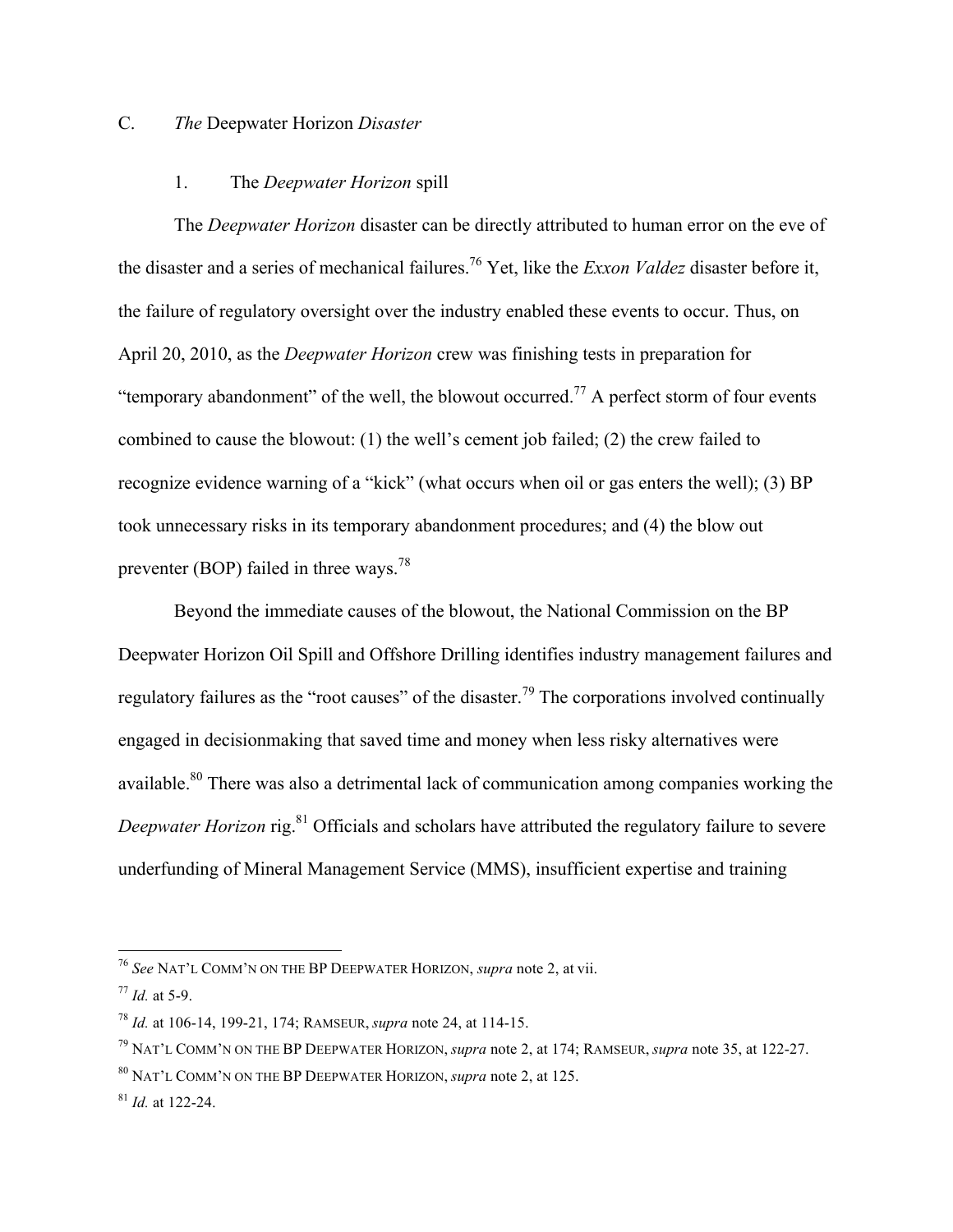among its employees, and lack of political autonomy.<sup>82</sup> On one hand, MMS was arguably "captured" by the industry it was meant to regulate.<sup>83</sup> And on the other, this agency was tasked with the conflicting responsibilities of regulating an industry and procuring revenue from it.<sup>84</sup> Finally, as deepwater drilling activities exploded off the Gulf of Mexico and drilling technologies continued to advance, MMS's budget underwent significant cuts.<sup>85</sup> Thus, the agency, which was not fully motivated to regulate the oil industry in the first place, lacked the resources to guard an industry with a culture of prioritizing reward and opposing increased safety procedures.<sup>86</sup>

The blowout resulted in the largest environmental crisis the U.S. has ever faced. $87$  The initial explosion killed eleven workers and injured another seventeen.<sup>88</sup> Over approximately

 <sup>82</sup> *See id.* at 57, 67; Leila Monroe, *Restructure and Reform: Post-BP Deepwater Horizon Proposals to Improve Oversight of Offshore Oil and Gas Activities*, 5 GOLDEN GATE ENVT'L L. J. 61, 75 (2011); Hari M. Osofsky, *Multidimensional Governance and the BP Deepwater Horizon Oil Spill*, 63 FLA. L. REV. 1077, 1102 (2011). <sup>83</sup> *See* ALYSON FLOURNOY ET AL., CTR. FOR PROGRESSIVE REFORM, THE BP CATASTROPHE: WHEN HOBBLED LAW AND HOLLOW REGULATION LEAVE AMERICANS UNPROTECTED 7 (2001) [hereinafter FLOURNOY ET AL., HOBBLED LAW AND HOLLOW REGULATION], *available at* www.progressivereform.org/articles/BP\_Catastrophe\_1101.pdf; NAT'L COMM'N ON THE BP DEEPWATER HORIZON, supra note 2, at 71 (describing one instance of American Petroleum Institute's successful efforts to impede MMS reform); Rebecca M. Bratspies, *A Regulatory Wake-up Call: Lessons From BP's Deepwater Horizon Disaster*, 5 GOLDEN GATE ENVT'L L.J. 7, 54 (2011); Monroe, *supra* note 82, at 68 (describing the "revolving door" between MMS and industry and "cozy industry-government collaboration").

<sup>84</sup> *See* NAT'L COMM'N ON THE BP DEEPWATER HORIZON, *supra* note 2, at 56.

<sup>85</sup> *See id.* at 72-73; Styles and Comfort, *supra* note 1, at 88.

<sup>86</sup> *See* Davis, *supra* note 7, at 158 (stating that "[i]t was policy to run the risks that led to the blowout"); *id.* at 170; Zygmunt J.B. Plater, *The Exon Valdez Resurfaces in Mexico . . . and the Hazards of "Megasystem Centripetal Dipolarity"*, 38 B.C. ENVTL. AFF. L.J. 391, 399 (2011); Styles & Comfort, *supra* note 1, at 88.

<sup>87</sup> NAT'L COMM'N ON THE BP DEEPWATER HORIZON, *supra* note 2, at 173; Bratspies, *supra* note 83, at 19.

<sup>88</sup> NAT'L COMM'N ON THE BP DEEPWATER HORIZON, *supra* note 2, at 198.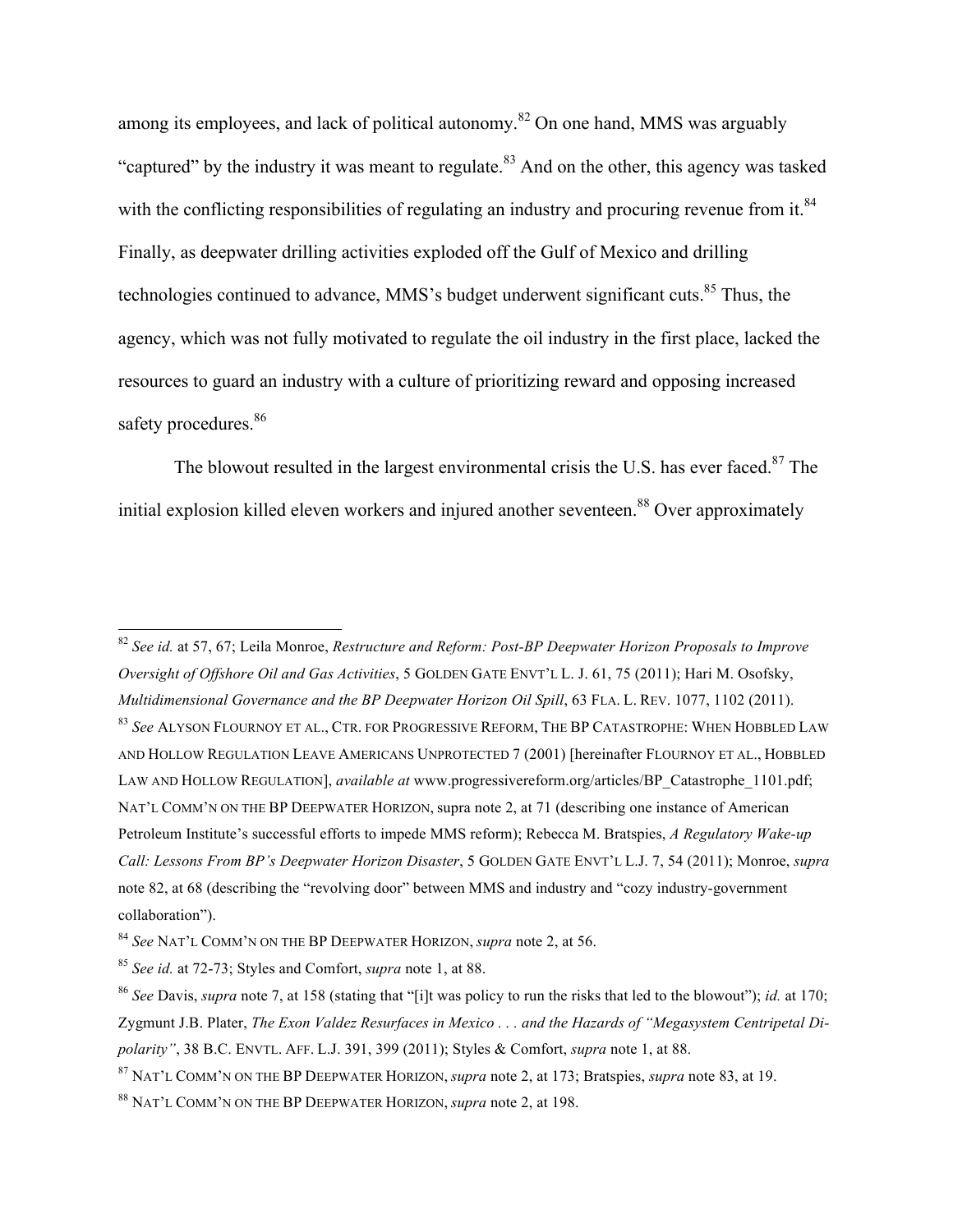eighty-five days, 206 million gallons of oil discharged into the Gulf of Mexico.<sup>89</sup> Like the *Exxon Valdez* spill, the spill devastated fishing and tourism industries.<sup>90</sup> It had significant impacts on the highly productive yet sensitive ecosystem as well.<sup>91</sup> Oil washed ashore from Louisiana to Florida and damaged or destroyed already vulnerable wetlands.<sup>92</sup> Thousands of sea turtles, birds, and marine mammals died as a result of the spill, including endangered and threatened species. $93$  Less is known about the impact on marine life in the Gulf water column, which includes planktons, larvae, shellfish, commercial fish species, game fish species, crabs, corals, and sharks.<sup>94</sup> Long term monitoring is needed to analyze the ultimate impact of the spill on the ecosystem.<sup>95</sup> Unfortunately, there was no "comprehensive data on conditions before the spill" and extremely limited funding for studies immediately after the spill.<sup>96</sup> Therefore, it will not be possible to definitively prove the full range of ecological harm that the spill caused.

 <sup>89</sup> JONATHAN L. RAMSEUR & CURRY L. HAGERY, CONG. RES. SERV., *DEEPWATER HORIZON* OIL SPILL: RECENT ACTIVITIES AND ONGOING DEVELOPMENTS 1 (2013), *available at* www.fas.org/sgp/crs/misc/R42942.pdf*.* The National Commission on the BP Deepwater Horizon's report to the President states that the well was not contained for eighty-seven days. NAT'L COMM'N ON THE BP DEEPWATER HORIZON, *supra* note 2, at 165; *see also* GOV'T ACCOUNTABILITY OFFICE, OIL AND GAS: INTERIOR HAS STRENGTHENED ITS OVERSIGHT OF SUBSEA WELL CONTAINMENT, BUT SHOULD IMPROVE ITS DOCUMENTATION 8 (2012), *available at* http://www.gao.gov/assets/590/588961.pdf.

<sup>90</sup> *See* NAT'L COMM'N ON THE BP DEEPWATER HORIZON, *supra* note 2, at 185-91.

<sup>91</sup> *Id.* at 174-84.

<sup>92</sup> *Id.* at 198; Sylves & Comfort, *supra* note 1, at 85.

<sup>93</sup> NAT'L COMM'N ON THE BP DEEPWATER HORIZON, *supra* note 2, at 181; Mark Schleifstein, *BP Deepwater Horizon Oil Spill Draws Wide Array of Comments on 3rd Anniversary*, TIMES PICAYUNE (New Orleans) (April 19, 2013), http://www.nola.com/news/gulf-oil-spill/index.ssf/2013/04/wide\_array\_of\_comments\_on\_3rd.html.

<sup>94</sup> NAT'L COMM'N ON THE BP DEEPWATER HORIZON, *supra* note 2, at 174-85.

<sup>95</sup> *Id.* at 184-85

<sup>96</sup> *Id.* at 174, 184-85.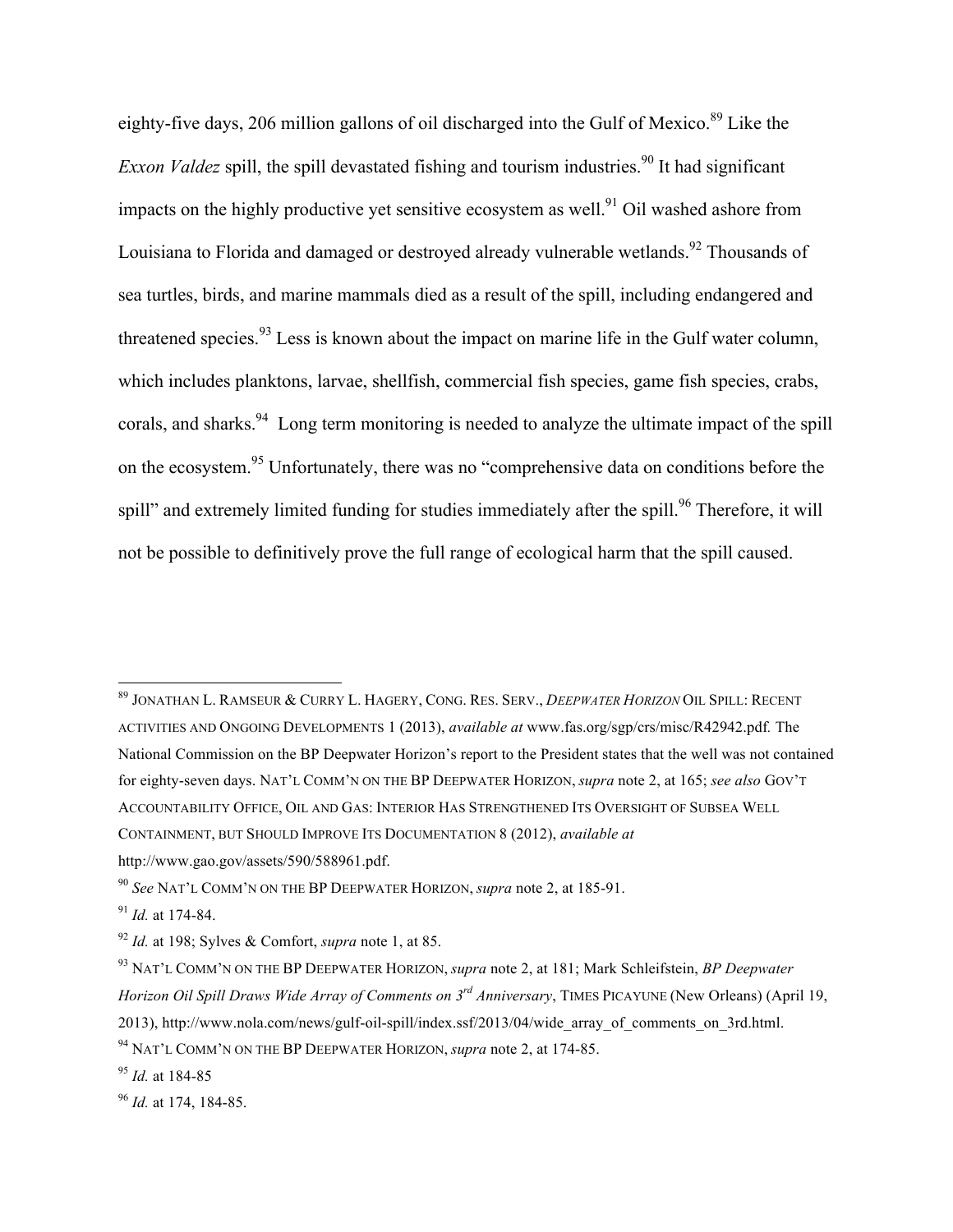#### 2. *Deepwater Horizon* cleanup

BP was able to recover seventeen percent of released oil (approximately 820,000 barrels) directly from the wellhead.<sup>97</sup> According to the EPA, responders burned 222,000 to 313,000 barrels of oil, amounting to about five percent of the total.<sup>98</sup> Estimates of oil successfully skimmed are more uncertain, though listed at  $160,000$  barrels.<sup>99</sup> Windy conditions rendered many booms useless in the fight to absorb and collect the oil.<sup>100</sup> Natural processes accounted for the dispersal of over 1.8 million barrels or thirty-seven percent of the total oil.<sup>101</sup> These include oil that naturally dispersed into miniscule droplets, evaporated, or dissolved.<sup>102</sup>

Responders applied 1.8-2 million gallons of Corexit, a surface and sub-surface chemical dispersant, to the spill, which dissipated about 770,000 barrels, or sixteen percent of oil released.<sup>103</sup> The use of Corexit engenders numerous concerns due to its toxicity.<sup>104</sup> There was no disincentive for BP in utilizing this chemical, however. First, BP was able to bring a halt to disastrous images of an increasingly impacted coastline by expediting the spill's dissipation. Second, "[b]ecause the Clean Water Act stipulates that BP must pay \$1,100 for every barrel of oil proven to have 'spilled' from the site, the use of dispersants to cloud the final estimates of

 <sup>97</sup> RAMSEUR, *supra* note 35, at 8.

<sup>98</sup> *Id.* at 8 n.28.

<sup>99</sup> *Id.* at 9.

<sup>100</sup> *See* Anthony E. Ladd, *Pandora's Well: Hubris, Deregulation, Fossil Fuels, and the BP Oil Disaster in the Gulf*, 56 AM. BEHAV. SCI. 104, 112 (2012) ("[T]he rough winds and ocean currents tended to push the oil over or under the lightweight booms that BP workers were given to deploy around beaches and marshes. As a result, some local observers estimated that 70% to 80% of the booms had little to no effect in isolating and absorbing the spreading oil.").

<sup>101</sup> *See* RAMSEUR, *supra* note 35, at 10.

<sup>102</sup> *Id.* at 10.

 $103$  *Id.* at 9.

<sup>104</sup> *See* Bratspies, *supra* note 83, at 20; Ladd, *supra* note 100, at 112; Plater, *supra* note 86, at 406-08; Schmidt, *Offshore Exploration to Commence*, *supra* note 3, at A198.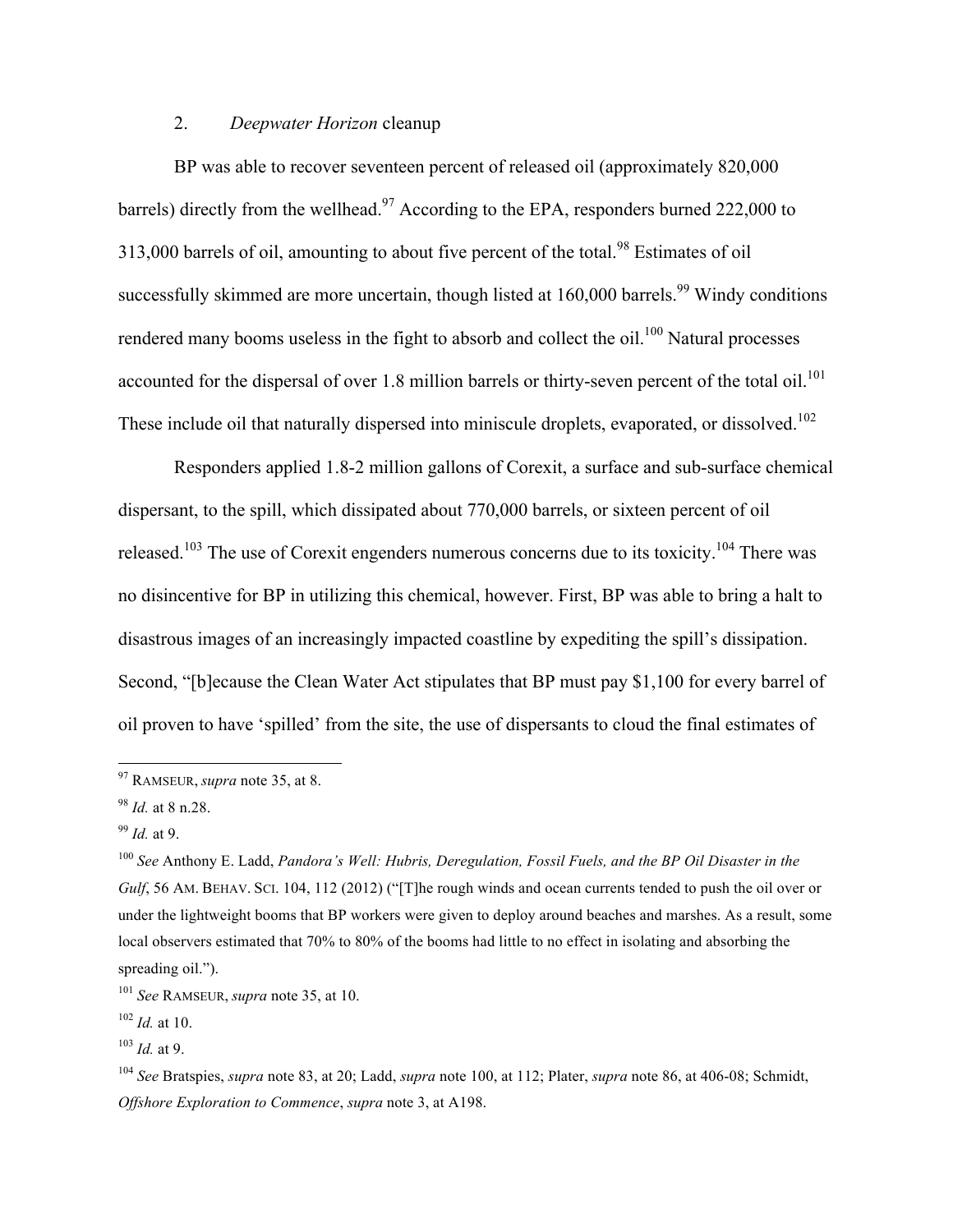the disaster's scope could ultimately save BP billions of dollars in fines."<sup>105</sup>

#### 3. Impact on regulations

Congress took little long-lasting legislative action following the Deepwater Horizon Disaster.<sup>106</sup> There have been notable changes within the Department of the Interior (DOI), however.

In 2012, President Obama signed the Pipeline Safety, Regulatory Certainty, and Job Creation Act of 2011.<sup>107</sup> This act does not relate to drilling facilities, but concerns the safety of oil pipelines and increases civil fines for violating safety requirements.108 A second act, the RESTORE Act, established a Gulf Coast Restoration Fund within the General Treasury.<sup>109</sup> This fund will ensure that eighty percent of penalties paid by parties held liable for the Deepwater Horizon disaster pay for ecological and economic restoration activities.<sup>110</sup> Interestingly, Congress enacted a law that relaxes regulation of offshore drilling: it "transferred air emission regulatory authority in the OCS off Alaska's north coast from the U.S. Environmental

<sup>110</sup> *Id.*

 <sup>105</sup> Ladd, *supra* note100, at 112.

<sup>106</sup> *See* JONATHAN L. RAMSEUR, CONG. RES. SERV., OIL SPILL LEGISLATION IN THE 111TH CONGRESS 2 table 1 (2010) [hereinafter RAMSEUR, LEGISLATION IN THE 111TH CONGRESS ], *available at* http://www.fas.org/sgp/crs/misc/R41453.pdf (showing Congress only passed two laws in 2011, and these laws simply provided additional funding for the Coast Guard's response or for spill-related programs). In 2011, Congress amended OPA-90 to allow the Coast Guard access to additional advances — up to \$100 million per advance — from the Oil Spill Liability Trust Fund for response activities related to the Deepwater Horizon disaster. *Id.* at 2 tbl.1; *see* 33 U.S.C. § 2752 (2012); Pub. L. No. 111-191, 124 Stat. 1278 (2010). Congress also "provide[d] \$94 million for oil-spill related programs" in the 2010 Supplemental Appropriations Act. RAMSEUR, LEGISLATION IN THE 111TH CONGRESS, *supra*, at 2 tbl.1.

<sup>&</sup>lt;sup>107</sup> Pipeline Safety, Regulatory Certainty, and Job Creation Act of 2011, Pub. L. No. 112-90, 125 Stat. 1904 (2012).

<sup>108</sup> *Id.*

<sup>109</sup> Pub. L. No. 112-141, 126 Stat. 588 (2012).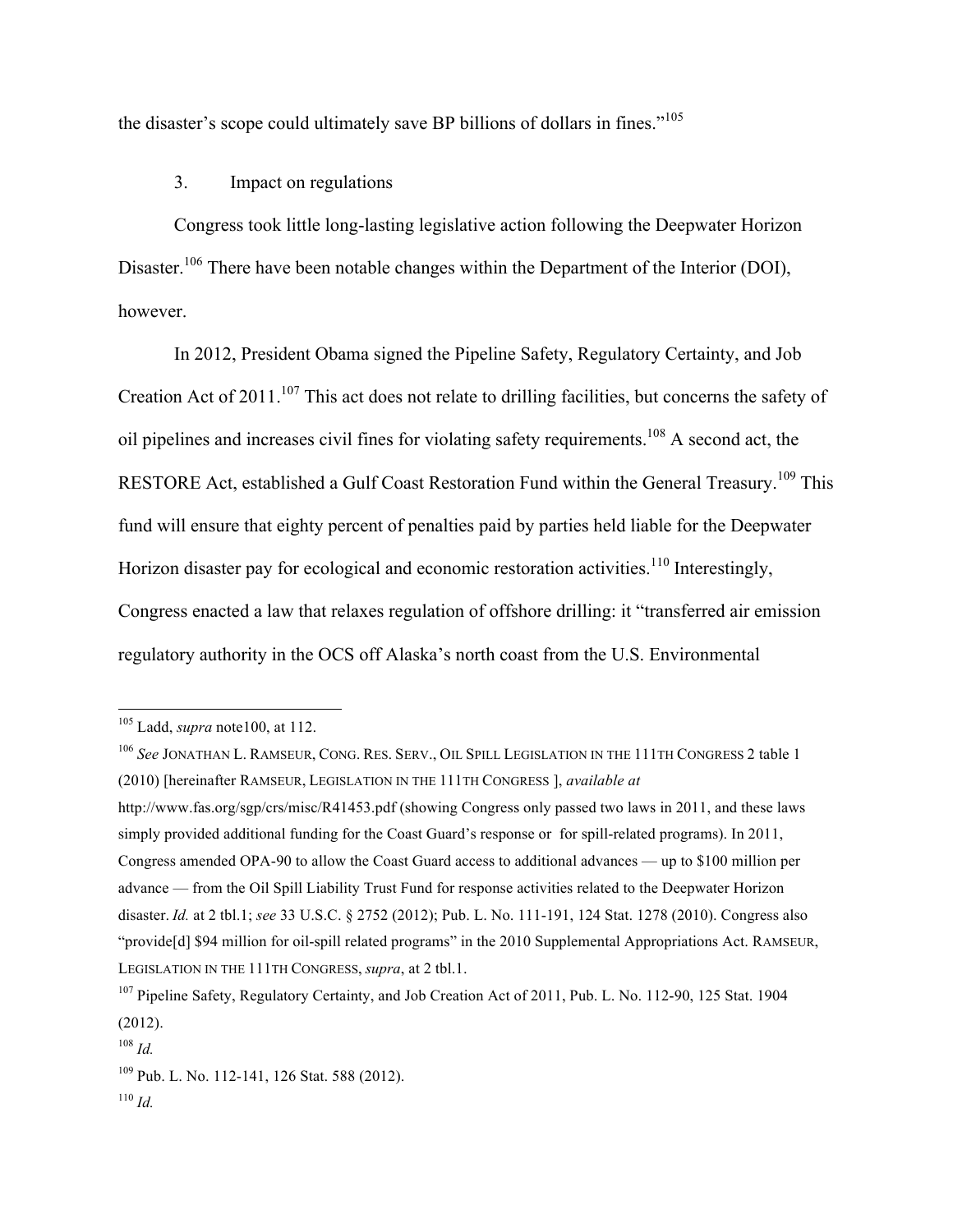Protection Agency (EPA) to the Department of the Interior (DOI)."<sup>111</sup>

The most dramatic reform to emerge after the Deepwater Horizon disaster was the dissolution of MMS. Ultimately, MMS transformed into the Bureau of Ocean Energy Management (BOEM), the Bureau of Safety and Environmental Enforcement (BSEE), and the Office of Natural Resources Revenue  $(ONRR)$ <sup>112</sup> Critically, this separated the revenuegenerating branch of offshore regulation from enforcement.<sup>113</sup> In 2010, BOEMRE — the precursor to BOEM, BSEE, and ONRR — passed a rule requiring OCS operators implement a Safety and Environmental Management System (SEMS) program.<sup>114</sup>

There have been a number of positive developments within DOI, but oversight still has a long way to go.<sup>115</sup> Third parties must verify a BOP's compatibility with well type and location before BOEM will grant a permit.<sup>116</sup> DOI developed new software for analyzing the integrity of a proposed well's design, which has resulted in operators strengthening wellbore designed in numerous instances.<sup>117</sup> Yet, over a year and a half after the Deepwater Explosion, DOI had conducted only two unannounced spill drills including a subsea containment

<sup>113</sup> *See* Osofsky, *supra* note 82, at 1088-89.

 <sup>111</sup> Pub. L. No. 112-74, 125 Stat. 1049 (2011); RAMSEUR & HAGERY, *supra* note 89, at 8-9.

<sup>112</sup> Monroe, *supra* note 82, at 68; RAMSEUR & HAGERY, *supra* note 89, at 9. BOEM is "responsible for resource evaluation, planning, and other activities related to leasing"; BSEE is "responsible for creation of standards, inspections, and enforcement of safety and environmental protection regulations"; and ONRR is "responsible for the collection, distribution, and management of revenue." Monroe, *supra* note 82, at 68.

<sup>114</sup> RAMSEUR & HAGERY, *supra* note 89, at 9.

<sup>115</sup> *See generally* GOV'T ACCOUNTABILITY OFFICE, *supra* note 89 (noting numerous steps and developments within the DOI to increase offshore drilling safety and disaster responsiveness, but explaining that there are significant shortcomings in DOI's document review process and its capacity to incorporate subsea blowout situations into unannounced drills).

<sup>116</sup> *See id.* at 4.

<sup>117</sup> *Id.* at 18.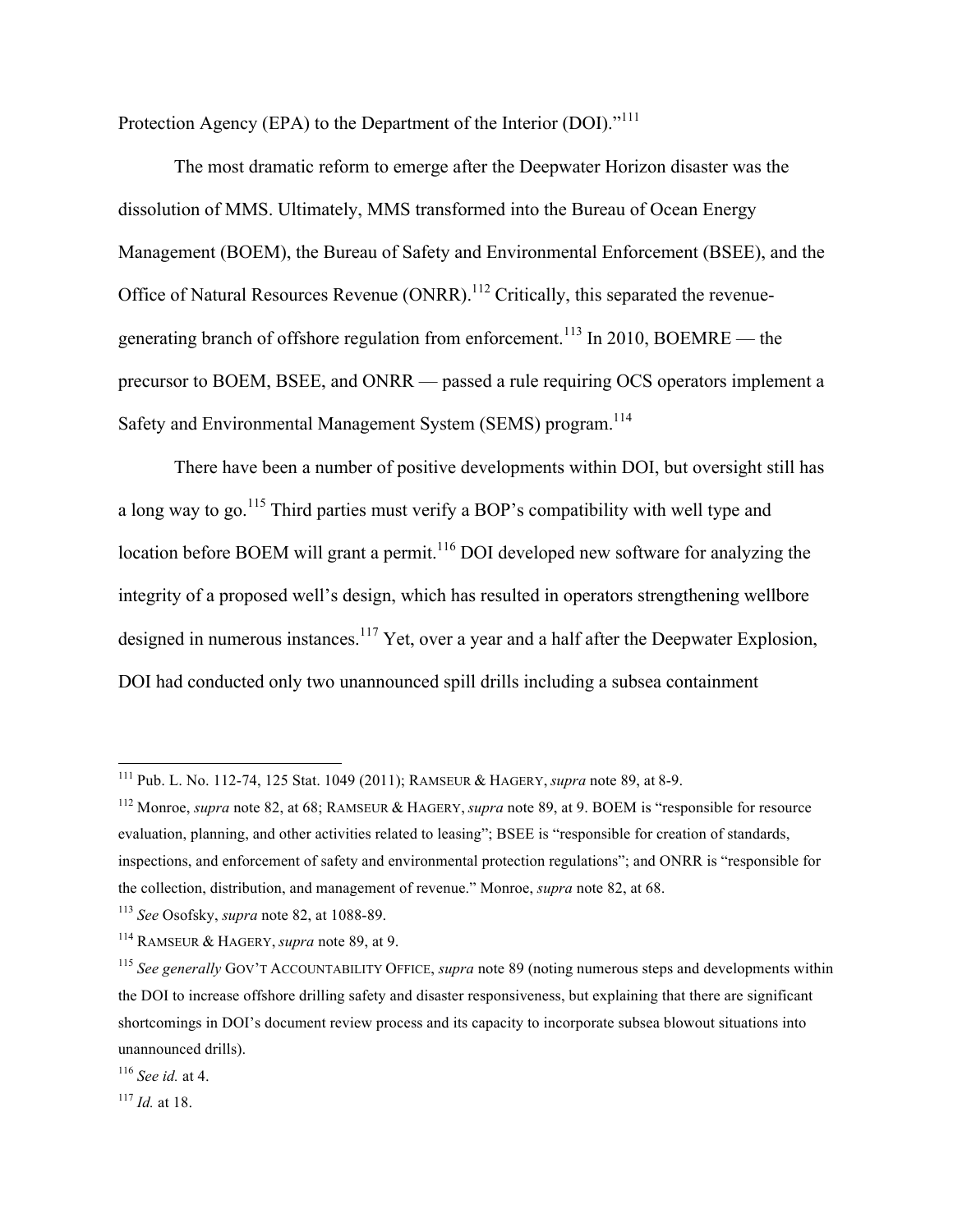scenario.<sup>118</sup> In many respects, it appears DOI's new regulations reflect stronger and more specific interpretations of OPA-90. $^{119}$ 

#### III. DRILLING IN THE ARCTIC WILL REQUIRE BETTER-FUNDED AGENCIES AND DEVELOPMENTS IN RESPONSE TECHNOLOGIES

There are ample reasons to find that we are inadequately prepared to commence drilling in the Arctic Circle. The government and industry have not sufficiently learned from the *Deepwater Horizon* or the *Exxon Valdez* disasters. Both disasters stemmed largely from the same failures — insufficient governmental oversight and completely inadequate disaster response plans.120 Regulatory changes have been insufficient since the *Deepwater Horizon* spill to mitigate these issues. Disaster response capabilities remain completely inadequate as well. Further, technologies that are employed, particularly dispersants, may be more damaging than the spilled oil itself. $^{121}$ 

 <sup>118</sup> *Id.* at 20.

<sup>119</sup> *Compare* 33 U.S.C. § 1321 (2012) (requiring response plans capable of responding "to the maximum extent practicable, to a worst case discharge"), *with* GOV'T ACCOUNTABILITY OFFICE, *supra* note 89 (stating DOI required operators to "demonstrate containment capacity," specifically list equipment to be used in an accident, and plans to administer regular inspections of containment equipment).

<sup>120</sup> *Compare* ALASKA OIL SPILL COMM'N, *supra* note 2, at 63 (stating there was neither the preparedness nor capability to respond to the *Exxon Valdez* spill), *with* Plater, *supra* note 86, at 397-99, 403 (describing a "culture of complacency, collusion, and neglect" in the case of Alaska and pervasive "less-than-vigilant government management practices" that "exhibited negligence an lassitude toward operations of all the oil companies in the Gulf"), *and* Styles & Comfort, *supra* note 1, at 87-88 (noting that in the case of both the *Exxon Valdez* and BP spill the government had no expertise in dealing with the scope of the spill and suggesting that the disasters were in part caused by overreliance on technology and poor safety management).

<sup>&</sup>lt;sup>121</sup> *See generally* Iaquinto, *supra* note 41, at 425-27, 440-41 (describing; the present "dearth" of information regarding the long term impacts of using dispersants; the potential that some dispersants are not effective; the potential serious public health effects of dispersants; and the fact that dispersants may create compounds that are more toxic than physically dispersed oil).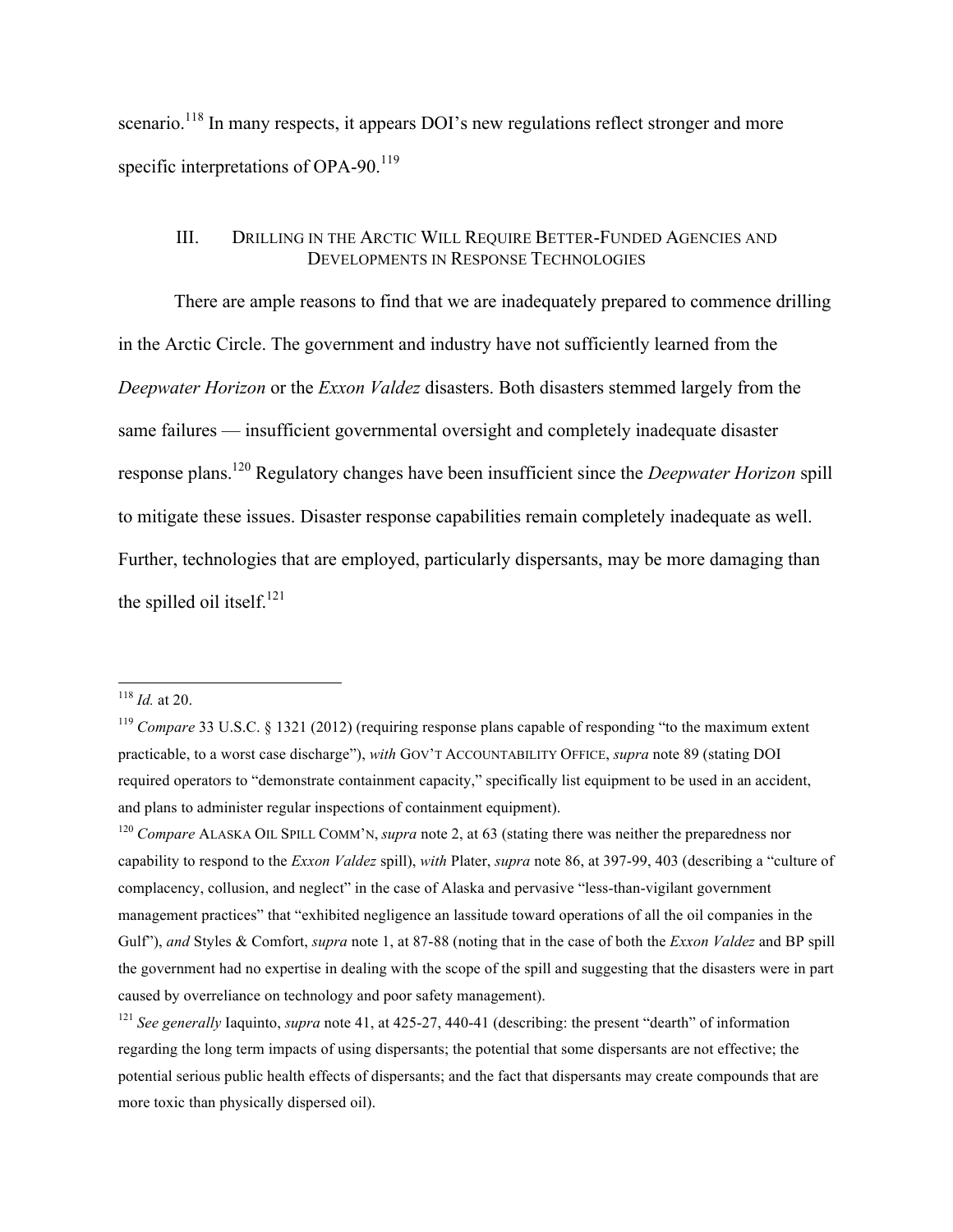In addition to these general concerns, drilling in the Arctic poses unique challenges that legislators and regulators did not consider when reacting to the *Deepwater Horizon* disaster.<sup>122</sup> The Gulf of Mexico has been degraded and abused for decades while the Arctic is still pristine habitat.<sup>123</sup> There is currently no expertise for drilling in the unique environmental conditions of the Arctic. Presently, plans do not involve deep-sea conditions and extreme pressure like in the Gulf of Mexico, but the Arctic's climate and long winters present new extreme conditions to overcome.<sup>124</sup> Ice covers the Chukchi and Beaufort Seas over three quarters of the year.<sup>125</sup> There is also the "extreme cold, extended seasons of darkness, hurricane-strength storms, and pervasive fog" to contend with.<sup>126</sup> These conditions will make exploration, drilling, and production more challenging than in other offshore areas and would make a cleanup response extremely difficult.<sup>127</sup> Finally, the remote nature of the Arctic makes the possibility of a successful cleanup inherently tenuous.<sup>128</sup> Thus, it is necessary to ensure that corporations will be sufficiently monitored for safety and are fully capable of responding to a significant spill before they can drill in the Arctic. Society and the environment should not bear the risk of

 <sup>122</sup> DEP'T OF THE INTERIOR, *supra* note 10, at 32.

<sup>&</sup>lt;sup>123</sup> Daniel A. Farber, *The BP Blowout and the Social and Environmetnal Erosion of the Louisiana Coast*, 13 MINN. J. L. SCI. & TECH. 37, 38 (2012); Osofsky, *supra* note 82, at 1103; Melissa A. Verhaag, *It Is Not Too Late: The Need for A Comprehensive International Treaty to Protect the Arctic Environment*, 15 Geo. Int'l Envtl. L. Rev. 555, 557 (2003); *see also* U.S. ARCTIC RESEARCH COMM'N & U.S. ARMY CORPS OF ENG'RS, *supra* note 72, at 29 (noting the Chukchi and Beaufort coasts comprise areas of heightened ecological significance).

<sup>124</sup> *See* Osofsky, *supra* note 82, at 1101; Richard Stone, *Icy Inferno: Researchers Plan Oil Blaze in Arctic Waters*, 253 SCI. 1203, 1203 (1991); *see also* DEP'T OF THE INTERIOR, *supra* note 10, at 6.

<sup>125</sup> NAT'L COMM'N ON THE BP DEEPWATER HORIZON, *supra* note 2, at 302.

<sup>126</sup> *Id.* at 302.

<sup>127</sup> *Id.* at 302.

<sup>128</sup> *See* DEP'T OF THE INTERIOR, *supra* note 10, at 6 (noting "the absence of fixed infrastructure to support oil and gas activity, including resources necessary to respond in the event of an emergency").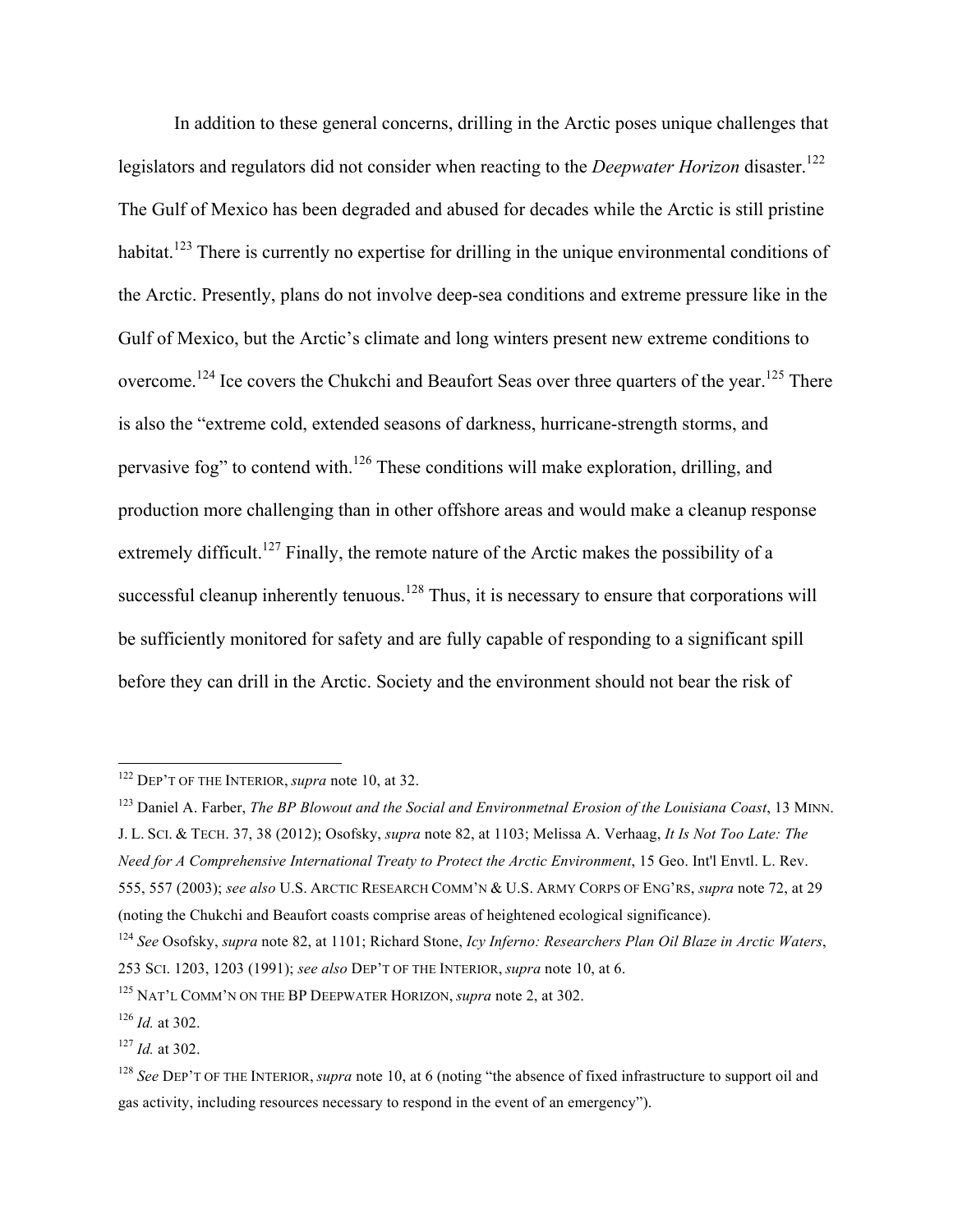another large-scale disaster if the industry cannot be regulated or cannot successfully respond to a spill. $^{129}$ 

#### A. Insufficient Changes in Government Oversight and Capabilities

The task of regulating the oil industry simply exceeds the government's ability or willingness to regulate as necessary.<sup>130</sup> For too long, the government and industry have prioritized expediting revenue generating activities at the cost of environmental protection.<sup>131</sup>

Commentators frequently described MMS as a "captured" agency.<sup>132</sup> It suffered excessive shortcomings — shrinking budgets and expanding responsibilities; deficient technical expertise, corruption, and conflicting mandates — while facing one of the strongest lobbying efforts in the world.<sup>133</sup> The reorganization of MMS into BOEM, BSEE, and ONRR helped to eliminate the conflict of interest by separating oversight and revenue generating

 <sup>129</sup> *See* Davis, *supra* note 7, at 170.

<sup>130</sup> *See id.;* Styles and Comfort, *supra* note 1, at 88.

<sup>131</sup> *See* Bratspies, *supra* note 83, at 53, 56, 58; Plater, *supra* note 86, at 400-403.

<sup>132</sup> *See* FLOURNOY ET AL., HOBBLED LAW AND HOLLOW REGULATION, *supra* note 83, at 7; NAT'L COMM'N ON THE BP DEEPWATER HORIZON, supra note 2, at 71 (describing one instance of American Petroleum Institute's successful efforts to impede MMS reform); Bratspies, *supra* note 83, at 54; Monroe, *supra* note 82, at 68 (describing the "revolving door" between MMS and industry and "cozy industry-government collaboration"). <sup>133</sup> ALYSON FLOURNOY ET AL., CTR. FOR PROGRESSIVE REFORM, REGULATORY BLOWOUT: HOW REGULATORY FAILURES MADE THE BP DISASTER POSSIBLE, AND HOW THE SYSTEM CAN BE FIXED TO AVOID A RECURRENCE 24 (2011) [hereinafter FLOURNOY ET AL., REGULATORY BLOWOUT], *available at* www.progressivereform.org/articles/BP\_Reg\_Blowout\_1007.pdf. NAT'L COMM'N ON THE BP DEEPWATER HORIZON OIL SPILL, *supra* note 2, at 77; Bratspies, *supra* note 83, at 51; Ladd, *supra* note 100, at 108-09 (noting corrupt practices that emerged after Vice President Cheney restaffed MMS); Osofsky, *supra* note 82, at 1102; Brian Walsh, *The BP Oil Spill, One Year On: Forgetting the Lessons of Drilling in the Gulf*, TIME (Apr. 20, 2012), http://www.time.com/time/health/article/0,8599,2066233,00.html. BP alone spent \$15.9 million in 2009 on lobbying efforts, in part to "dilute new laws aimed a preventing oil-spill pollution." Ladd, *supra* note 100, at 109. In total, oil and gas companies invested over \$350 million from 2008–2010 in lobbying. *Id.*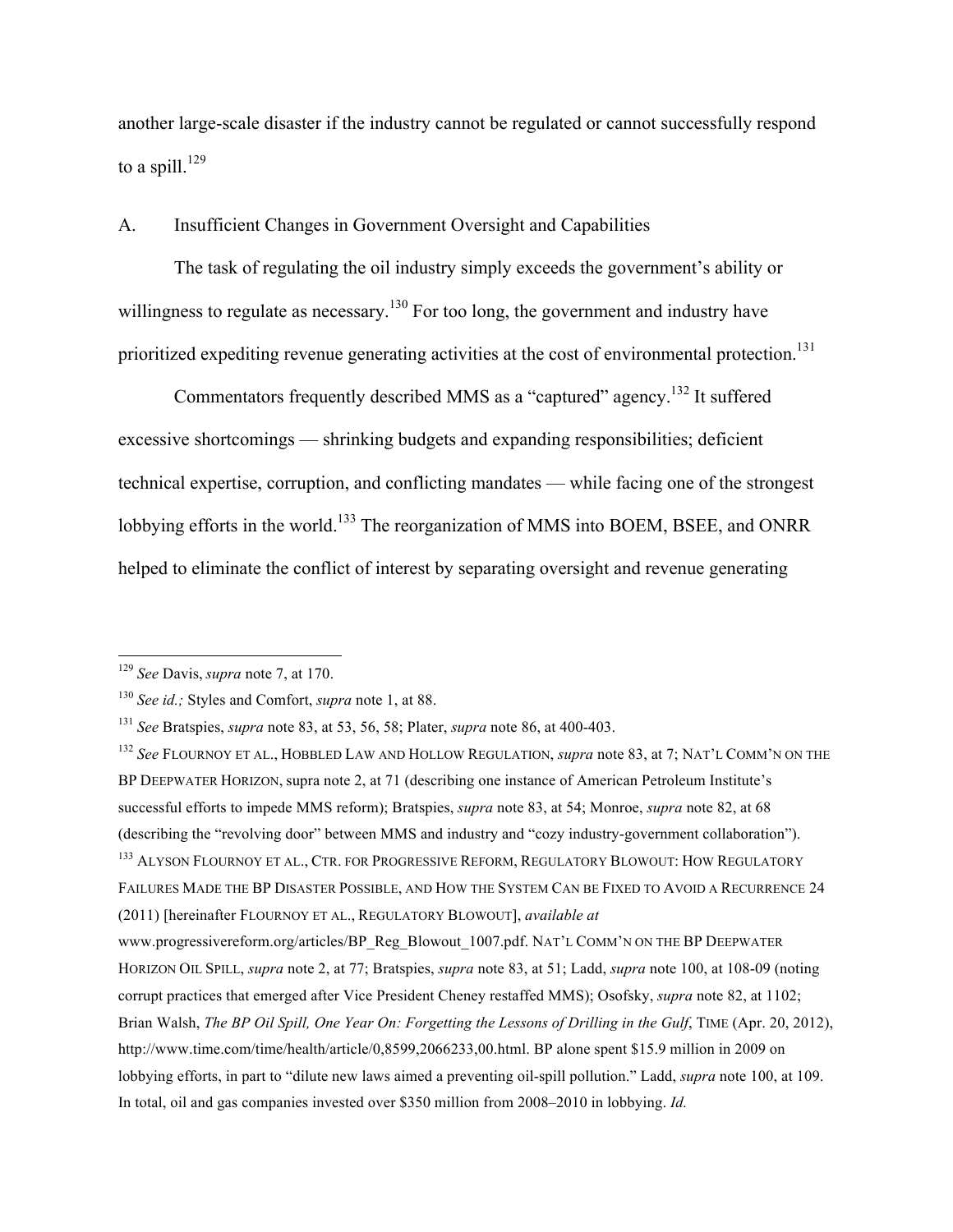functions.<sup>134</sup> Yet BSEE and BOEM inherited many of MMS's problems, and there has been insufficient legislative action to address these defects.<sup>135</sup> Of greatest concern are the agencies' budgetary restraints and deficient technical expertise.<sup>136</sup>

Adequately funding BSEE and BOEM would likely be the most significant step the government can take in preventing future disasters. Funding for MMS failed to keep pace with industry expansion.<sup>137</sup> Between 1982 and 2007, there was a 200% increase in OCS leasing activity.<sup>138</sup> Yet MMS's budget "was roughly equivalent" to its budget in the 1980's, and its staffing resources actually shrank by thirty-six percent.<sup>139</sup> Talented employees could double their salaries by working for industry instead.<sup>140</sup> Further, increased technological complexity accompanied the proliferation of deepwater drilling, and the drill sites themselves became harder to travel between.<sup>141</sup> In 2010, sixty inspectors had the impossible task of regulating approximately 4,000 facilities in the Gulf of Mexico.<sup>142</sup> Most startling, these budgetary shortcomings did not allow for sufficient funding to conduct surprise inspections of deepwater

<sup>&</sup>lt;sup>134</sup> Osofsky, *supra* note 82, at 1088-89 (noting the reorganization "separated leasing, environmental oversight, and money collection"); *see* Bratspies, *supra* note 83, at 53 ("The revenue-generating function created a powerful disincentive to delay or deny approval of permits for further environmental investigation even when the proposed drilling posed risks to sensitive environments, and an even bigger deterrent to shutting down wells, even when the were being operated in an unsafe manner."); Walsh, *supra* note 133.

<sup>135</sup> *See* Walsh, *supra* note 133.

<sup>136</sup> Osofsky, *supra* note 82, at 1102.

<sup>137</sup> *See* Bratspies, *supra* note 83, at 51.

<sup>138</sup> *Id.*

<sup>139</sup> *Id.*

<sup>140</sup> *Id.*

<sup>&</sup>lt;sup>141</sup> *Id.*; Osofsky, *supra* note 82, at 1102 ("The regulatory regime and enforcement has had trouble keeping up with the pace of technology. The commission found that the requirements often lagged behind the technology and that the agencies were inadequately funded to enforce those requirements.").

<sup>142</sup> *See* Bratspies, *supra* note 83, at 51.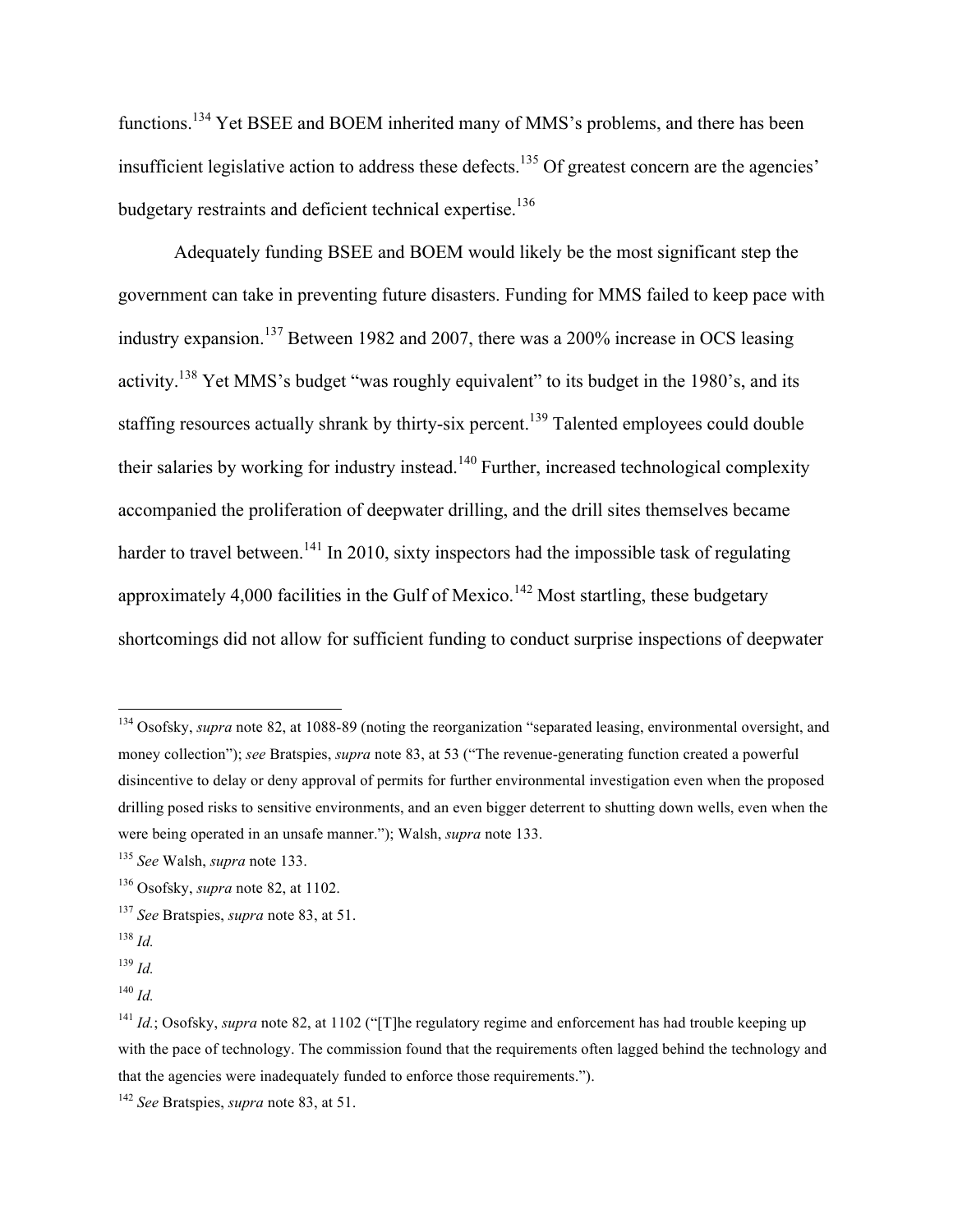rigs.143 In the year and a half following the spill, DOI only conducted two unannounced spills drills and had yet to test, or establish a time frame to test, most operators' capability to respond to a subsea blowout.<sup>144</sup> If the DOI is unable to fund necessary inspections on Gulf rigs due to distance issues, it is not credible that it would be capable of funding regulation of Arctic rigs, which would be far more remote. Since the breakup of MMS, there is little evidence that the successor agencies are receiving sufficient funding to adequately achieve their mandates.<sup>145</sup>

Providing sufficient funding to BSEE and BOEM will allow these agencies to ensure drilling takes place as safely as possible. BOEM must have the capabilities to ensure proposed contingency plans are adequate and relevant to individual drill sites. BP, along with all major players in the Gulf of Mexico, infamously relied upon a "cut and paste" contingency plan that referenced a long-dead expert and assured the safety of Pacific walrus populations.<sup>146</sup> "Given" that the nearest walrus population was quite far away, this was the only assurance of no harm that the companies could be confident of delivering in the event of a spill."<sup>147</sup> Yet MMS approved such plans too quickly to consider their substantial defects or consider the fact that BP was unable to provide the clean up services it claimed it was capable of.<sup>148</sup> Plainly, it is

 <sup>143</sup> *Id.*

<sup>144</sup> Gov't ACCOUNTABILITY OFFICE, *supra* note 89, at 20.

<sup>145</sup> *Cf.* Schleifstein, *supra* note 93 (quoting Jim Noe, director of Shallow Water Energy Security Coalition:

<sup>&</sup>quot;Lawmakers must allocate the necessary resources to BSEE and the IRU to allow it to perform on par with the most effective regulatory regimes in the world.").

<sup>146</sup> Bratspies, *supra* note 83, at 47; *see* NAT'L COMM'N ON THE BP DEEPWATER HORIZON OIL SPILL, *supra* note 2, at 133.

<sup>147</sup> Bratspies, *supra* note 83, at 47.

<sup>&</sup>lt;sup>148</sup> See NAT'L COMM'N ON THE BP DEEPWATER HORIZON OIL SPILL, *supra* note 2, at 132 (stating that BP's spill response plan stated private oil spill response organizations had the capacity to recover almost 500,000 barrels of oil a day); Bratspies, *supra* note 83, at 47-48 (stating "approvals in the Gulf occurred with lightening speed" and that BP was unprepared to respond to a major spill); Davis, *supra* note 7, at 157-58 ("Also the spill response plans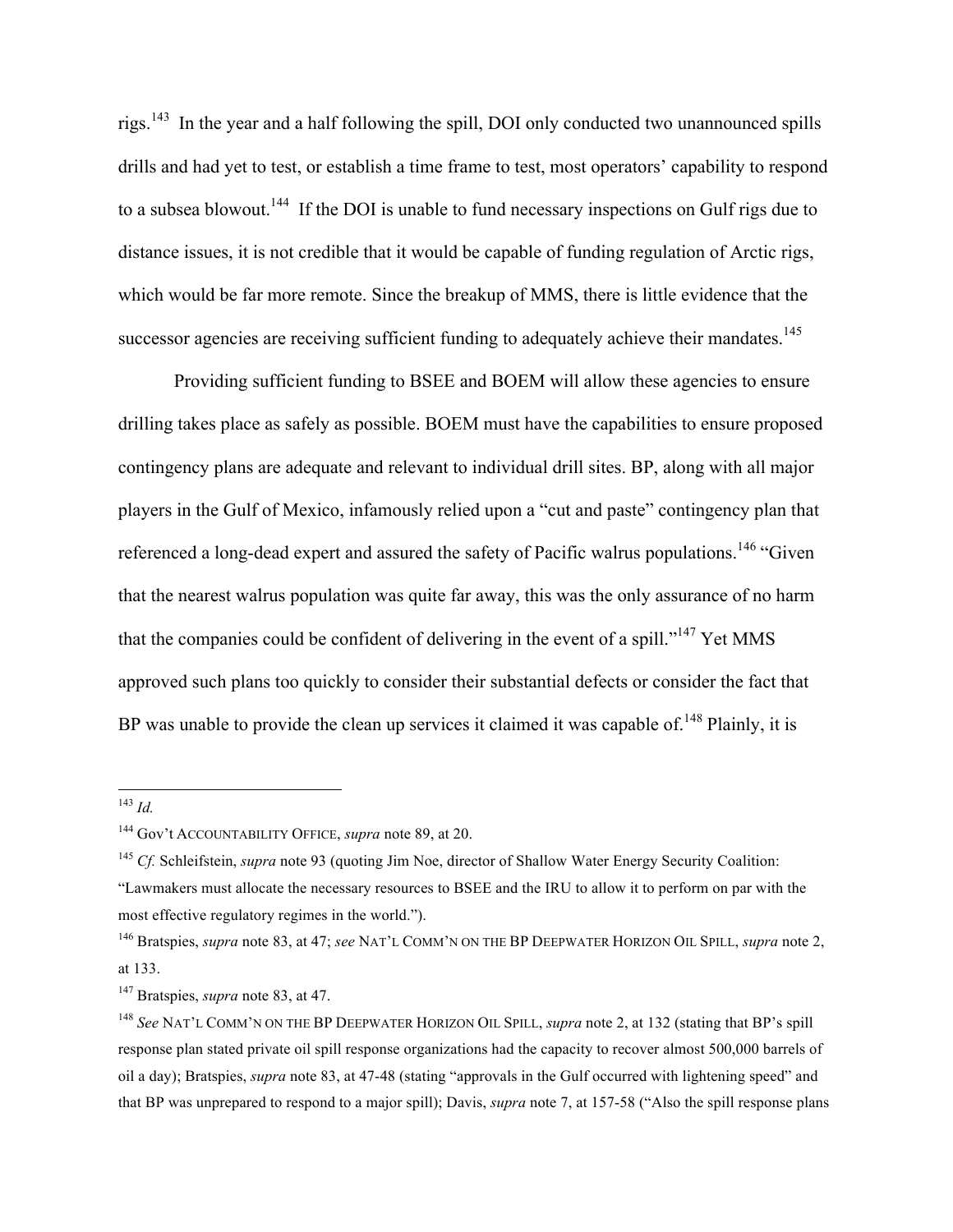necessary that BOEM take more time to give greater attention to the corporations' plans before approving them. It is imperative that the agencies ensure that there are no discrepancies between a company's assertions and actual spill-response capabilities. It is preferable that BOEM receive the funding to generate the man-hours and expertise necessary to oversee the plans. Alternatively, DOI could require that third party contractors certify plans for completeness before industry may submit them. Yet, as the *Deepwater Horizon* disaster and Shell's 2012 problems in the Arctic indicate, reliance on contractors often results in mismanagement and generates unnecessary risks.<sup>149</sup>

More funding is necessary for BSEE to provide sufficient enforcement. Presently there is insufficient deterrence for companies because it pays to break the regulations.<sup>150</sup> BSEE must be funded adequately to conduct surprise inspections and enforce regulations.

Industry has argued that stricter enforcement will curtail business, harming the economy. However, the post-disaster economic boom in the Gulf refutes these concerns.<sup>151</sup> Despite the imposition of new regulations and the fact that approval of development plans and permits takes two to three times as long as before the *Deepwater Horizon* disaster, the pace of development in the Gulf has exceeded expectations.<sup>152</sup> By August 2012, 105 permits were granted, up from 79 in all of  $2011$ .<sup>153</sup> Furthermore, small firms expanded operations as well,

<u> 1989 - Andrea Santa Andrea Andrea Andrea Andrea Andrea Andrea Andrea Andrea Andrea Andrea Andrea Andrea Andr</u>

drawn by the industry and approved by the Minerals Management Service were completely out of scale to the actual threats posed by a blowout.").

<sup>149</sup> DEP'T OF THE INTERIOR, *supra* note 10, at 1.

<sup>150</sup> Jennifer A. Dlouhy, *After Spill, Offshore Enforcement Remains Murky*, FUELFIX (Dec. 12, 2012), http://fuelfix.com/blog/2012/12/12/after-spill-offshore-enforcement-remains-murky/.

<sup>151</sup> Tom Fowler, *After Spill, Gulf Oil Drilling Rebounds*, WALL ST. J. (Sept. 20, 2012),

http://online.wsj.com/article/SB10000872396390443890304578008573749823206.html#articleTabs%3Darticle. <sup>152</sup> *See id.*

<sup>153</sup> *Id.*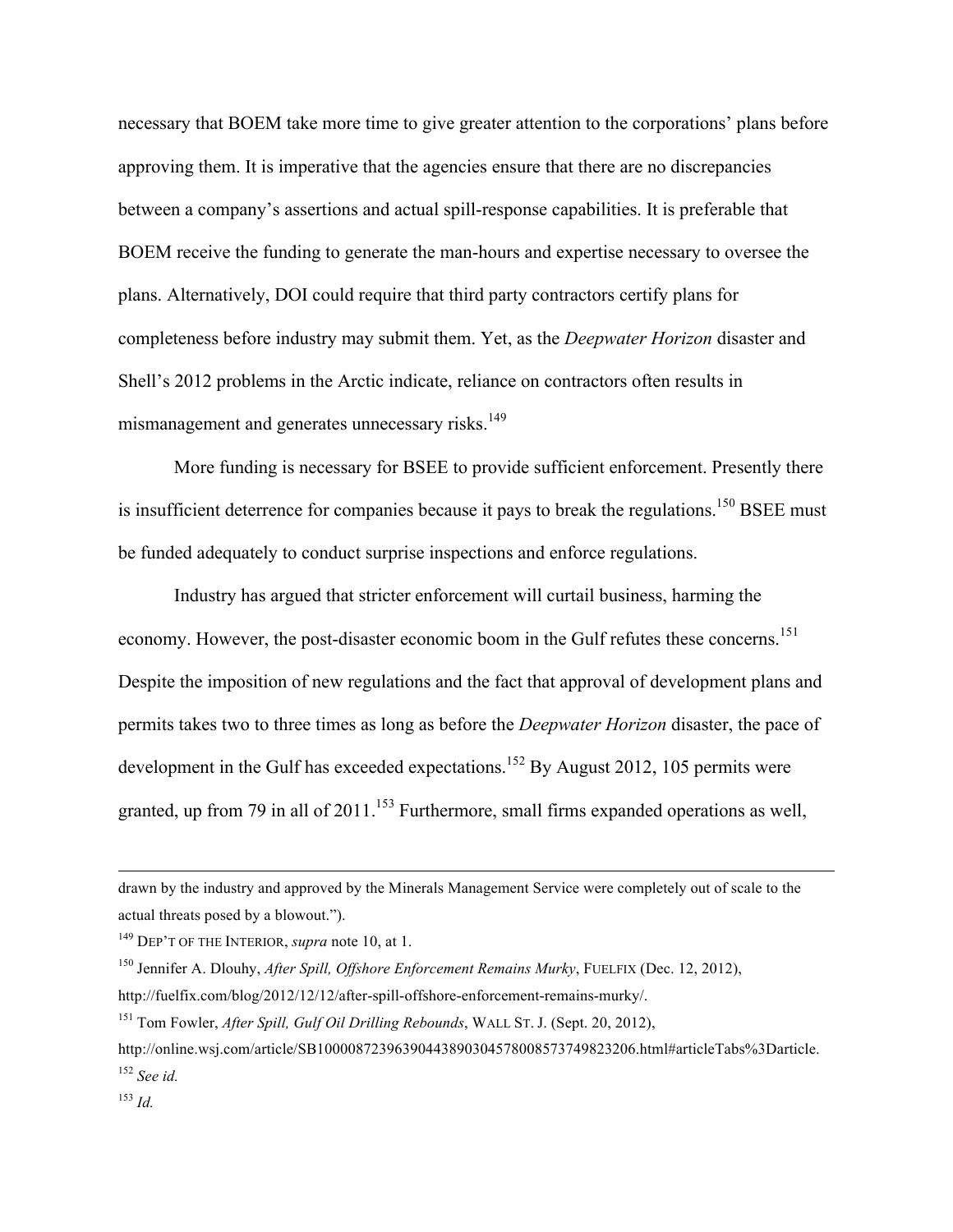thus dispelling predictions that only the largest companies could withstand the new regulations.<sup>154</sup> Therefore, it is possible to impose necessary regulations without adversely impacting industry.

## B. *Cleanup Technologies: Insufficient Technological Progress*

While industry has realized exponential technological advancements in drilling expertise, there have been no comparable advancements in disaster response technology.<sup>155</sup> Too frequently industry and government have demonstrated complacence regarding improved cleanup response capabilities. This is entirely unacceptable in any drilling situation, and will cause egregious harm in the event of a disaster in the Arctic.<sup>156</sup>

It is critically important to recognize that the Arctic Sea presents unparalleled challenges to future oil spill recovery efforts.<sup>157</sup> Several factors determine the success of clean up efforts: location of the spill as well as the climate environmental conditions and natural processes.158 The conditions in the Arctic will exacerbate response efforts across the line.

 <sup>154</sup> *See Id.*

<sup>155</sup> *Cf.* NAT'L COMM'N ON THE BP DEEPWATER HORIZON, *supra* note 2, at k (noting that "[t]wenty years after the Exxon Valdez spill in Alaska, the same blunt response technologies—booms, dispersants, and skimmers—were used, to limited effect"); Bratspies, *supra* note 83, at 49; Ladd, *supra* note 100, at 108, 112 ("Despite the sophistication of today's drilling technology, the available clean-up methods are barely more advanced from the straw bales and shovels employed more than 40 years ago after the Santa Barbara Oil Spill.").

<sup>156</sup> *See* DEP'T OF THE INTERIOR, *supra* note 10, at 32 (stating a spill in the Arctic would have "catastrophic consequences on fragile ecosystems and the people who depend on the ocean for subsistence").

<sup>157</sup> *See* NAT'L COMM'N ON THE BP DEEPWATER HORIZON, *supra* note 2, at 302; DEP'T OF THE INTERIOR, *supra* note

<sup>10,</sup> at 3-4, 6; Osofsky, *supra* note 82, at 1101; Stone, *supra* note 124, at 1203.

<sup>158</sup> RAMSEUR, *supra* note 35, at 3; Sylves & Comfort, *supra* note 1, at 94.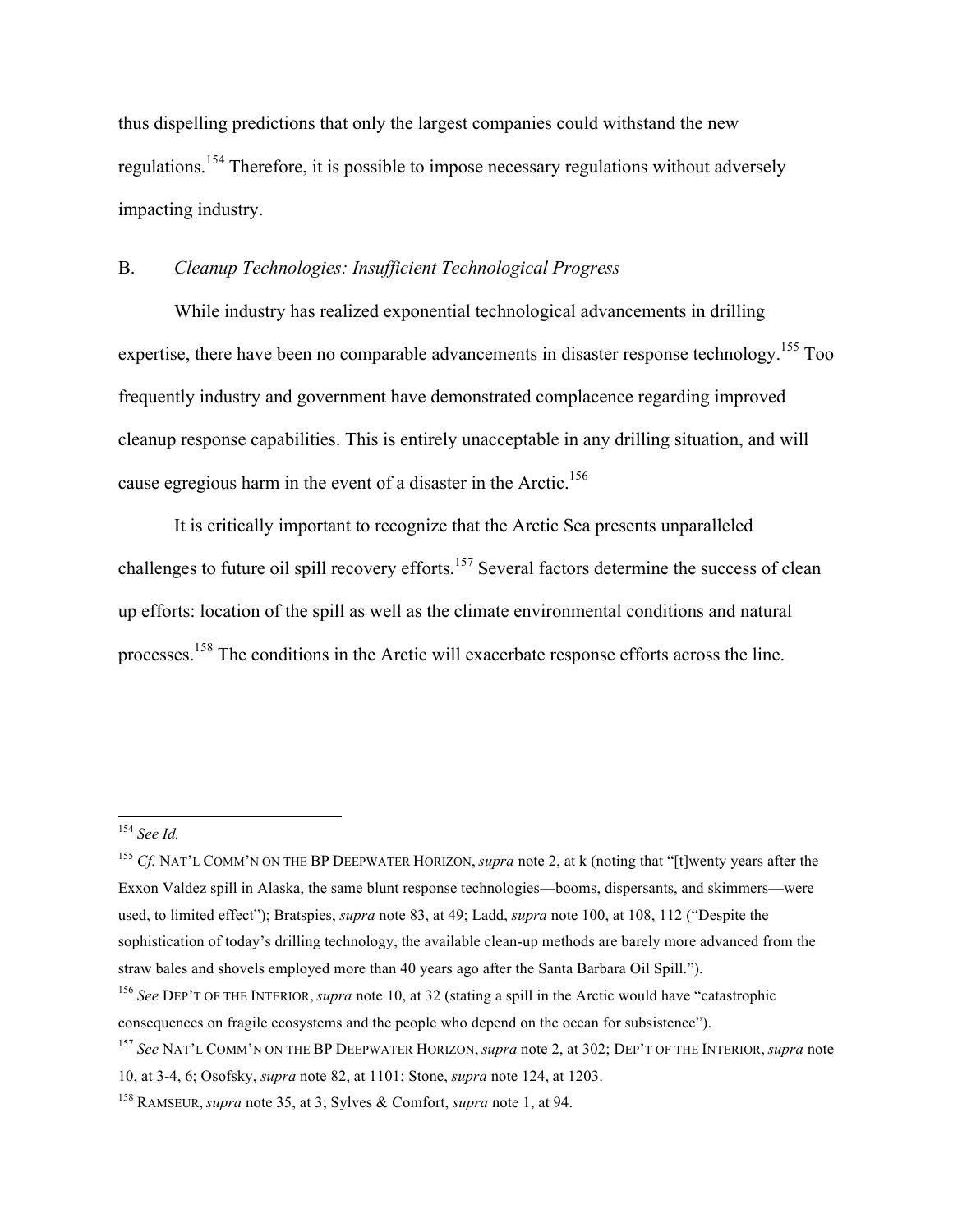### 1. Remoteness

Due to the remote location of the Chukchi and Beaufort Seas, it is questionable whether sufficient clean up equipment and manpower could be available to respond to a blow out.<sup>159</sup> -The Deepwater Horizon response effort benefitted from the close proximity to "the Gulf's highly developed coastline" and a "consortium of oil companies, each contributing resources and manpower to the cleanup effort."<sup>160</sup> There is presently no comparable infrastructure on the Arctic OCS.<sup>161</sup> Response operations would likely be limited by numerous factors such as "fuel" capacity, distance to fuel sources, and crew rest requirements."162 Moreover, the Arctic lacks the redundancy of response equipment that provides extra insurance for mitigation plans in the Gulf of Mexico.<sup>163</sup> Thus, cleanup efforts would be severely delayed if cleanup vessels and equipment stationed in the Chukchi Sea prove insufficient, paralleling the difficulties encountered in the *Exxon Valdez* spill.<sup>164</sup>

 <sup>159</sup> *See* DEP'T OF THE INTERIOR, *supra* note 10, at 6; Schmidt, *Offshore Exploration to Commence*, *supra* note 3, at A197 ("OCS waters are exceedingly remote—roads, airports, port facilities, housing, and other infrastructure needed to support a large-scale spill response are few and far between.").

<sup>160</sup> Schmidt, *Offshore Exploration to Commence*, *supra* note 3, at A197.

<sup>161</sup> DEP'T OF THE INTERIOR, *supra* note 10, at 6; GOV'T ACCOUNTABILITY OFFICE, *supra* note 89, at 25.

<sup>162</sup> *See* GOV'T ACCOUNTABILITY OFFICE, *supra* note 89, at 25.

<sup>163</sup> *Id.* at 19, 25.

<sup>164</sup> *See* Schmidt, *Offshore Exploration to Commence*, *supra* note 3, at A197.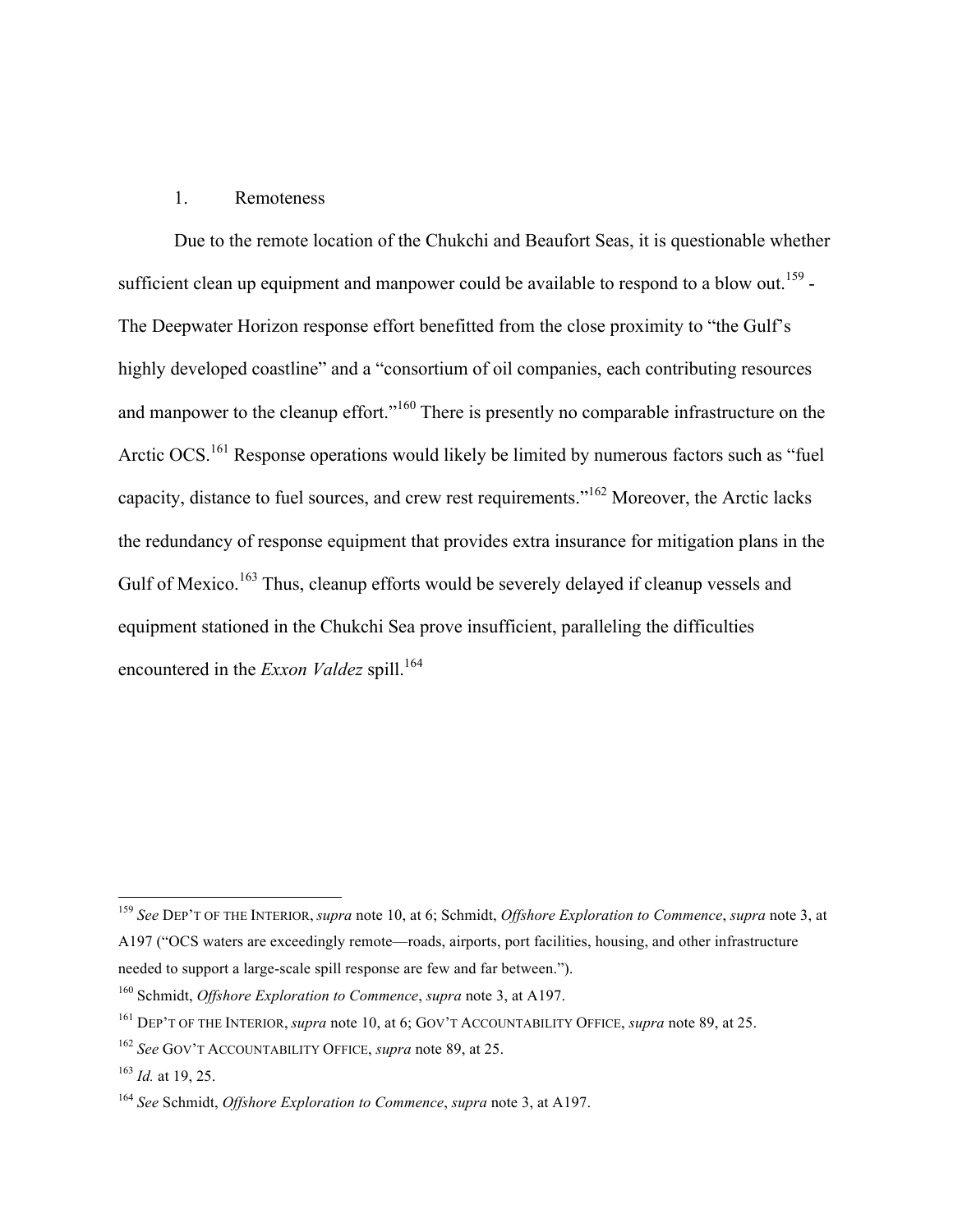## 2. Climate

The Arctic climate will compound the difficulties of cleanup efforts due to the ice cover, freezing temperatures and extreme whether.<sup>165</sup> "Weather conditions in the Beaufort Sea could make it impossible to mount any oil-spill response whatsoever 22% of the time in July, 41% of the time in August, and 56% of the time in September."<sup>166</sup> When wind conditions exceed twenty knots or waves top 1.5 meters — which is common in the Arctic OCS — it will be impossible to use *in-situ* burning or booms.<sup>167</sup> Icy conditions can clog skimmers, reducing their efficiency.<sup>168</sup> Finally, cleanup operations would have to be called off until spring when ice coverage becomes too extensive.<sup>169</sup>

Moreover, climatic conditions in the Artic interfere with the natural processes that eliminated approximately thirty-seven percent of the oil released in the Deepwater Horizon disaster.<sup>170</sup> Oil-consuming microbes are less active in cold water.<sup>171</sup> Colder temperatures also slow the rates of evaporation, biodegradation, and dissolution of oil.<sup>172</sup>

Arctic conditions present additional problems for response plans including chemical dispersants — which, as it stands, are not currently preapproved for use in Alaska.<sup>173</sup> There is

 <sup>165</sup> Charles W. Schmidt, *Arctic Oil Drilling Plans Raise Environmental Health Concern*, 119 Envtl. Health Persp. A116, A116 (2011) [hereinafter Schmidt, *Arctic Oil Drilling Plans*]; *see* DEP'T OF THE INTERIOR, *supra* note 89, at 5.

<sup>166</sup> Schmidt, *Offshore Exploration to Commence*, *supra* note 3, at A199; *see also* Stone, *supra* note 124, at 1203 (internal quotation marks omitted)("When it's really bad out . . . all we can really do is sit back and watch.").

<sup>167</sup> *See* Schmidt, *Offshore Exploration to Commence*, *supra* note 3, at A198.

<sup>168</sup> *Id.*

*<sup>169</sup> Id.*

<sup>170</sup> *See* RAMSEUR, *supra* note 35, at 4-5, 10.

<sup>171</sup> *See* NAT'L COMM'N ON THE BP DEEPWATER HORIZON, supra note 37, at 174; RAMSEUR, *supra* note 24, at 4-5.

<sup>&</sup>lt;sup>172</sup> See sources cited supra note 171.

<sup>173</sup> Schmidt, *Offshore Exploration to Commence*, *supra* note 3, at A198.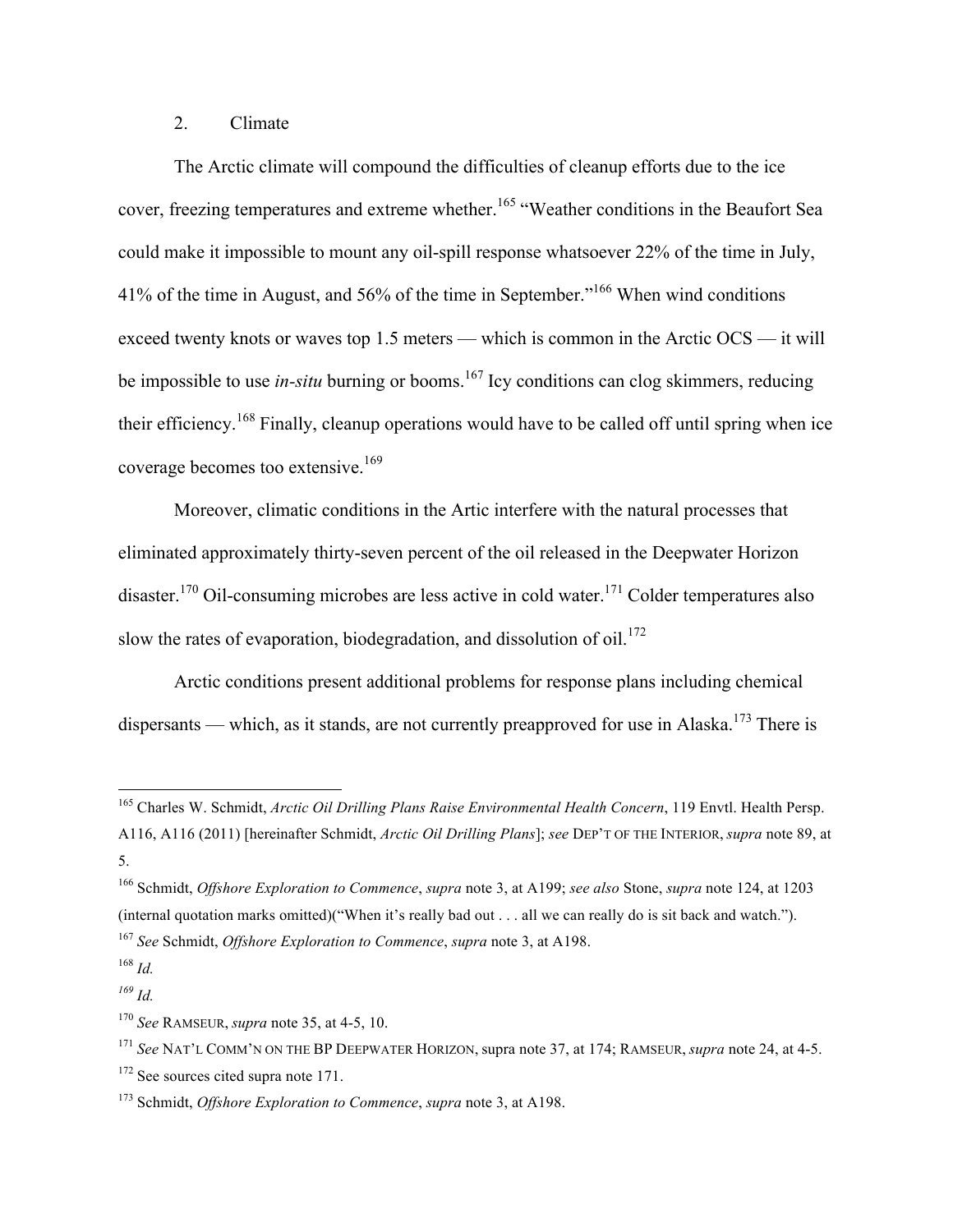still little understanding of the efficacy of dispersants in Arctic conditions or their long-term effects on the delicate ecosystem.<sup>174</sup> It is possible that chemically dispersed oil may be more toxic to marine life than untreated oil.<sup>175</sup> If regulators approved dispersants to combat a spill, issues such as severely shortened daylight hours or oil captured in ice floes present problems to pilots attempting to accurately spray dispersants.<sup>176</sup>

To be fair, there are circumstances when Arctic conditions can improve the efficacy of traditional remediation means. While booms cannot work when "sea-surface ice cover exceeds  $30\%$ ," ice may act as a natural boom in some circumstances.<sup>177</sup> Because less evaporation occurs in cold climates, *in-situ* burning may be more effective in the Arctic.<sup>178</sup> Extensive ice-coverage can concentrate oil and protect it from wind, which also improves the efficacy of in-situ burning.179 This may be why the industry currently sees *in-situ* burning at the response technique with the greatest potential.<sup>180</sup> But, excessive burning of oil would likely have serious effects on air quality.

## *a. Dispersants: controversy and concerns*

The use of dispersants as a cleanup tool warrants specific scrutiny — their use has been controversial since the Exxon Valdez disaster over twenty years ago.<sup>181</sup> Scientists have little

<sup>178</sup> *Id.*

 <sup>174</sup> *Id.*

<sup>175</sup> *Id.*

<sup>176</sup> *Id.* at A198-99.

<sup>177</sup> *Id.* at A198.

<sup>179</sup> *Id.*

<sup>&</sup>lt;sup>180</sup> PER JOHAN BRANDVIK, JOINT INDUSTRY PROGRAM, OIL SPILL RESPONSE FOR ARCTIC AND ICE-COVERED WATERS (2009), *available at* http://dfdickins.com/pdf/jip-oil-in-ice\_print-a41.pdf.

<sup>181</sup> *See* Plater, *supra* note 86, at 405 ("EPA's continued failure to scrutinize and regulate dispersants has been a critical element in the shortcomings of national spill response."); Sylves & Comfort, *supra* note 1, at 95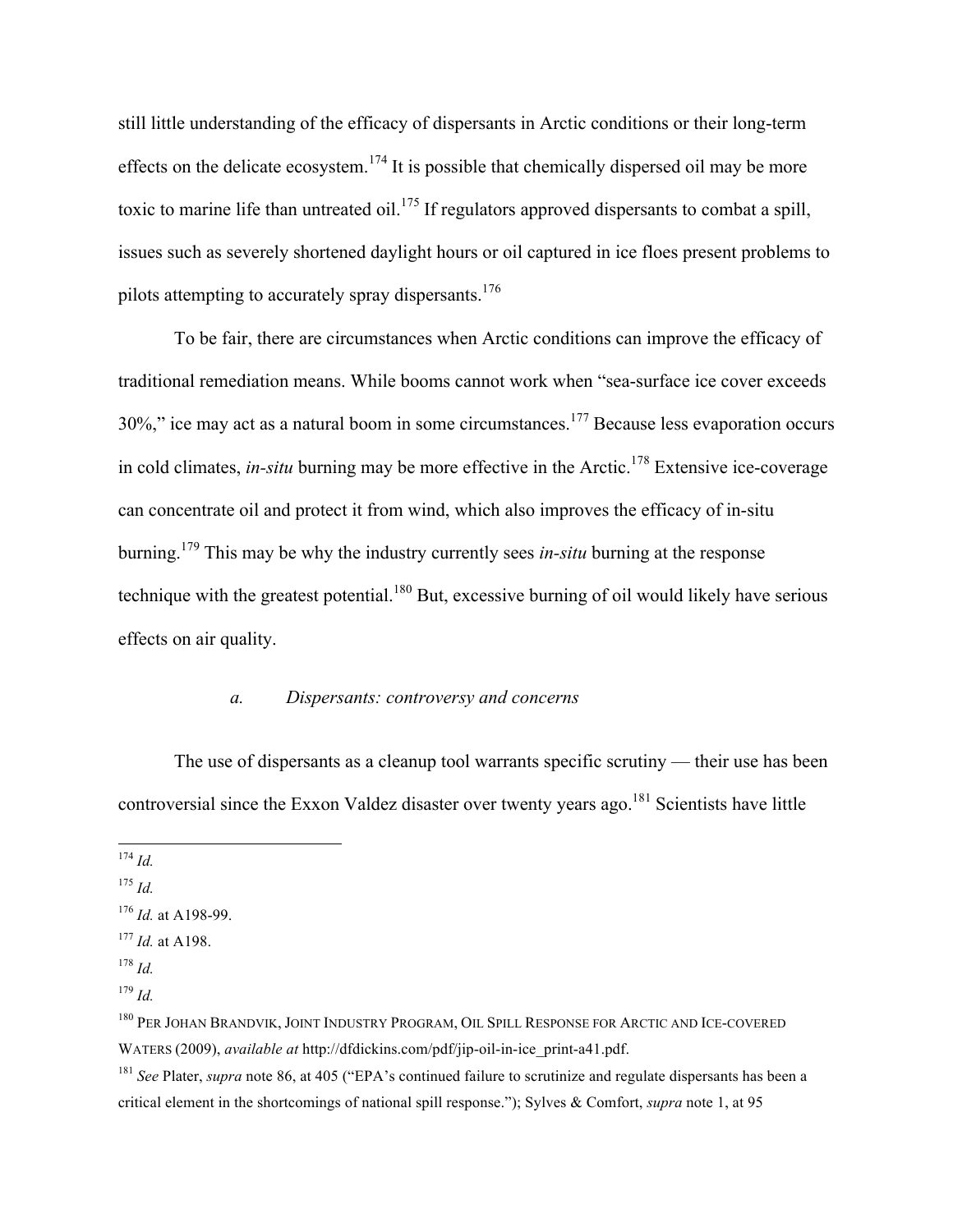understanding of the long-term effects of this process on ecosystems or human health.<sup>182</sup> Many scientists, citizens, and even legislators fear that the potential toxicity of dispersants is more damaging than exposure to the oil itself, and thus advocate banning their use.<sup>183</sup>

Categorizing dispersants among cleanup technologies conveys the wrong impression in some ways. Dispersants do not remove spilled oil from the water, nor does their application aim to do so. Dispersants function by breaking the oil up into minuscule droplets that dissolve throughout the water column.<sup>184</sup> Thus, less oil washes up on beaches or in wetlands, protecting the coastline.<sup>185</sup> The flip side of this, of course, is that more oil remains in the ocean ecosystem.<sup>186</sup> This oil-dispersant mix creates subsurface plumes that are deadly to the countless

("Moreover, questions and reservation pertaining to use of dispersant continue to plague the oil spill cleanup regulatory community.").

<sup>182</sup> Bratspies, *supra* note 83, at 20; *see* TOXIPEDIA CONSULTING SERVS. & EARTHJUSTICE, THE CHAOS OF CLEAN-UP: ANALYSIS OF POTENTIAL HEALTH AND ENVIRONMENTAL IMPACTS OF CHEMICAL IN DISPERSANT PRODUCTS 10 (2011), *available at* earthjustice.org/sites/default/files/Oil\_Dispersants\_Report.pdf.

<u> 1989 - Andrea San Andrea San Andrea San Andrea San Andrea San Andrea San Andrea San Andrea San Andrea San An</u>

<sup>183</sup> *See* S.B. 97, 2011 Reg. Sess. (La. 2011), *available a*t http://legiscan.com/LA/text/SB97/2011 (aiming to ban dispersants unless standard toxicity test methods determine it is "Practically Non-Toxic"); TOXIPEDIA CONSULTING SERVS. & EARTHJUSTICE, *supra* note 182, at 3, 14 (discussing the dangerous properties of dispersants and indicating it may be necessary to ban the more toxic dispersants); Bratspies, *supra* note 83, at 20 (discussing the harmful effects of Corexit and the fact it has been banned in England). See generally Dahr Jamall, *BP Dispersants 'Causing Sickness'*, Al Jazeera Online, (last modified Oct. 29, 2010) for a discussion of the severe illnesses occurring in Gulf communities that may be attributable to BP's widespread use of dispersants. *See generally* Iaquinto, *supra* note 41, at 425-27, 440-41 (describing: the present "dearth" of information regarding the long term impacts of using dispersants; the potential that some dispersants are not effective; the potential serious public health effects of dispersants; and the fact that dispersants may create compounds that are more toxic than physically dispersed oil).

<sup>184</sup> NAT'L COMM'N ON THE BP DEEPWATER HORIZON OIL SPILL, *supra* note 2, at 143.

<sup>185</sup> *Id*.

<sup>186</sup> *See* Bratspies, *supra* note 83, at 21.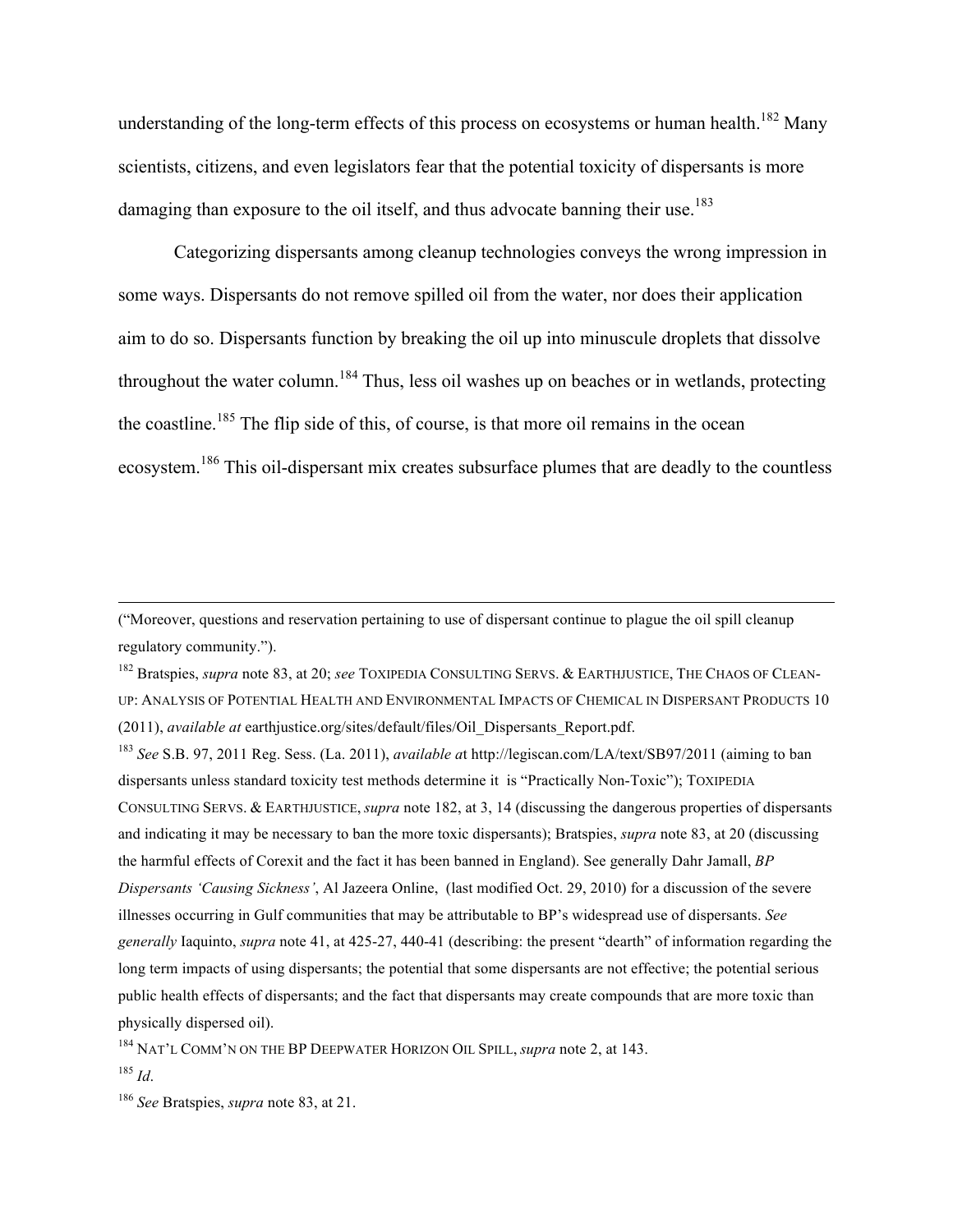larva throughout the water column.<sup>187</sup> This can create repercussions for the entire ecosystem, as the larva form the basic trophic level. $188$ 

The health impacts of dispersant use may prove to be tragic. Dispersants are composed of different formulas made from fifty-seven different chemicals.<sup>189</sup> Some of these chemicals are carcinogenic, disrupt endocrine function, are toxic to aquatic organisms, and scientists suspect some of being toxic to a host of critical organs.190 After the *Exxon Valdez* and *Deepwater Horizon* disasters, numerous response workers reported illnesses due to exposure to dispersants.<sup>191</sup> *Exxon Valdez* cleanup workers reported numerous health problems including harm to their kidneys and livers.<sup>192</sup> In the Gulf, cleanup workers and locals exposed to dispersants are exhibiting severe symptoms that may studies may link to Corexit.<sup>193</sup> The symptoms include passing blood in their urine, hemorrhages, rashes, eye irritation, nausea and vomiting, and chronic respiratory problems.<sup>194</sup>

In Alaska there is "greater continued ecological damage" on beaches that were sprayed with dispersant, than those that were not "cleaned."<sup>195</sup> Dispersants, rather than the oil itself, may have caused the loss of the herring fishery and declined success of a local orca population.196 Likewise, in the Gulf of Mexico, dispersants may be responsible for the death of

 <sup>187</sup> *See* Plater, *supra* note 86, at 407.

<sup>188</sup> *See id.* at 407; *See* Sylves & Comfort, *supra* note 1, at 96 (noting dispersants and the dispersed oil contain toxins harmful to the food web).

<sup>189</sup> TOXIPEDIA CONSULTING SERVS. & EARTHJUSTICE, *supra* note 182, at 6.

<sup>190</sup> *Id.*

<sup>191</sup> *See* Bratspies, *supra* note 83, at 20; Plater, *supra* note 86, at 406.

<sup>192</sup> Bratspies, *supra* note 83, at 20.

<sup>193</sup> *See* Plater, *supra* note 86, at 406;

<sup>194</sup> Bratspies, *supra* note 83, at 20.

<sup>195</sup> Plater, *supra* note 86, at 406 (internal quotation marks omitted).

<sup>196</sup> *See Id.* at 407.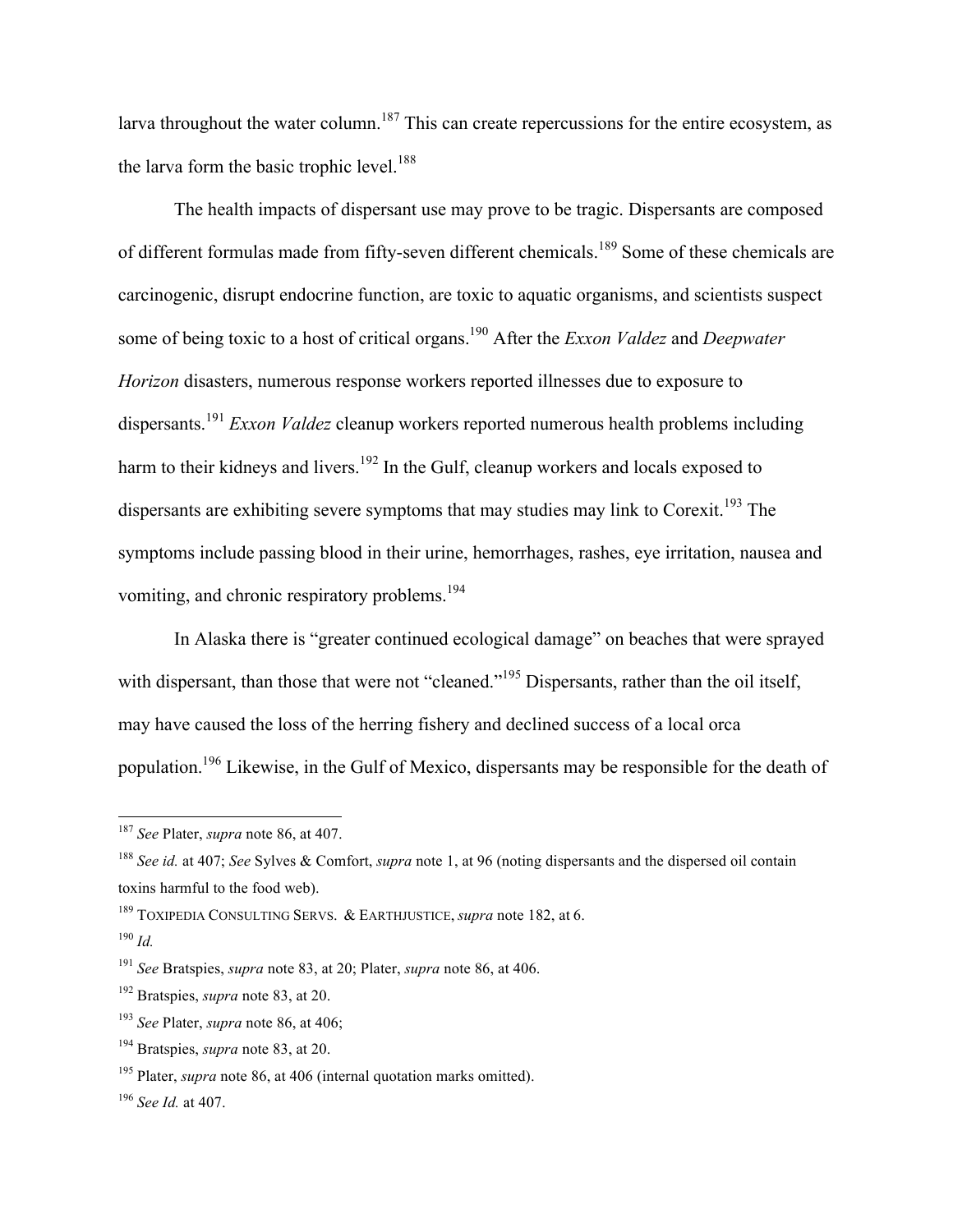dolphins and billions of larva.<sup>197</sup> Thus, there is a strong likelihood these chemicals are not as safe as BP and the industry would like to profess.

Oil companies enjoy great benefits from the use of dispersants. First, dispersants cost the responsible party less than mechanical cleanup equipment.<sup>198</sup> Second, they do actually dissipate the spill, creating an "optical" advantage: the spill becomes "out-of-sight, out-ofmind."<sup>199</sup> Fewer heart-wrenching images of oil soaked beaches and animals are generated, and the responsible party can deny the extent of the damage.<sup>200</sup> Proponents claim breaking oil down with dispersants allows the oil to be consumed by microbes faster.<sup>201</sup> Yet there is evidence suggesting it actually inhibits biodegradation of the  $oil$ .<sup>202</sup>

## 3. Cleanup recommendations

It is obvious that one of the weakest links in the regulatory chain is the capability to contain a spill effectively. In light of past failures and distinctive conditions in the Arctic, oil spill response plans must feasibly be capable of responding to a worst-case situation at the specific location of the well, and they must be practiced.<sup>203</sup> BOEM should not approve contingency plans that rely on dispersants unless they are proven to be safe. Oil companies may not rely on the improbability of a blowout — planners must exercise imagination in conceiving

 <sup>197</sup> *Id.* at 406.

<sup>&</sup>lt;sup>198</sup> *Id.* at 405 (noting that "mechanical surface collection technologies" such booms and skimmers are more effective and safer than dispersants but cost more to maintain and operate).

<sup>199</sup> *Id.* at 405-06.

<sup>200</sup> *See Id.* at 406.

<sup>201</sup> *See* NAT'L COMM'N ON THE BP DEEPWATER HORIZON OIL SPILL, *supra* note 2, at 143.

<sup>202</sup> *Id.* at 143.

<sup>203</sup> See ALASKA OIL SPILL COMM'N, *supra* note 2, at 102 (stating response equipment and plans "should be tested well in advance of a spill").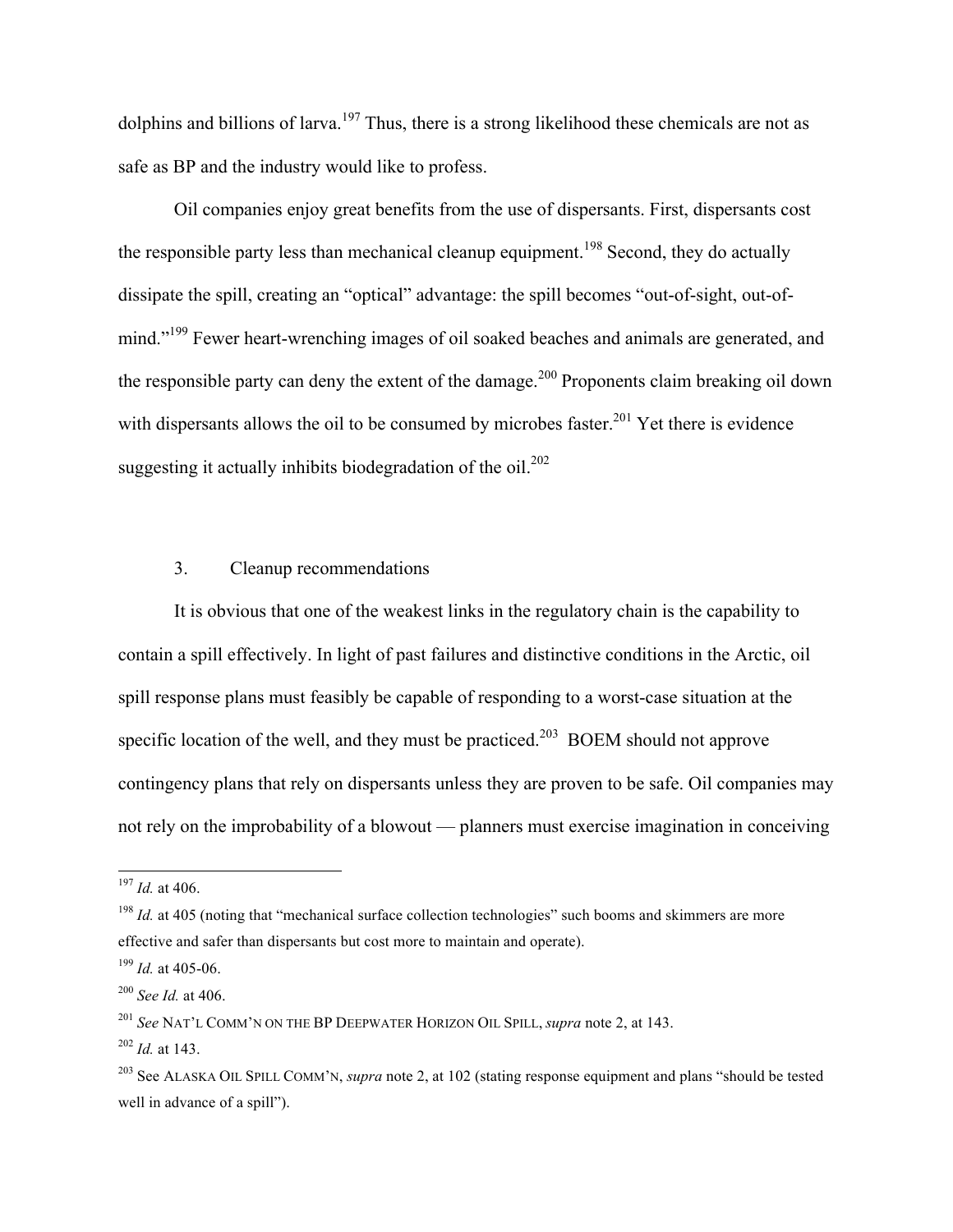of the worst-case scenario. Disasters repeatedly exceed the narrow-minded planning seen in contingency plans.<sup>204</sup>

Much more information is needed before dispersants can be effectively regulated.<sup>205</sup> Placing a moratorium on dispersant use could be seen as effectively decreasing responders' ability to clean up a spill and potentially allowing unnecessary ecological damage. Yet as the costs of using some dispersants will likely prove to outweigh the benefits, continued approval of such dispersants is counterproductive and dangerous. Therefore, the best approach may be to implement new procedures for unapproved response plans and improve regulation of dispersants in already approved plans.

BOEM should not approve contingency plans involving dispersants unless two conditions are met. First, BOEM should require full disclosure of a dispersant's ingredient list.<sup>206</sup> Cleanup workers and local citizens have a right to know what chemicals they have been exposed to, and this information would be helpful to scientists studying the impact of dispersants on the ecosystem. Second, industry must prove that the dispersants will not cause significant ecological harm or health hazards. At minimum, industry should show that the dispersants are less harmful than the oil itself. This will place the burden of proof and cost of

 <sup>204</sup> *See* Sylves and Comfort, *supra* note 1, at 87-88 (noting that the government was not prepared to deal with the scope of either the *Exxon Valdez* or *Deepwater Horizon* spills).

<sup>&</sup>lt;sup>205</sup> *See* Iaquinto, *supra* note 41, at 440-41 (discussing the need to resolve "glaring informational deficiencies regarding dispersant application").

<sup>206</sup> *See id.* at 428-29 & n.86. Presently manufacturers must disclose to the EPA the dispersant formula's "chemical name and percentage by weight." 40 C.F.R. § 300.915(a)(10); Iaquinto, *supra* note 41, at 428. However, a manufacturer can shield this information from the public by "assert[ing] that certain information in the technical product data submissions, including technical product data submissions for sorbents . . . is confidential business information." *See* 40 C.F.R. § 300.920(c); Iaquinto, *supra* note 41, at 429 & n.86.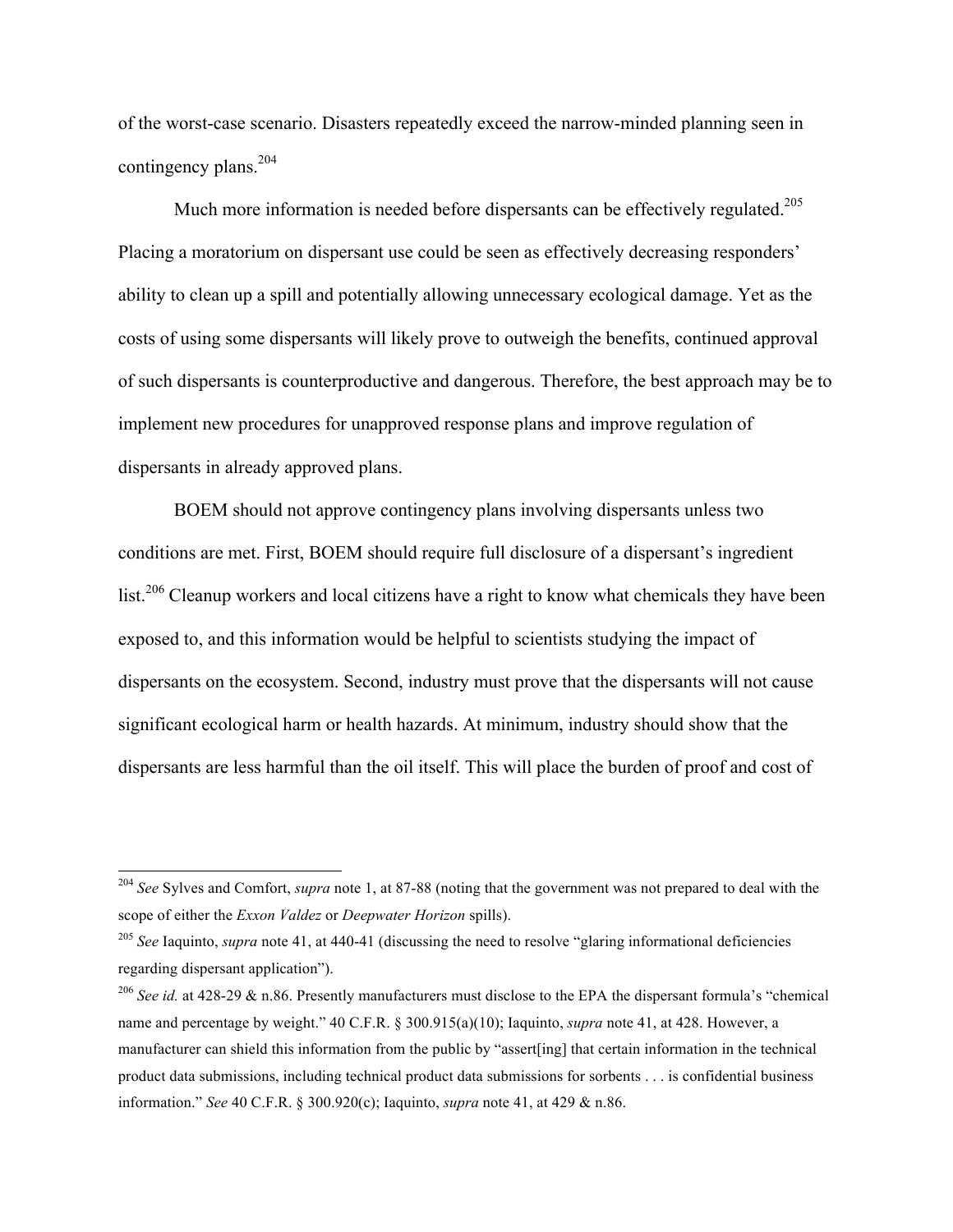scientific research on the industry.<sup>207</sup> For contingency plans already in place, the EPA should mandate operators and responders only use the safest known dispersants in the event of a spill and impose fines on parties that disobey this mandate. Finally, long-term tests should continue in Prince William Sound and within the Gulf of Mexico to learn the long-term effects of dispersants on ecosystem and human health. In particular, the government should fund studies surveying the depth of the water column to investigate the effect of releasing prodigious quantities of dispersants at great depths.

Likewise, BOEM should not approve contingency plans that are incomplete to the extent they exaggerate a company's capability to respond, or are too narrow to be successful.<sup>208</sup> As seen in the *Exxon Valdez* disaster, critical clean up equipment was out of commission at the time of the spill. Moreover, responders lacked the capacity and the training to respond to a spill the size of the *Exxon Valdez* disaster in such a remote location.<sup>209</sup> In the case of the *Deepwater Horizon*, neither BP nor the government had the capability to respond to a blowout of that magnitude that lasted for nearly three months.<sup>210</sup> BP had insufficient equipment to clean up the spill, yet knew it lacked the expertise to stop a deep sea leak at the time.<sup>211</sup> Corporations industry-wide assumed the risk of an uncontainable blowout due to the belief that such a disaster would not happen. $212$ 

Clearly these lessons still need to be learned in full. Shell evidenced this industry drive to exceed preparations when exploring the Arctic in 2012. It was delinquent in preparing and

 <sup>207</sup> *See* Iaquinto, *supra* note 41, at 441 (advocating a front-end regulatory structure along the lines of FIFRA).

<sup>208</sup> *See* FLOURNOY ET AL., REGULATORY BLOWOUT, *supra* note 133, at 15.

<sup>209</sup> Sylves and Comfort, *supra* note 1, at 87-88.

<sup>210</sup> *See* NAT'L COMM'N ON THE BP DEEPWATER HORIZON OIL SPILL, *supra* note 2, at ix; Sylves and Comfort, *supra* note 1, at 88.

<sup>211</sup> Bratspies, *supra* note 83, at 18, 22.

<sup>212</sup> *Id.* at 48.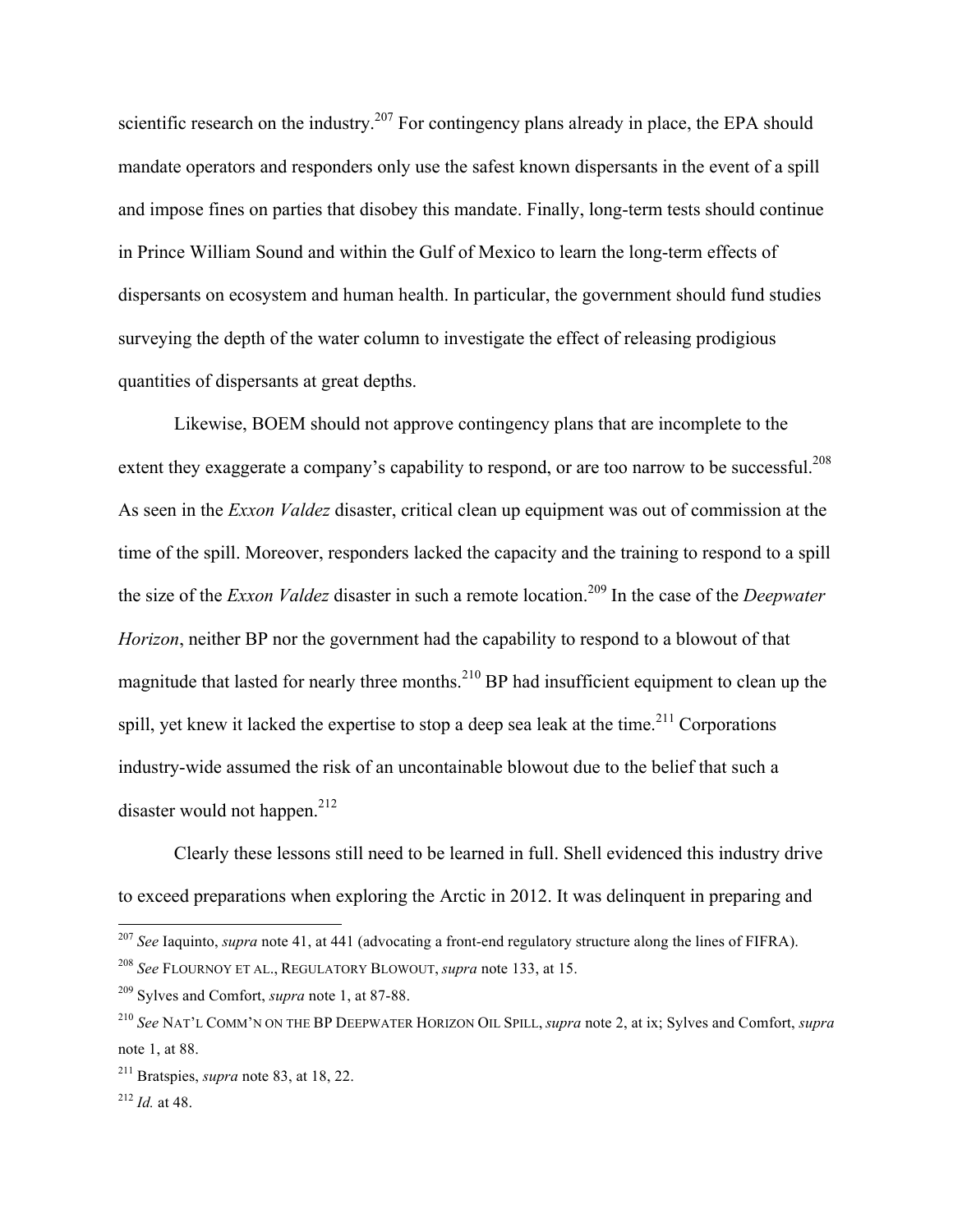testing crucial containment equipment.<sup>213</sup> Also, despite the well-understood dangers of attempting a cleanup in icy conditions, Shell argued for a longer window of time to drill for hydrocarbons.<sup>214</sup> Shell was scheduled to cease drilling in hydrocarbon-bearing zones thirtyeight days before a "trigger date" related to scientific predictions of the date of "ice encroachment over the well site."<sup>215</sup> Shell advocated pushing the "trigger date" back two to three weeks to allow more time to potentially drill. Ultimately, BOEM did not allow Shell to drill for hydrocarbons due to the problems with the containment equipment, but it is worth noting that the freeze-up occurred near the set trigger date — well in advance of the date Shell wanted. $216$ 

Another significant weakness in MMS approval of response plans lay in the low threshold MMS set. Although OPA-90 requires response plans "to the maximum extent practicable, to a worst case discharge," MMS interpreted this provision to require response plans to be "within the limitations of available technology."<sup>217</sup> There is no requirement that the technology actually be capable of responding to a potential spill.<sup>218</sup> Thus, oil companies are perversely disincentivized from developing cleanup technologies: if the technology does not exist, they cannot be required to use it.<sup>219</sup> Instead, approval of contingency plans should be technology forcing rather than allowing plans to rely on available technology.

Alternatively, the government could prioritize an incentive system to shift some investment in development technology to investment in cleanup technology. Rewarding

 <sup>213</sup> DEP'T OF THE INTERIOR, *supra* note 10, at 17-22.

<sup>214</sup> *Id.* at 27.

<sup>215</sup> *Id.*

<sup>216</sup> *Id.*

<sup>217</sup> 33 U.S.C. § 1321(j)(5)(A) (West 2012); 30 C.F.R. § 254.6 (2013); *see* Bratspies, *supra* note 83, at 41. <sup>218</sup> Bratspies, *supra* note 83, at 41.

<sup>219</sup> FLOURNOY ET AL., REGULATORY BLOWOUT, *supra* note 133, at 15; *see* Bratspies, *supra* note 83, at 41.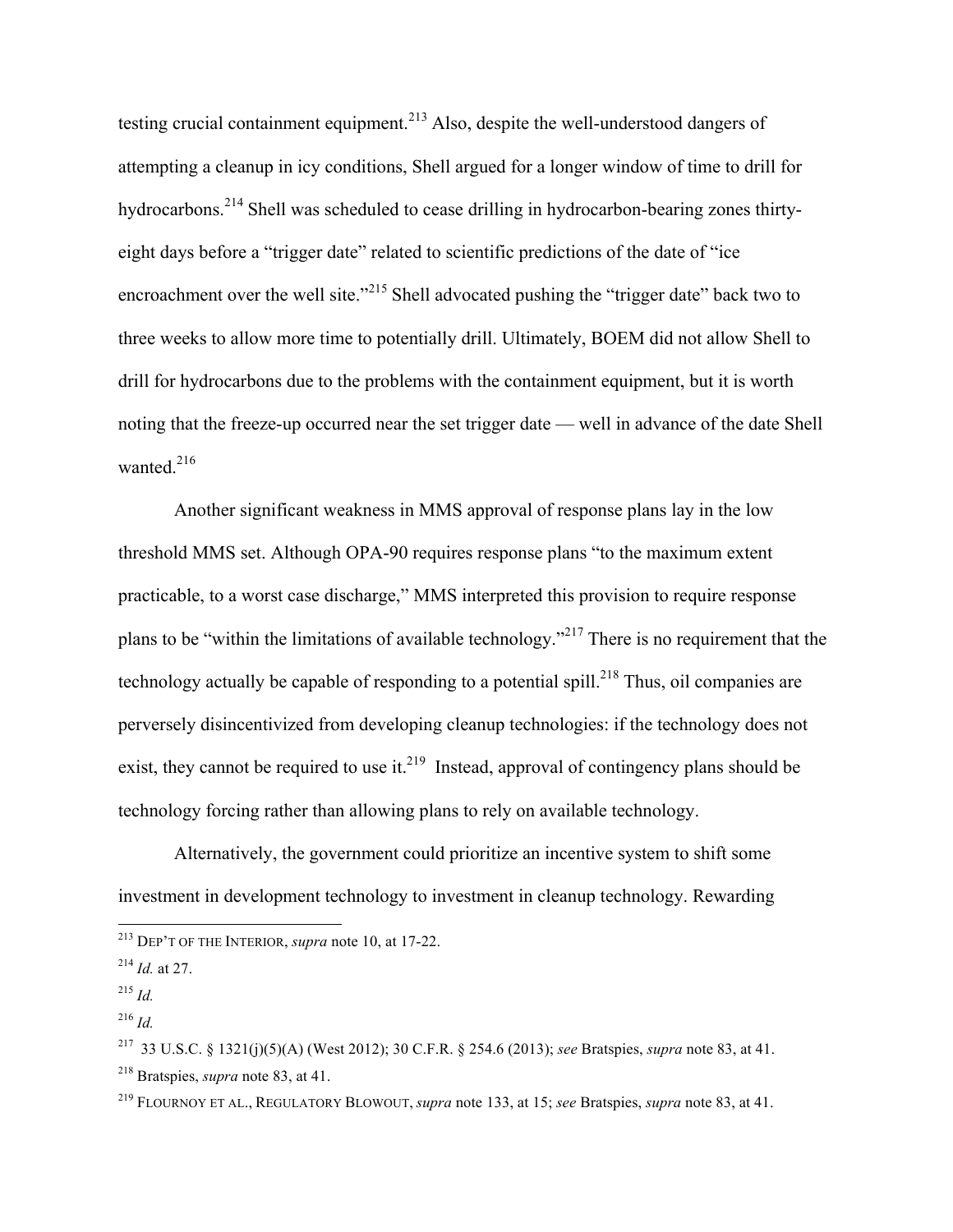significant advances with priority at lease sales may prove to be an incentive. The government could provide a tax break for companies that prove to use a specific portion of their research and development budget on cleanup equipment development. A cash prize could be offered for a winning design or concept and thereby stimulate research outside of the industry. The government could also use money from lease sales or levy an additional tax on each barrel of oil to fund response research and development within the DOI or the National Oceanic and Atmospheric Administration.

The final recommendation in this section is reminder that practice and testing are necessary. Practice would afford governments responders and industry an opportunity to discover shortcomings in their plans and identify points of confusion over authority without any consequences. Scholars attribute part of the response failures in the *Exxon Valdez* and *Deepwater Horizon* spills to a lack of practice and training among responders.<sup>220</sup> To an extent, government and regulators are slowly learning this lesson. Before the *Deepwater Horizon* disaster, the Coast Guard had held practice drills in the Gulf. Last summer, containment dome tests demonstrated that Shell was less than adequately prepared to safely drill for hydrocarbons in the Arctic.<sup>221</sup> Importantly, while the test proved that the safety equipment was not ready, it also unveiled areas where authority was not clearly delineated and areas where the crew needed increased competency as well.<sup>222</sup> In this instance, the failures resulted in Shell's inability to

 <sup>220</sup> *See Adequacy of Preparation and Response Related to Exxon Valdez Oil Spill: Hearing Before the H. Subcomm. on Coast Guard and Navigation Comm. on Merchant Marine and Fisheries* 101st Cong. 4 (1989) (statement by Victor S. Rezendes, Director, Transportation Issues Resources, Community, and Economic Development Division) (noting lack of field exercises exacerbated the Exxon Valdez spill response failure). <sup>221</sup> DEP'T OF THE INTERIOR, *supra* note 10, at 19.

<sup>222</sup> *Id.*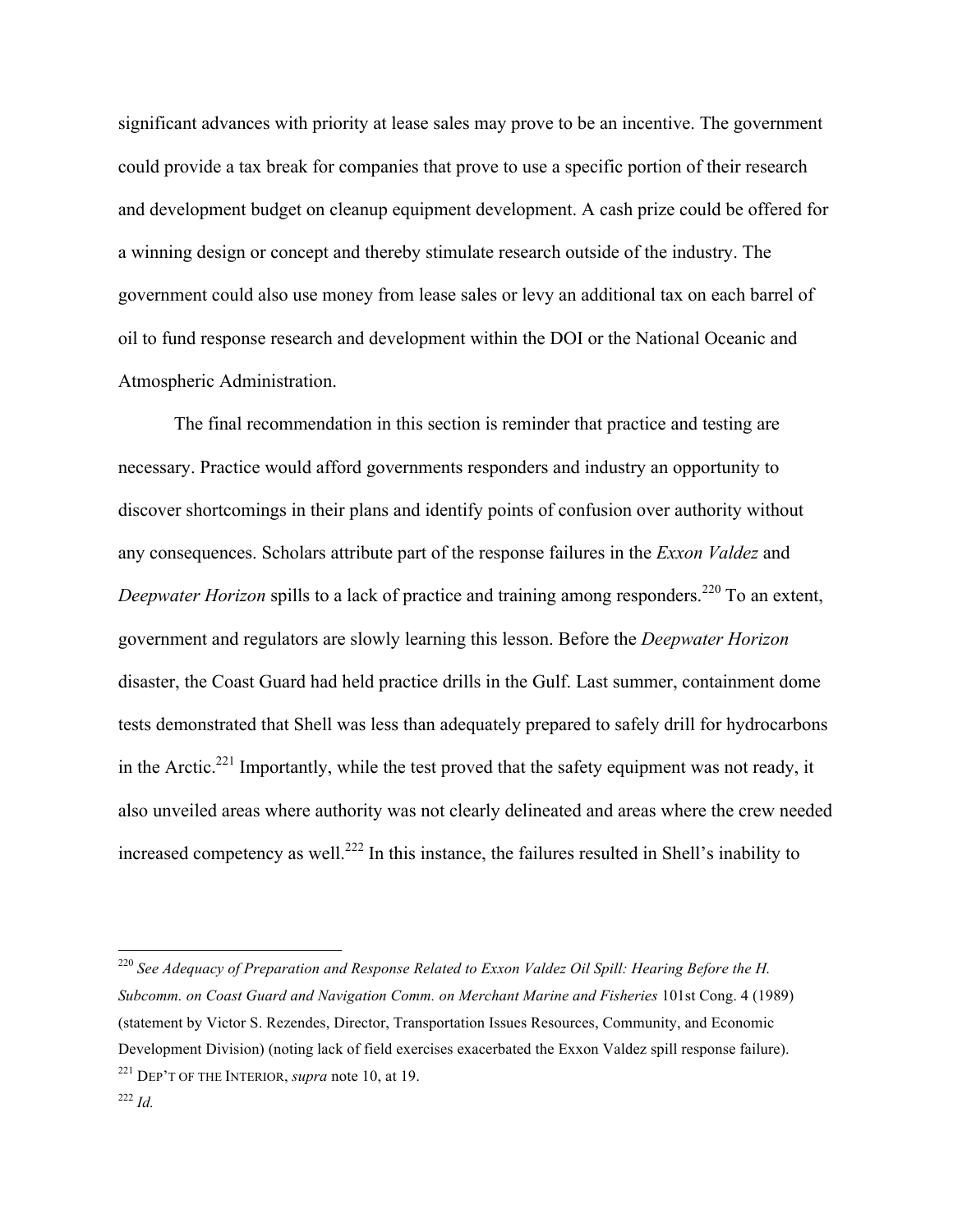obtain permits to drill in hydrocarbon-bearing zones.<sup>223</sup> However, future tests should take practice one step further. The 2012 tests were conducted in Puget Sound rather than in the Arctic. But given the unique challenges that Arctic operations will face, BOEM should ideally require industry to carry out equipment tests and response drills in the Arctic with the crews and on the vessels that would actually be used in emergency conditions. $2^{24}$ 

#### IV. TIMING IS CRITICAL

It is critical to take a close look at these issues now. There is one more important lesson from the Deepwater Horizon and Exxon Valdez disasters: once industry builds extensive infrastructure and establishes jobs in a region, and once the nation begins to rely on an energy supply from that region, it is all but impossible for the government to reign in the industry.<sup>225</sup> It became apparent after the *Deepwater Horizon* disaster that once the machinery is in place, people become too dependent on the status quo to embrace increased safeguards.<sup>226</sup> President Obama's six-month moratorium on deepwater drilling was met with vitriolic resistance.<sup>227</sup> "[I]n

 <sup>223</sup> *Id.*

<sup>224</sup> *Id.* at 20.

<sup>&</sup>lt;sup>225</sup> See Ladd, *supra* note 100, at 120 (discussing the "virtual stranglehold that the fossil fuel industry exercises over energy policy and development in the United States"); Plater, *supra* note 86, at 398 (noting that a drive for profits, politics, and dependence on the oil supply contributed to the breakdown in operations in Alaska).

<sup>226</sup> *See* Ladd, *supra* note 100, at 120 (exhibiting frustration at the lack of public backlash against BP or support for cleaner energy resulting from the Deepwater Horizon disaster).

<sup>227</sup> *See* Ladd, *supra* note 100, at 100; Edward W. Thrasher, *Cleaning Up the Muck: A Takings Analysis of the Moratorium on Deepwater Drilling Following the BP Oil Spill*, 77 BROOK. L. REV. 1285, 1288 (2012); Kim Chipman, *Americans in 73% Majority Oppose Deepwater Drilling Ban*, BLOOMBERG (July 14, 2010), www.bloomberg.com/news/2010-07-14/americans-in-73-majority-oppose-ban-on-deepwater-drilling-after-oilspill.html; Gary Langer, *Poll: Gulf Coast Residents Oppose Drilling Moratorium*, ABC NEWS (July 14, 2010), http://abcnews.go.com/US/abc-news-poll-bp-oil-spill-impact-gulf/story?id=11163367#.UZUwHILhHak. *See generally* Hornbeck Offshore Servs., L.L.C. v. Salazar, 696 F. Supp. 2d 627 (E.D. La. 2010) (showing that owners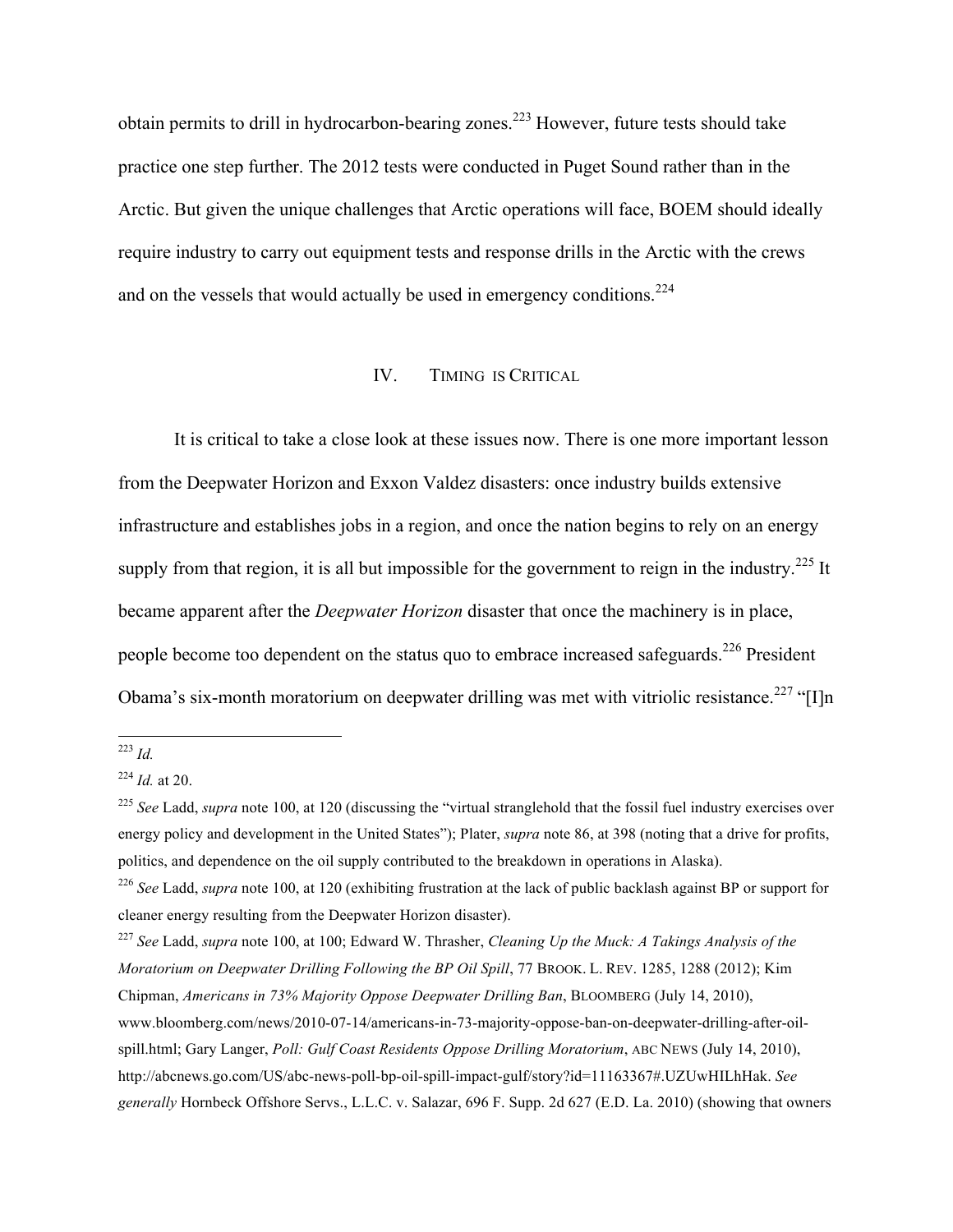the minds of a lot of people a disaster that's trashed half the economy is not a good reason to shut down the other half." $^{228}$ 

While the Arctic provides unique challenges, it also presents a unique opportunity for U.S. energy policy. The government can require adequate safeguards and oversight from the beginning, thus creating a culture that emphasizes precaution rather than risk taking. As the *Exxon Valdez* and *Deepwater Horizon* disasters evidence, it is extremely difficult to change an embedded culture later. Because the costs of oversight will be so much greater due to the extremely remote geography of the Arctic and the environmental complications, government should require the industry to pay for its own oversight. This is fairer than expecting taxpayers to pay the burden and will ensure that the agencies are adequately funded to perform necessary oversight.

Finally both government and industry should continue to perform scientific research in the Arctic. It is necessary to establish a baseline of ecosystem health and functions. Then if an oil spill occurs, scientists will be better capable of determining the full consequences of the spill. This will give a better picture of operator liability and clarify the true costs of oil extraction, which largely remain externalized.

## V. CONCLUSION

If a spill the size of the BP *Deepwater Horizon* were to occur in the Arctic, the consequences would likely be far more damaging than the devastation in the Gulf of Mexico. While both bodies of water support crucial economies and threatened or endangered species,

<u> 1989 - Andrea San Andrea San Andrea San Andrea San Andrea San Andrea San Andrea San Andrea San Andrea San An</u>

and operators of vessels, shipyards, and supply services companies related to offshore oil and gas activity challenged the six-month moratorium on deepwater drilling following the BP disaster).

<sup>228</sup> Ladd, *supra* note 100, at 100 (quoting Rebecca Solnit, Diary, 32 LONDON REV. BOOKS 28 (2010), *available at* http://www.lrb.co.uk/v32/n15/rebecca-solnit/diary).